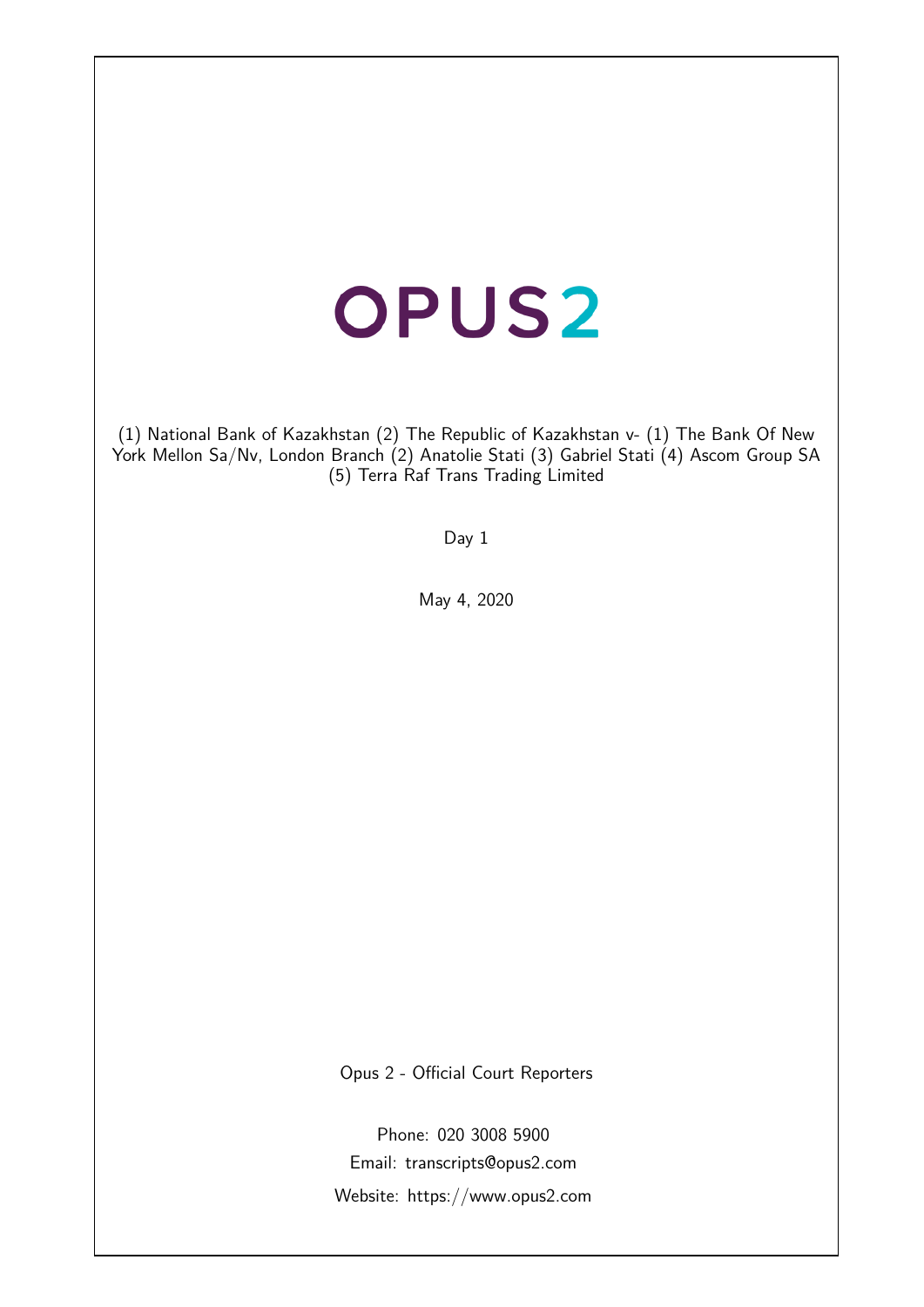|--|--|

| $\mathbf{1}$   | Monday, 4 May 2020                                        |
|----------------|-----------------------------------------------------------|
| $\overline{2}$ | $(10.30 \text{ am})$                                      |
| 3              | MR JUSTICE TEARE: Good morning everybody. Mr Malek, would |
| 4              | you like to begin?                                        |
| 5              | MR MALEK: Yes thank you, good morning.                    |
| 6              | My Lord, as your Lordship has seen from the               |
| 7              | skeletons, the consequentials fall under three heads.     |
| 8              | The first concerns the applications for permission to     |
| 9              | appeal by my clients and also the Statis, second, there   |
| 10             | is the head of costs and then, thirdly and finally,       |
| 11             | there is the question of the use of documents/witness     |
| 12             | statements, which as we see it is an issue between the    |
| 13             | Statis and BNYM. Subject to anything your Lordship        |
| 14             | says, I propose to deal with the topics in that order.    |
| 15             | MR JUSTICE TEARE: Thank you.                              |
| 16             | Application for permission to appeal by MR MALEK          |
| 17             | MR MALEK: So if we can start with my application for      |
| 18             | permission to appeal. You have seen my written argument   |
| 19             | and I propose to elaborate on what appeared to be the     |
| 20             | key issue concerning why this court did not finally rule  |
| 21             | on the debt claim, but before doing so I want to make     |
| 22             | a couple of points.                                       |
| 23             | The first is that the court has found in the              |
| 24             | claimants' favour on essentially all the issues in        |
| 25             | dispute. As you know, under Belgian attachment law the    |
|                |                                                           |

 declaration of the bank, BNYM, has critical importance and it was because of uncertainties that the bank froze the monies held by Bank of New York Mellon London. We say that all the uncertainties identified in the bank's garnishee declaration have been resolved and we also know that RoK has no claims against Bank of New York Mellon London under the law governing the relationship under the GCA and that of course is the banker-customer relationship which we say is critical . As a matter of English law and as a matter of

 English substantive law, applying principles of private international law, it is clear that NBK is owed the cash 13 by Bank of New York Mellon and we contend that there is every reason to allow Bank of New York Mellon to discharge its liabilities to its customer now that the uncertainties have been resolved .

 The second point is that the Statis have had every opportunity to put forward whatever arguments they want. They chose not to put forward a case on a number of the issues which were covered in the pleadings and the list 21 of issues . There was expert evidence on Belgian law. 22 They chose not to cross-examine my expert, 23 Professor Allemeersch, other than on a very narrow and

 short basis and in our respectful submission there is no dispute on the issues that were covered by

 $\overline{2}$ 

 Professor Allemeersch on the basis that he was unchallenged.

 So let ' s come to the proposed appeal and of course the threshold question is whether or not there is a real prospect of success and it might be said , having succeeded on essentially all the points , why do we want to appeal? And the answer to that is that we do not challenge the vast majority of what the court has found, but we say that the court was wrong to say that there were issues that needed to go back to Belgium and that the debt claim would only succeed if the garnishee order was discharged by the Belgian court. 13 So the building block in my arguments are these --14 I may need to expand on some of them, but in my submission most of the blocks are not controversial . The first one is that the reason that the cash was frozen was because of the Bank of New York Mellon declaration that you have considered and under Belgian law, as we know, the bank declaration has a critical effect and decisive effect on whether funds are frozen and therefore it follows that had Bank of New York 22 Mellon declared that there were no claims, as appears to have been originally intended, nothing would have been 24 frozen pursuant to the garnishment order. The second point is that the ability of NBK to bring

| 1              | a debt claim against Bank of New York Mellon and         |
|----------------|----------------------------------------------------------|
| $\overline{2}$ | Bank of New York Mellon's payment obligation does not    |
| 3              | involve the setting aside of the garnishment order or    |
| $\overline{4}$ | perhaps more accurately setting aside the ability to     |
| 5              | levy a garnishment. It is directed to a different issue  |
| 6              | of whether or not the garnishment order has subject      |
| $\overline{7}$ | matter and discharge of a garnishment order and whether  |
| 8              | a garnishment order has subject matter are different     |
| 9              | concepts, so it's possible under Belgian law for         |
| 10             | a garnishment order to stand, in other words not to be   |
| 11             | discharged, but to conclude that there was no subject    |
| 12             | matter to the same garnishment order.                    |
| 13             | Thirdly, the 25 May decision and you will recall         |
| 14             | what that decision is about. I don't need to, I think,   |
| 15             | take you to it, but it is in the core, but you will      |
| 16             | recall that the republic, RoK, requested the garnishment |
| 17             | order to be set aside with the release of assets and you |
| 18             | will also recall that NBK intervened and it requested    |
| 19             | that the garnishment order be retracted or quashed in as |
| 20             | much as it applies to NBK or to any assets held by NBK   |
| 21             | with BNYM and the learned judge who gave the 25 May      |
| 22             | ruling dismissed the challenge to set aside the          |
| 23             | garnishment order and the argument in this court before  |
| 24             | your Lordship has necessarily proceeded on the basis     |
| 25             | that he was correct to do so, although there is a right  |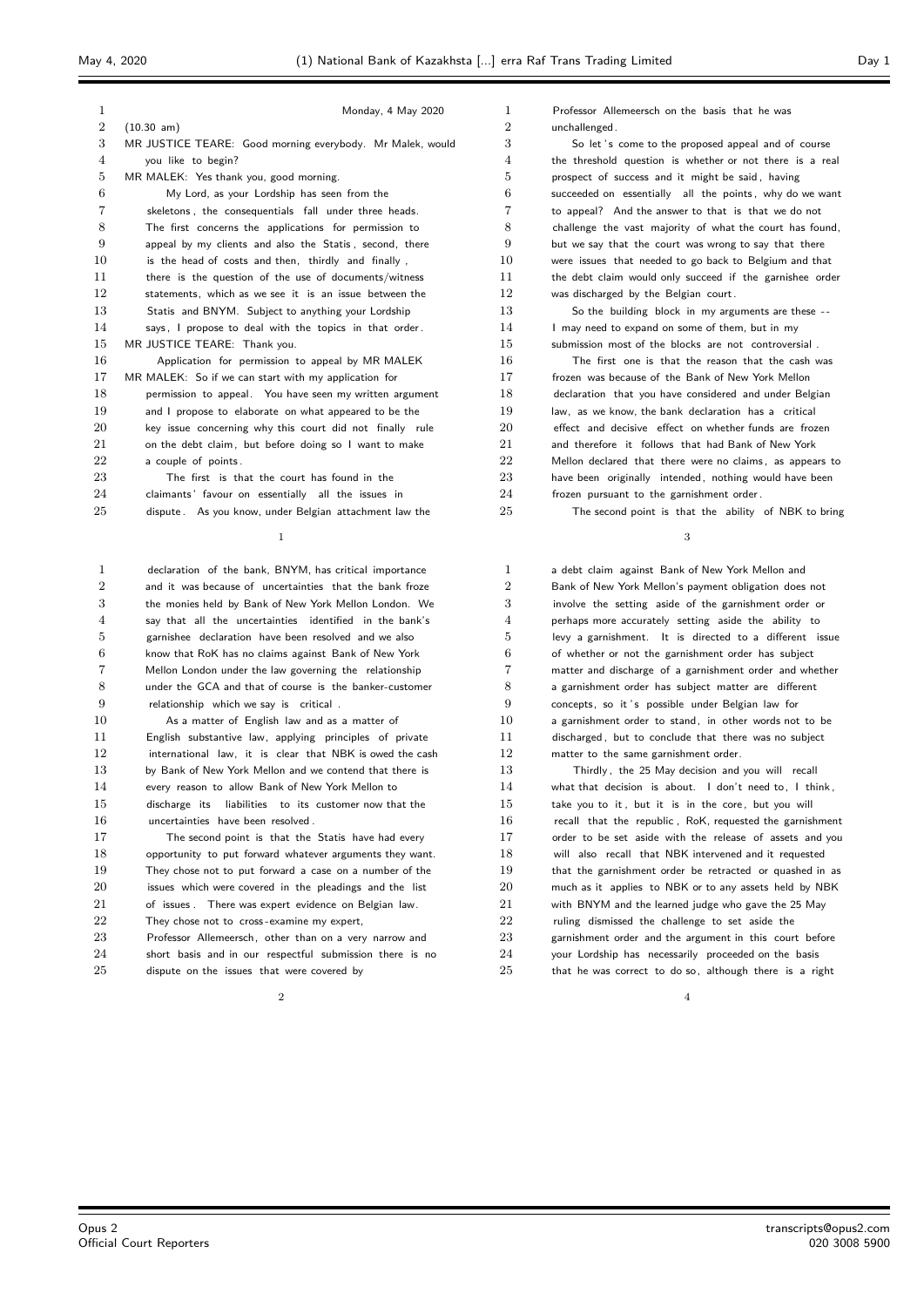of appeal that does exist and so it is the case that none of my arguments involve the proposition that the garnishment order has to be discharged before the court gives the relief we seek in respect of the debt, in other words the success of the debt claim has nothing to do with setting aside the garnishment order . It is focused on a different issue .

8 And as your Lordship knows, the judge giving the 25 May decision made several rulings that are important. She held that the challenge to the garnishment order failed but this did not mean that the freezing done by BNYM could not be challenged; it could be challenged on the ground of lack of subject matter. She also held 14 that she was not competent to deal with subject matter, that that was a matter for a different court, and she held that the English court was the competent court 17 which would decide subject matter and the main point we want to take to the Court of Appeal is your finding that NBK does not get paid unless the Belgian court considers your judgment and it decides , based on your judgment and whatever other arguments that the Statis are allowed to make, whether to discharge the garnishment order and if the garnishment order is discharged , then we get paid but if it does not, it does not get paid, and what we wish to argue is that there is a serious issue - - that

| $\mathbf{1}$   | we have a real prospect of success in arguing that, with |
|----------------|----------------------------------------------------------|
| $\overline{2}$ | respect, that there has been a conflation of the issue   |
| 3              | concerning the validity of the garnishment order with    |
| 4              | the issue of subject matter and the parts where          |
| 5              | your Lordship deals with this -- if we could just look   |
| 6              | briefly at the judgment. It is at paragraphs 41 to 42    |
| $\overline{7}$ | and paragraph 130 and your Lordship is familiar with     |
| 8              | those passages so I'm not going to quote them now but    |
| 9              | I may have to come back to it.                           |
| 10             | MR JUSTICE TEARE: Sorry, what paragraphs did you say?    |
| 11             | MR MALEK: 41 to 42 and just look at 41, it is on page -- |
| 12             | I don't think it was page numbered -- where you say that |
| 13             | you are not addressing the issues of Belgian law         |
| 14             | concerning the ultimate determination of the garnishable |
| 15             | law and it should be determined by this court and then   |
| 16             | $42$ that:                                               |
| 17             | "This court cannot purport to determine the outcome      |
| 18             | of the attachment of the garnishment order proceedings   |
| 19             | in Belgium."                                             |
| 20             | And in fact the entire paragraph and then the other      |
| 21             | section that one wanted to look at was at 130 where it   |
| 22             | says:                                                    |
| 23             | "In the event that the court determine that the debt     |
| 24             | in question was owed by BNYM to NBK, NBK sought judgment |
| 25             | upon its claim against BNYM. This assumes that the       |

 Belgian court will decide in the light of the decision of this court to discharge the garnishment order ." And at the very bottom, the last sentence: "Therefore whether or not the Belgian court decides 5 to discharge the garnishment order I would not expect there to be any need for this matter to be brought back to this court." So those are the references to discharge of the garnishment order . Now, we contend -- and this is the crux of my argument -- that there is a very important distinction between the validity of the garnishment order and whether it should be discharged or not and the issue of subject matter. They are different . The garnishee declaration plays a critical role and we say that that is reflected in the jurisdiction judgment -- and perhaps 17 I can invite your Lordship to have another look at that.

18 It is in bundle B and if we could turn please to tab 5, there is the decision of 4 December 2018 and 20 paragraph 17 -- just working through it -- your Lordship 21 records, correctly, that the claimants then sought to challenge the Belgian and conservatory attachment before 23 the attachment judge and that the attachment judge upheld the attachment order in a judgment dated 25 May 2018, which comes back to the point I made

## a moment ago.

 Turning over the page, you can see that the judge made a number of points which your Lordship is familiar with, the argument at the very top there is about subject matter and that: "The fact that the garnishee is not the debtor of the seized debtor is not a ground for the withdrawal of

 the authorisation nor for the lifting of the garnishment order that has been authorised . The absence of a debt towards the garnishee towards the seized debtor only 11 leads to the conclusion that the garnishment has no subject matter. In the current case the attachment judge can only consider that the garnishment has been authorised does indeed have subject matter, the subject matter of the garnishment follows from the declaration of the garnishee . The seized debtor is entitled to challenge the declaration from the garnishee before the attachment judge. However, this challenge relates to 19 the right of the third party and must be referred to the 20 trial court on the proceeding on the merits under Article 1456 of the Belgian judicial code. The competent trial court is as stated Kazakhstan itself 23 the English court who must apply its own national substantive law."

#### 25 Then there is the arguments of Bank of New York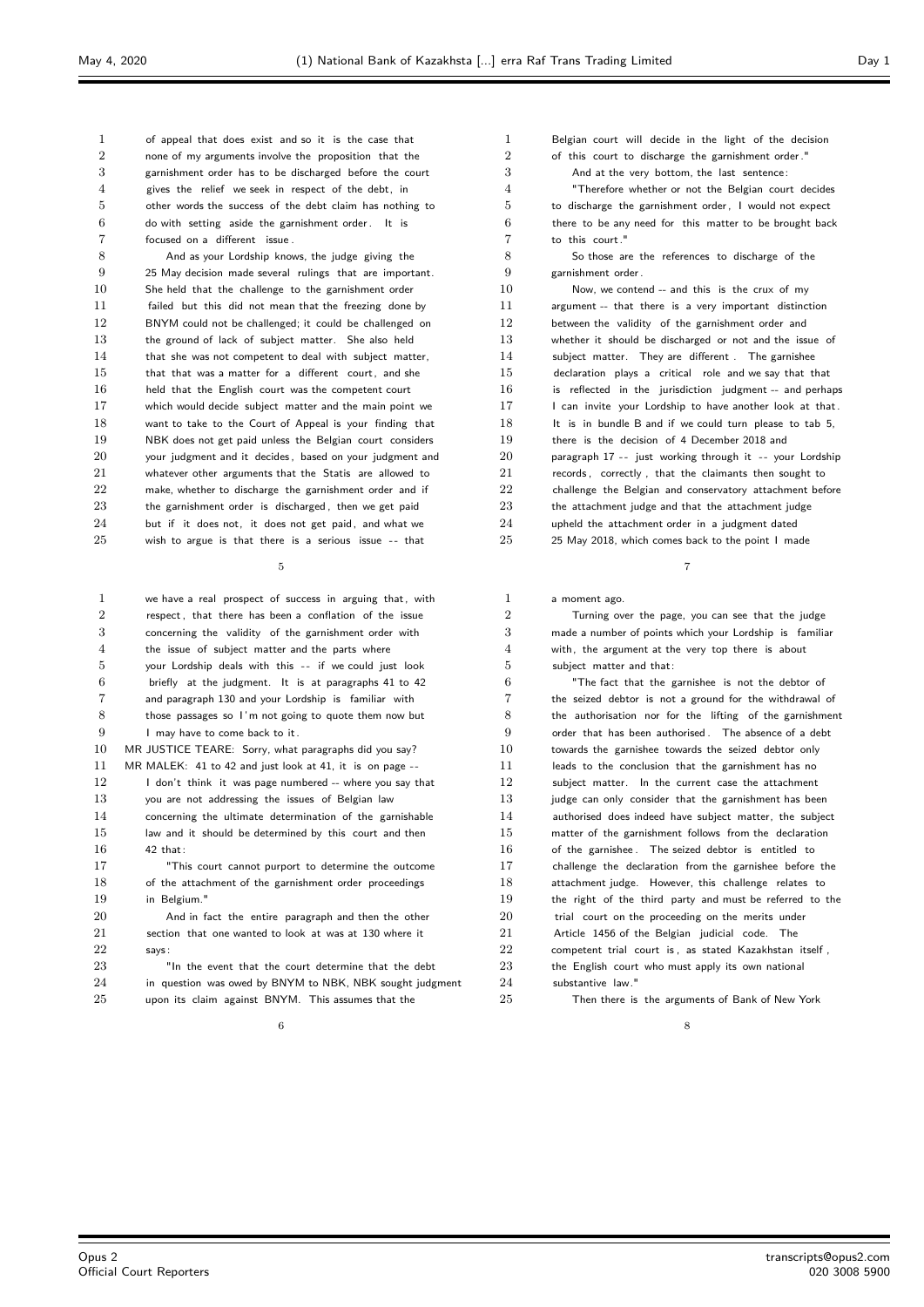Mellon which your Lordship has seen. So the key to this is that the attachment judge has ruled that the declaration can be challenged before the trial court, but if no debt is due from the seized debtor as is to be resolved by the trial court then the garnishment has no subject matter. And we would say that there is a real logic behind all of this because the English court resolves the question referred and if the debt is between NBK and Bank of New York Mellon that decides the dispute and there is no subject matter and it cannot be right as a matter of logic to go back to Belgium so that the Statis can argue that the cash is to be treated as due from Bank of New York Mellon to RoK. That would be a recipe for confusion and we would say would be wrong in principle .

 One can stand back and perfectly well understand why the Belgian court judge made this decision . The essence of the dispute as to whether the indebtedness is between NBK and Bank of New York Mellon or for other -- NBK and 20 not RoK, and a decision on that, in our respectful submission, ought to be conclusive as a matter of Britain because otherwise you get this conflict and you 23 would put the bank in an impossible position where there would be a conflict and that, in our submission, is something that is likely to be wanted to be avoided.

 So put in other words, your Lordship has ruled that 2 the debt is owed to NBK. If a Belgian attachment judge was now to find that Bank of New York Mellon must pay the Statis ' Belgian Bailiff it would mean that Bank of New York Mellon would not have discharged its debt, which the competent court has held to be NBK and therefore there is in our respectful submission this important distinction between the validity of the garnishment order and subject matter and this point was heavily disputed before your Lordship at the time of the 11 iurisdiction judgment. 12 If we could just look at some passages -- although

 your Lordship did look at this there are some paragraphs 14 that are not specifically referred to. I'm not saying for one moment that your Lordship overlooked those paragraphs, but it is important in our respectful submission to go back to that judgment, which I think is in front of you at the moment, to see what was argued and if we could start off by looking at paragraph 25 20 where your Lordship can see that it reads as follows : 21 "Mr Sprange for the Stati party submitted that there 22 was no serious issue to be tried as between the

23 claimants and the second to fourth defendants. He made 24 four submissions. First he submitted that the declaration of this court will not affect the Belgian

1 court's decision since the court faces a number of Belgian law arguments unrelated to the GCA with regard to the RoK debt question." 4 So that was my learned friend 's first question and then the submission and then at paragraph 26, in a passage not referred to in the April decision of your Lordship: "Mr Sprange's first submission concerned what it is that falls to be decided in these proceedings. This question was at the heart of the parties ' oral submissions. It can only be answered in my judgment by a proper analysis that the declaration sought in these proceedings and a proper understanding of the Belgian attachment judge's decision . It is appropriate to start with the latter decision since that was issued before 16 the formulation of the declaration sought in these proceedings ." 18 And if I could ask your Lordship to read perhaps to yourself paragraphs 28 and 29 because paragraph 28 sets out the Statis ' position in terms of what it was about 21 and then 29 sets out the claimants' position . So rather 22 than reading it allowed can I just ask your Lordship to

23 read those two paragraphs.

 (Pause). MR JUSTICE TEARE: Yes.

 MR MALEK: Then we come on to another paragraph which we submit is important and what your Lordship said is this : "In my judgment it is clear from the passages of the Belgian judgment set out above that the attachment judge considered that the correctness of the view expressed in the BNYM declaration that BNYM may hold money for the RoK was a matter for this court. It was that issue , based upon the relationship between the RoK and NBK which RoK challenged and which the Stati parties sought to support in Belgian by reference to the arguments of piercing corporate personality , sham trust and abuse of 12 law, which was referred to this court. There is nothing 13 in the attachment judge's decision which suggests that it is only appropriate for this court to decide the narrow contractual question of who is the counterparty to the GCA." 17 And then also paragraph 31 is important: 18 "I accept Mr Nutz's(?) evidence that Belgian law **provides** for a distinction between the enforcement court 20 and the trial court, with the latter deciding the merits 21 of the case. Mr Bridge did not dispute this distinction 22 but merely stated that there are circumstances in which

23 the enforcement court is competent to decide on the merits in this case. However, the enforcement court has clearly decided that the English court is the competent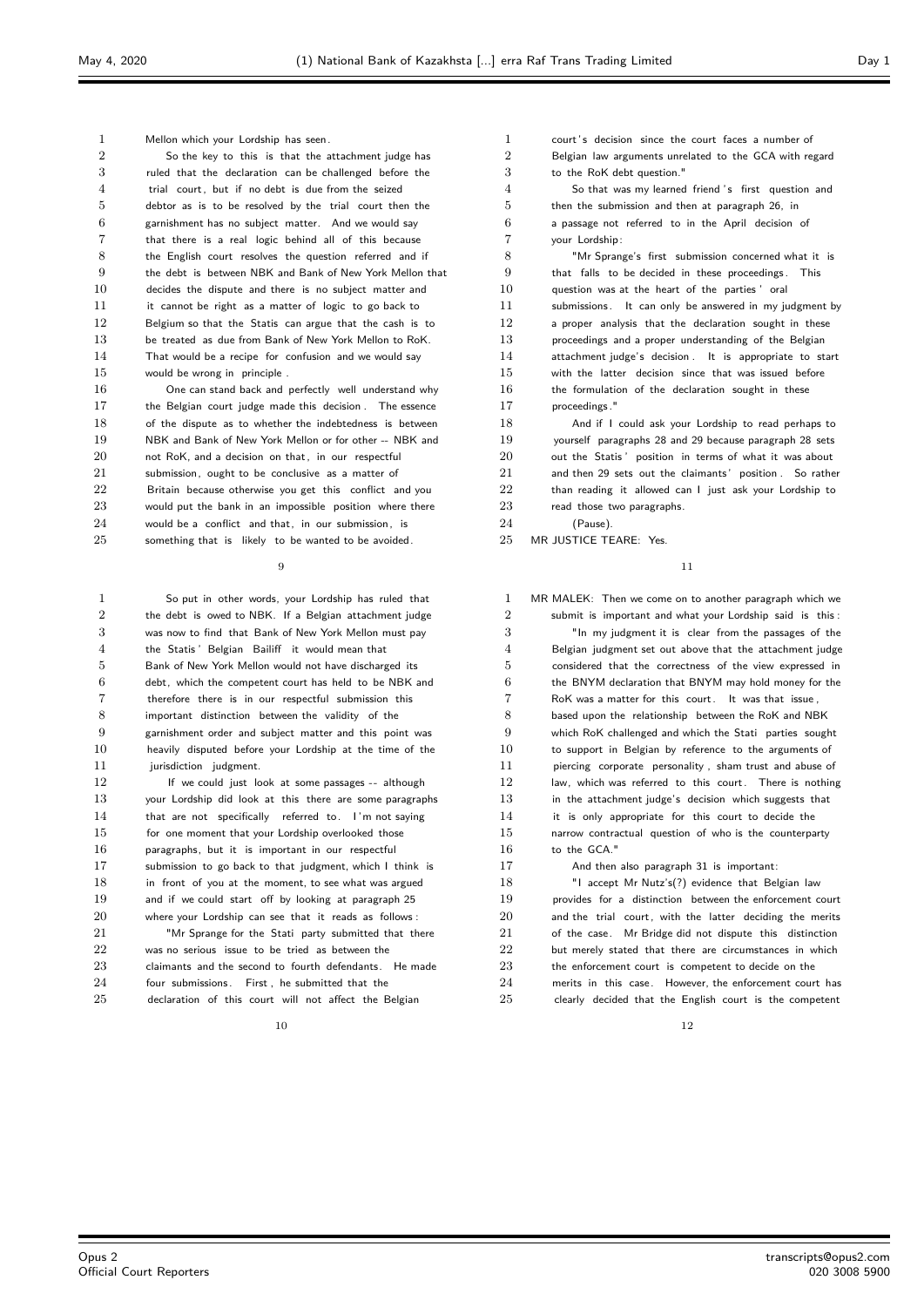| 1                | court to decide the merits."                             | 1  | competent trial judge."                                  |
|------------------|----------------------------------------------------------|----|----------------------------------------------------------|
| $\boldsymbol{2}$ | Then there is paragraph 32:                              | 2  | And then your Lordship notes the position of BNYM        |
| 3                | "I now return to the declarations sought in this         | 3  | and then paragraph 37 and 38, which again are paragraphs |
| 4                | court. They have to be understood in the context of the  | 4  | I don't think are referred to in the April decision,     |
| 5                | Belgian proceedings which gave rise to the English       | 5  | where your Lordship refers to:                           |
| 6                | proceedings. In that context I do not accept             | 6  | "I also do not consider the attachment judge             |
| 7                | Mr Sprange's submission that the pleadings give rise     | 7  | positively determined the subject matter of the          |
| 8                | only to a narrow contractual point, that consciously     | 8  | attachment."                                             |
| 9                | absent from the particulars of claim is any claim for    | 9  | And your Lordship is familiar with that section of       |
| 10               | declaratory relief as to the more general question, on   | 10 | it.                                                      |
| 11               | the legal basis outside the GCA, whether a debt is owed  | 11 | <b>Then 38:</b>                                          |
| 12               | by BNYM to RoK.                                          | 12 | "It follows from that passage that the judge thought     |
| 13               | "Again, the particulars of claim fairly read in          | 13 | that on the strength of the BNYM declaration             |
| 14               | their context do raise these issues. The declarations    | 14 | a conservatory attachment order could properly be made   |
| 15               | sought are set out in full above. Of these the first     | 15 | but left over the correctness of the BNYM declaration,   |
| 16               | does indeed raise a narrow contractual question, but the | 16 | therefore the content of the attachment order."          |
| 17               | others are wider, including a declaration that           | 17 | Just a couple of other references on this particular     |
| 18               | BNYM London has no obligation to pay any debt due under  | 18 | point. The next one is paragraph 43 which again is not   |
| 19               | the GCA to Kazakhstan and a declaration that BNYM ought  | 19 | in the April judgment and what your Lordship said is     |
| 20               | to have stated in terms that BNYM London was not         | 20 | this :                                                   |
| 21               | indebted towards and held no assets of Kazakhstan        | 21 | "It is also of significance that the Belgian             |
| 22               | capable of forming a valid subject matter under the      | 22 | attachment judge's decision was handed down some time    |
| 23               | garnishment order. Express reference could have been     | 23 | after Mr Justice Popplewell's judgment in the Part 8     |
| 24               | made to the arguments arising outside the relationship   | 24 | proceedings and indeed a few days after the hearing      |
| 25               | between RoK and NBK which would have put the scope of    | 25 | before the Court of Appeal. The present proceedings      |
|                  |                                                          |    |                                                          |
|                  | 13                                                       |    | 15                                                       |
| 1                | the declarations beyond argument but one has read in     | 1  | were issued three days later. The terms of the           |
| $\boldsymbol{2}$ | context namely the decision of the Belgian court the     | 2  | declarations sought in these proceedings, as I have      |
| 3                | declarations are fairly to be read as encompassing such  | 3  | explained above, mirror the questions referred to this   |
| 4                | arguments."                                              | 4  | court by the attachment judge. They go beyond the        |
| 5                | Then we turn to paragraph 33, which is referred to       | 5  | issues of interpretation of the English law GCA, the     |
| 6                | in the April judgment, the other paragraphs are not      | 6  | subject of the Part 8 proceedings, to encompass the      |
| 7                | referred to, and your Lordship knows exactly what's said | 7  | wider question set out above arising out of the          |
| 8                | there as to what the question is and records my position | 8  | relationship between RoK and NBK."                       |
| 9                | and concluding that:                                     | 9  | Then 49, another passage which we rely upon, where       |
| 10               | "The resolution of that question will necessarily        | 10 | your Lordship says this:                                 |
| 11               | therefore have a material effect on the Belgian          | 11 | "I am unable to accept these submissions essentially     |
| 12               | executory attachment proceedings."                       | 12 | for the reasons I have already set out above. In my      |
| 13               | Anyway, your Lordship has seen that there.               | 13 | judgment there is plainly a real and present dispute     |
| 14               | And then there are a few other paragraphs which also     | 14 | concerning the subject matter of the conservatory        |
| 15               | shed light on what is to be determined and the first is  | 15 | attachment order obtained by the Statis in the Belgian   |
| 16               | paragraph 36 where your Lordship says this:              | 16 | court. That court has referred that question to this     |
| 17               | "I am unable to accept that the Belgian court has        | 17 | court and it is a question that needs to be resolved.    |
| 18               | not in substance referred the question of the content of | 18 | The Stati parties being the parties who have obtained    |
| 19               | the attachment order to this court. Whether or not the   | 19 | the conservatory order are plainly affected by this      |
| 20               | attachment judge made a formal referral is a matter of   | 20 | issue which affects the existence or the extent of       |
| 21               | Belgian procedural law. It is in my judgment clear from  | 21 | a legal right between them and the other parties to      |
| 22               | the terms of the judgment set out above that the         | 22 | these proceedings, namely their right to attach the      |
| 23               | attachment judge considered that the correctness of the  | 23 | assets in question. Dealing with the matter by           |
| 24               | BNYM declaration and the existence of a chosen action by | 24 | declaration in these proceedings is clearly a most       |
| 25               | BNYM London for RoK are questions for this court as the  | 25 | effective way of dealing with the questions arising out  |
|                  | 14                                                       |    | 16                                                       |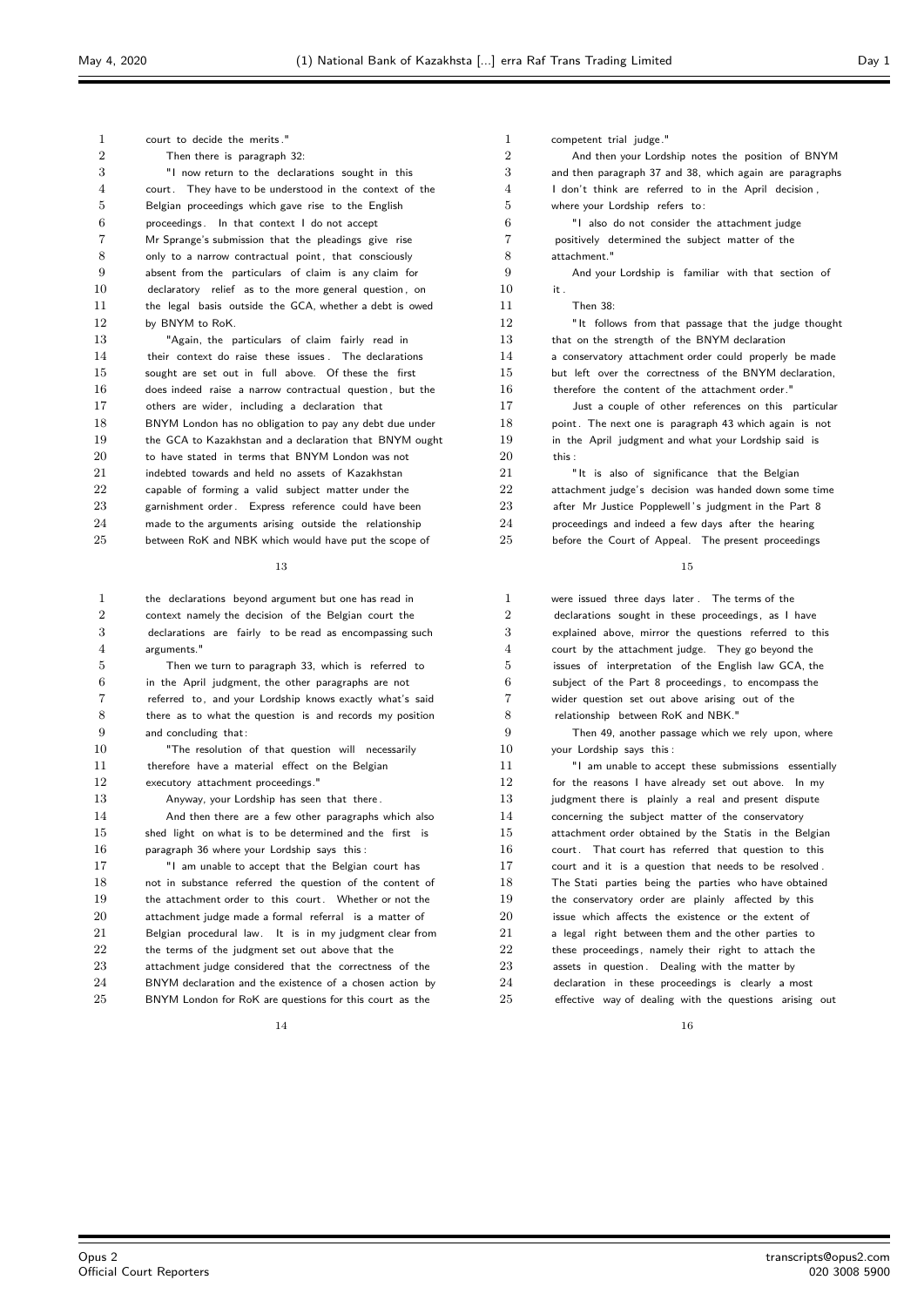of the relationship between RoK and NBK with all the affected parties present in the circumstances where these questions have been referred to this court by the Belgian court." Then the last couple of references are paragraph 60; this is in the context of a forum conveniens argument: "I am unable to accept Mr Sprange's submission. This court will not be asked to determine the validity of the conservatory attachment order made in Belgium. Rather it will be asked to determine what, if any, 11 assets constitute the subject matter of that order. The 12 Belgian attachment judge plainly considered that a dispute concerning the content of the attachment which on its terms constitutes only such assets , if any, as are held by Bank of New York Mellon London for RoK under the GCA is a question for this court. The fact that the Belgian court has referred the dispute to this court is a cogent reason, indeed a compelling reason for concluding that this court is a proper forum for 20 determining the dispute . It would not be in accordance with comity to send the dispute back to Belgium ..." 22 And that's that. So what we want to argue before 23 the Court of Appeal and why we seek permission is the point that we contend that the court should have decided the debt claim on the basis that it was clearly

## 

 established on the material before your Lordship. The court has found that the debt was owed by Bank of New York Mellon to NBK and although pleaded, covered in expert evidence, the Stati cases did not make good their case on sham, fraud, abuse and our expert, Professor Allemeersch, put forward all the evidence on those issues and was not cross -examined, therefore there was no dispute .

 Our factual witness was not cross -examined and the Statis completely failed to establish the factual basis 11 for their contentions and if I can just remind the court what was said about that in the judgment, which I think 13 is in paragraph 46 of the April judgment of

 your Lordship, where what your Lordship said is this : "The second argument the Statis wish to advance in Belgium is that with by reason of sham trust or indeed fraud: BNYM owes the debt to the Republic. In the event although it has been anticipated by NBK and the Republic 19 and by me that these arguments would be advanced in this 20 court, they were not advanced. The NBK adduced evidence 21 from its deputy governors, Ms Aliya Moldabekova, that 22 she was unaware that the TMA was just a sham, simulation 23 or pretense, and that as far as she was aware was no part of the purpose of the TMA to create a mechanism for 25 shielding RoK's assets from the creditors and that the

 TMA had not been used for that purpose, but she was not cross -examined on that evidence. In the circumstances where these allegations have not been advanced in this trial , the court has necessarily considered the question as to whom BNYM owes the cash claims, the sums covered by the GCA on the factual basis that there is no fraud, 7 sham, simulation, or pretense." So as we understand the ruling , the court thought that these findings were relevant as to whether the garnishment order should be discharged and that was 11 a matter for the Belgium court and in paragraph 41, just going back, the passage that we looked at a moment ago, 13 where your Lordship makes the reference -- because it is important perhaps I should read it : "The submission made by counsel for NBK and the Republic that this court should finally determine whether or not the garnishment order had subject matter 18 relied heavily on the language used by me used in my 19 judgment in the jurisdiction challenge, specifically paragraph 36, where I said that I was unable to accept 21 the submission that the Belgian court has not in 22 substance referred the question of the content of the attachment order to this court. However, I was not 24 addressing, in that paragraph, the question whether

issues of law concerning the ultimate destination of the

#### 

 garnishment order should be determined by this court. 2 I was addressing a submission that there be no referral of any question to this court and that the Belgian court had determined that the attachment order did have subject matter on the basis of the Bank of New York Mellon declaration . In the rest of paragraph 36 I made it clear that the court was concerned with the existence of the chosen action held by Bank of New York Mellon for RoK. That was a question which had been referred to 10 this court and will have a bearing on the question on whether the garnishment order has subject matter." 12 So that was the first paragraph where this, in our respectful submission, mix up between the garnishment 14 order and subject matter takes place. Then at paragraph 42 your Lordship says this : "I have no doubt that this court cannot, as it were, purport to determine the outcome of the attachment or the garnishment proceedings in Belgium. Once this court has determined the question referred to it must be for 20 the Belgian court to determine the consequences of that

 decision in Belgium. Belgium is where the Stati parties 22 have taken steps to enforce the arbitration award by garnishment order and Belgium must be the place where 24 they are determined. This court's role is to answer is 25 question which the Belgian court has referred to this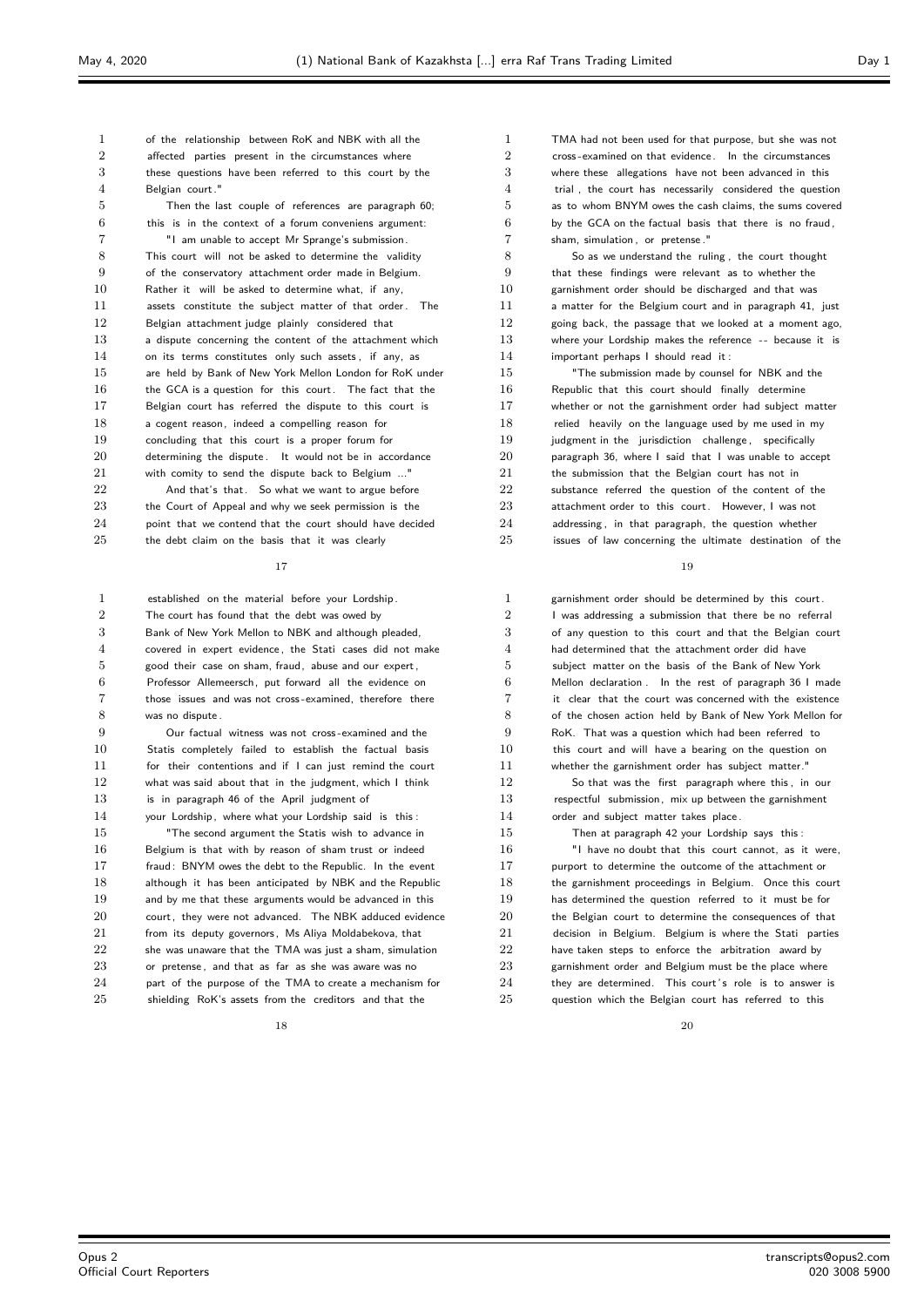court. It is not to determine the outcome of the Belgian garnishee proceedings, notwithstanding that its determination of the issue referred to it may have a significant and possibly decisive role in bringing those proceedings to an end. It will be contrary to comity, that is the respect which this court has for the procedures of another jurisdiction , for this court to assume responsibility for the determination of the garnishee proceedings in Belgium. It is my judgment it 10 is unthinkable that the court would presume to do that." The other paragraph is the one that we have already 12 looked at, I just remind your Lordship again, it is at 13 130 and that's the passage there that I have read a moment ago. And there are other paragraphs where your Lordship refers to the ability of the Stati parties 16 to argue matters in Belgium about fraud, sham and 17 simulation, or pretense and we have seen that at paragraph 46 and the passage that we looked at a moment ago, and paragraph 129 is another paragraph to a similar effect where what your Lordship said is this : "Whether the Stati parties are able in Belgium to 22 advance any argument that Kazakhstan does have claims 23 against BNYM in relation to the cash deposits held by

BNYM pursuant to the GCA based upon allegations of

simulation sham trust or abuse of rights , will be as

## 

 I have noted in this judgment, a matter for the Belgian court to consider having regard to the Belgian law of res judicata ."

 And what we would wish the ability to argue in the Court of Appeal is that the points that we have just been looking at in these paragraphs: 130, 141, 142 and the paragraphs I just mentioned, 129. They proceed, with respect , on a false premise. The Belgian attachment court has competence over the question of whether the garnishment order is valid as a garnishment which is decided by its 25 May 2018 decision, but not over the question of subject matter which has been 13 referred to the English court in its entirety . And as you know, the claimants had asked the Belgian attachment 15 judge to discharge garnishment on the ground of lack of subject matter and the learned judge refused to do so by the 25 May 2018 decision in which he made it clear that 18 the claimants were perfectly entitled to challenge before this court BNYM's declaration with a view to showing that there is no subject matter. It therefore 21 cannot, we submit, offend against principles of comity 22 for the English court to decide the subject matter 23 question .

 Further, such a decision will not determine the 25 outcome -- this is in the passage that we have already

1 looked at from your Lordship's decision -- and a finding 2 in favour of the claimants on the issue of subject matter will merely mean that the garnishment order is devoid of content. It will not mean that the Belgian court was wrong to grant the garnishment, it does not involve the discharge or setting aside of the 7 garnishment, it 's an entirely separate question. And what a finding on subject matter would mean is that it means that the bank can discharge its obligations to NBK by unfreezing the London assets, which is the cash, and such a finding by this court will not require nor warrant in at the further step by the Belgian attachment court. The only other point I wanted to make on the judgment is that we say that paragraph 111 of 16 your Lordship's April judgment also, with respect, is subject to the same point because your Lordship said this at paragraph 111:

 "In the present case the English court has in effect been asked by the Belgian court to answer a particular 21 question. The answer to that question is required in 22 order to determine whether the garnishment the law issue 23 by the Belgian law court has content or subject matter. That seems to me a good reason for this court to answer the question referred to it by means after declaration.

#### 

| 1              | Your Lordship was in the context of dealing with the         |
|----------------|--------------------------------------------------------------|
| $\overline{2}$ | declarations, but with respect --                            |
| 3              | MR SPRANGE: I seem to have lost --                           |
| $\overline{4}$ | MR MALEK: Can you hear me?                                   |
| 5              | MR SPRANGE: Yes, sorry to interrupt you. You just dropped    |
| 6              | out for 60 seconds.                                          |
| 7              | MR MALEK: I'm a learner to these things, so apologies.<br>ls |
| 8              | that okay?                                                   |
| 9              | So I was reading 111 of the April judgment. Did              |
| 10             | my Lord hear that part of my submission?                     |
| 11             | MR JUSTICE TEARE: I did.                                     |
| 12             | MR MALEK: Basically what I was contending is that there is,  |
| 13             | with the greatest of respect, a confusion between the        |
| 14             | garnishment order and the question of subject matter,        |
| 15             | which is the same point that I have been making.             |
| 16             | So the argument we want to make to the                       |
| 17             | Court of Appeal has the elements -- we say that we are       |
| 18             | entitled to have the debt claim decided and with he          |
| 19             | submit to succeed on the debt claim. There is nothing        |
| 20             | further for the Belgian court to consider. It has            |
| 21             | referred the question of subject matter to this court.       |
| 22             | This court has decided subject matter and the only           |
| 23             | matters left over are the ones on which the Statis have      |
| 24             | given that their evidence before this court and the way      |
| 25             | that the cross-examination took place, in other words        |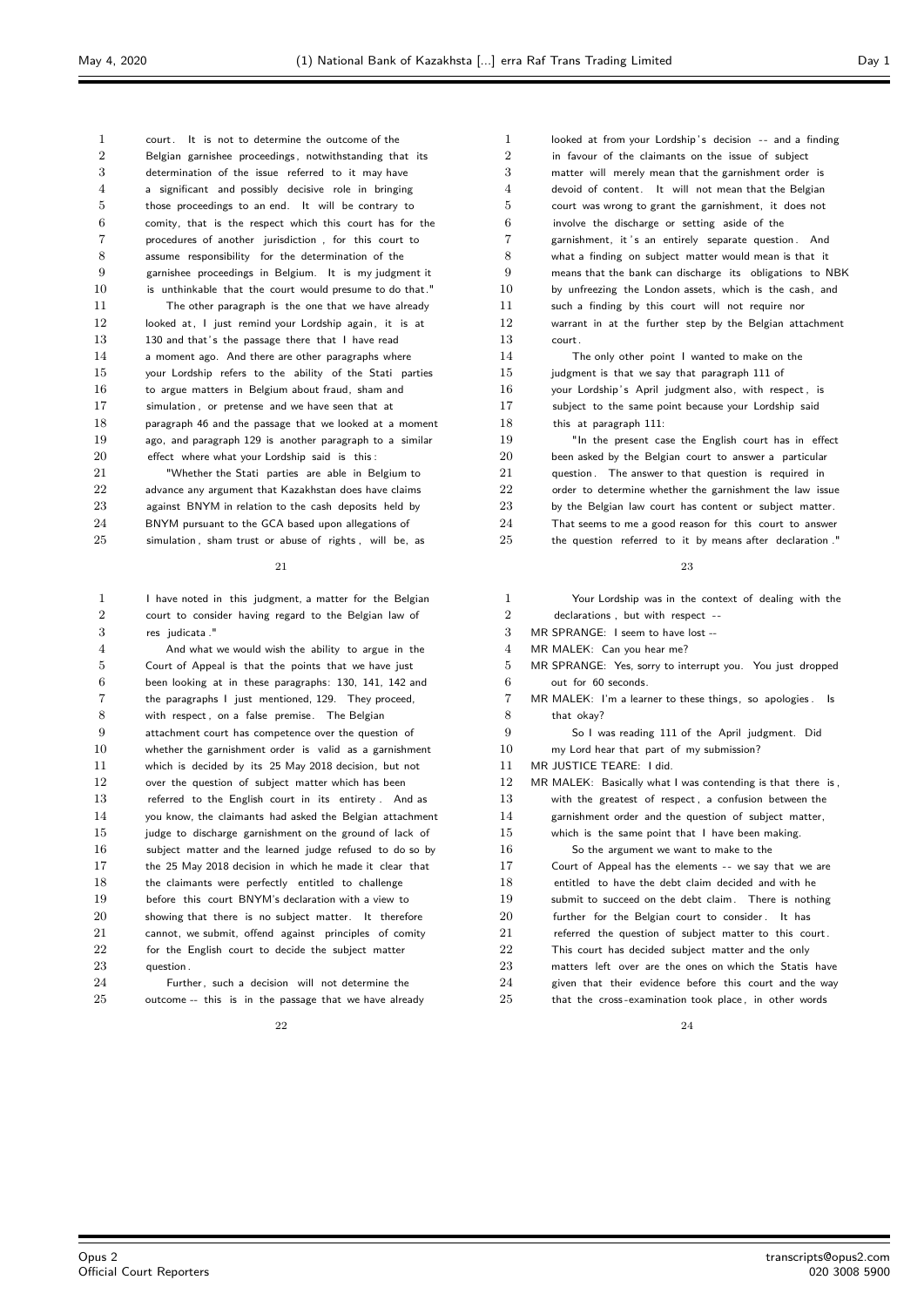| 1              | the free-standing Belgian law points. They were not      |
|----------------|----------------------------------------------------------|
| $\overline{2}$ | established on the law. Our expert was not               |
| 3              | cross-examined, and nor were they established on the     |
| $\overline{4}$ | facts because there was a complete failure to do so.     |
| 5              | So in our submission there is no basis for saying        |
| 6              | that the Belgian court will look at subject matter       |
| 7              | having left it to the English court as the competent     |
| 8              | court. Why, one might ask, should the Belgian court now  |
| 9              | decide to get in the question of subject matter, having  |
| 10             | already held that the attachment judge was not competent |
| 11             | to investigate this question and before what other court |
| 12             | but this court are we supposed to litigate the question? |
| 13             | And the Belgian court has said "Litigate the entire      |
| 14             | question in England" and given that the Belgian court    |
| 15             | has referred the entire question of subject matter to    |
| 16             | this court, as the court having jurisdiction on the      |
| 17             | merits, merits being here the entire question whether    |
| 18             | there is an attachable debt owed by Bank of New York     |
| 19             | Mellon to RoK on whatever legal theory, it plainly did   |
| 20             | not anticipate this court not making a final             |
| 21             | determination about the subject matter question and      |
| 22             | there is nothing to suggest that the Belgian court will  |
| 23             | need to revisit its decision whether or not to continue  |
| 24             | the garnishment. The garnishment order and its validity  |
| 25             | has got nothing to do, with the greatest of respect, to  |

 the question which is the main issue which was in dispute between us and Bank of New York Mellon and it is significant , as your Lordship has noted, the Bank of New York Mellon also agree that this court 5 should be determining subject matter and that's recorded in your judgment. So the situation we have at the moment is that both 8 parties to the contract, the GCA, agree -- that's NBK and Bank of New York Mellon -- that subject matter should be determined. The bank clearly does not have any defence to payment once the issue of subject matter

12 is decided, the point falls away. In other words, it 's 13 nothing to do with the garnishment order. Once it is established that there is no subject matter, the bank can pay and the bank's position was entirely sensible . They wanted a period of time from the decision in order to enable them to do so. There was no suggestion in the submissions by the bank before your Lordship that anyone needed to go back to Belgium in order to determine whether or not they should pay. The decision was 21 decisive , and that was a matter referred to the court. 22 So in our respectful submission, with the greatest 23 of respect -- and it is never easy for an advocate to

 argue for permission to appeal, but the comfort I have is that all I have to do is to establish an argument

 with a real prospect of success - - we say that that is worthy of consideration by the Court of Appeal. It is important, it will result in the debt being paid and it will mean also that the question referred to this court has actually been answered and, as your Lordship I think said in the judgment, the considerations of comity in fact does require the question referred to this court to be decided. The only other point I would make is that if we are right on that it also follows that  $-$  and this is the ground 6 I think in our list , concerning the declaration . We say that for the reasons I have just 13 given the court was wrong to refuse to grant the fourth 14 declaration in the terms sought by the claimants. If it 15 is right, as we contend, that the court should have decided the entire subject matter question , it follows 17 that it is right to grant declaratory relief that embodies that decision , just as the court granted the declarations it did to embody the decisions it reached. So just to summarise the point, we want to be able to argue before the Court of Appeal not that

 your Lordship was wrong on any of the fundamental issues that were decided; our complaint, with respect , is that your Lordship did not go far enough. You made all the right findings , but did not go far enough by

| $\mathbf{1}$   | appreciating and holding first of all that the subject   |
|----------------|----------------------------------------------------------|
| $\overline{2}$ | matter was for the competent court, that England was the |
| 3              | competent court and this required your Lordship to       |
| $\overline{4}$ | resolve the issues in dispute about subject matter, that |
| 5              | the subject matter determination has nothing to do with  |
| 6              | concerning the validity of the garnishment order, they   |
| $\overline{7}$ | are separate questions, that we are not challenging in   |
| 8              | England the garnishment order and that the subject       |
| 9              | matter finding was sufficient to allow Bank of New York  |
| 10             | Mellon to pay the debt, in other words no subject matter |
| 11             | results in the release of the funds, and your Lordship   |
| 12             | can see that in the present case. Had the bank decided   |
| 13             | that in fact there was no uncertainty and had the bank   |
| 14             | had the benefit of your Lordship's judgment, it would    |
| 15             | have paid, notwithstanding the fact that there was       |
| 16             | a garnishment order in place. So that is a good          |
| 17             | illustration of the distinction between validity of the  |
| 18             | garnishment order and subject matter and for our         |
| 19             | purposes it is all about subject matter and nothing to   |
| 20             | do with discharge, or the validity of the garnishment    |
| 21             | order, or for the matter going back to Belgium.          |
| 22             | The so-called Belgian doctrines that we have looked      |
| 23             | at were all in play. They were determined in favour of   |
| 24             | the claimants because Professor Allemeersch's evidence   |
| 25             | was in substance unchallenged and the Statis did not put |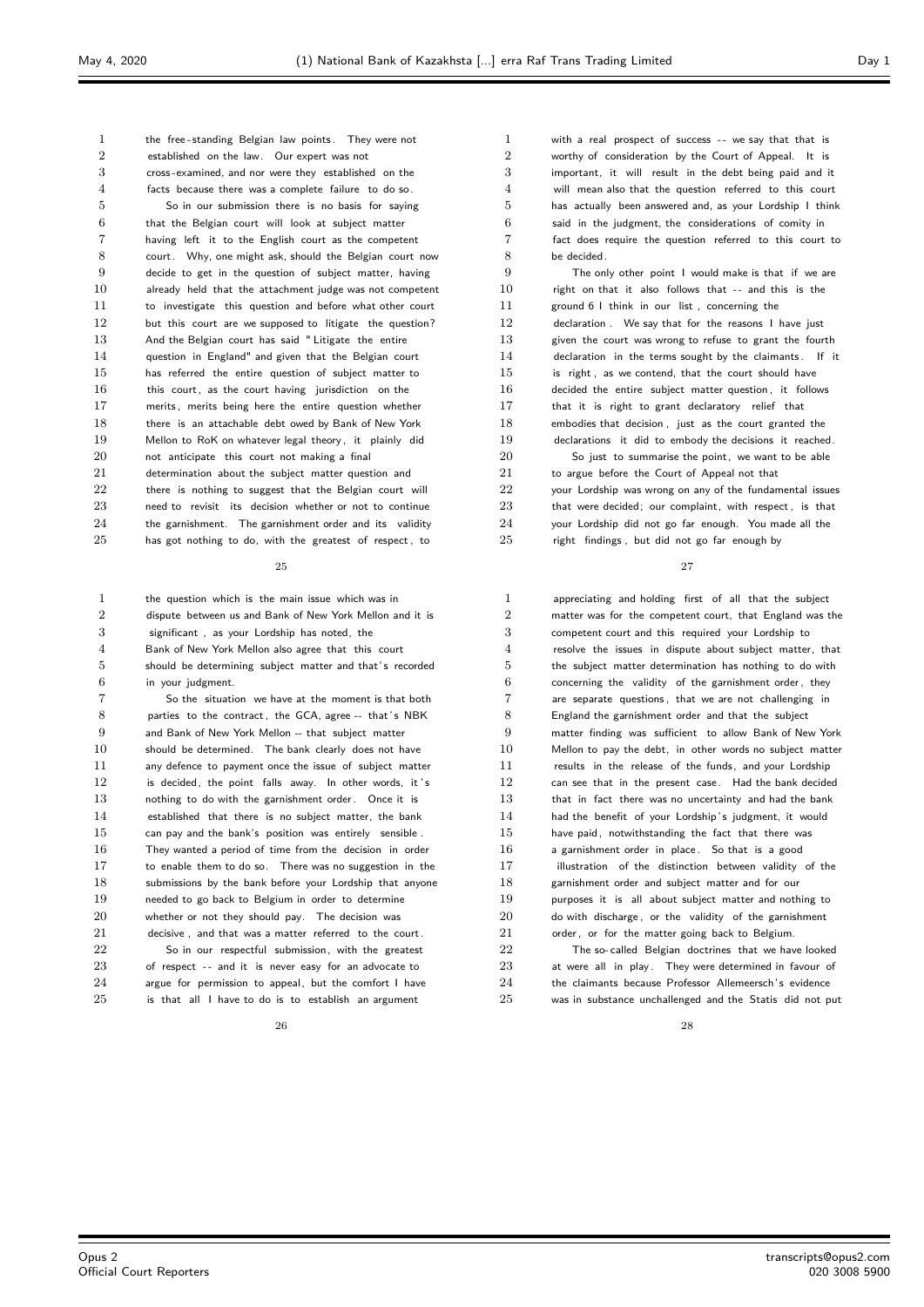| 1              | forward their case to him and it is not open to them to    |
|----------------|------------------------------------------------------------|
| $\overline{2}$ | say that they would deploy them on another occasion        |
| 3              | before a different court because they didn't want -- or    |
| $\overline{4}$ | the English courts to rule on them.                        |
| 5              | Thus your Lordship was right to consider that he           |
| 6              | could consider the matter on the basis that there was no   |
| 7              | simulation, trust and sham, as your Lordship did in        |
| 8              | paragraph 46, but with the greatest of respect was         |
| 9              | wrong, or arguably wrong, to consider that the Statis,     |
| 10             | having failed to pursue the point before the competent     |
| 11             | trial court, in other words this court, that these         |
| 12             | points could be revived by the Statis in Belgium. Again    |
| 13             | the Belgian attachment judge had purposefully avoided      |
| 14             | ruling on these issues in the judgment of 25 May so that   |
| 15             | they could be considered, if the Statis wanted to raise    |
| 16             | them, by the English court.                                |
| 17             | So those are the reasons, my Lord, that we seek            |
| 18             | permission to appeal and unless I can assist               |
| 19             | your Lordship further, that's all I wish to say.           |
| 20             | MR JUSTICE TEARE: Thank you, Mr Malek.                     |
| 21             | Mr Sprange?                                                |
| 22             | MR SPRANGE: I'm not sure whether Mr Handyside has anything |
| 23             | to say on this? I'm assuming not.                          |
| 24             | MR JUSTICE TEARE: He hasn't said anything in his note on   |
| 25             | this.                                                      |
|                |                                                            |

| 1              | MR SPRANGE: No.                                          |
|----------------|----------------------------------------------------------|
| $\overline{2}$ | Submissions by MR SPRANGE                                |
| 3              | MR SPRANGE: My Lord, I think this can be dealt with very |
| $\overline{4}$ | simply. Your jurisdictional judgment was not appealed    |
| 5              | by the claimants. As you have observed in your April     |
| 6              | judgment, because they are innovative, skillful lawyers, |
| $\overline{7}$ | they took a sentence here and there from your            |
| 8              | jurisdictional judgment and used that as a launching pad |
| 9              | to try and persuade you at this trial that you were      |
| 10             | entitled to effectively act as a Belgian garnishee judge |
| 11             | and decide all issues. As you have observed in           |
| 12             | your April judgment quite rightly, they were             |
| 13             | embellishing a point that could be read in a particular  |
| 14             | way, but in reality ought not to be when you consider    |
| 15             | this very simple point of law that Mr Malek hasn't       |
| 16             | grappled with that is this: as an English law on         |
| 17             | referral you apply English law. If that English law, by  |
| 18             | reference to English conflicts of law, requires you to   |
| 19             | deploy a foreign law, you deploy it. Other than that     |
| 20             | those are the only issues that you quite rightly ought   |
| 21             | to address.                                              |
| 22             | It is common ground and accepted that to determine       |
| 23             | whether this Belgian garnishment order has subject       |
| 24             | matter engages a number of issues: English law, Belgian  |

law and Kazakh law. You have decided to the absolute

1 limit the relevant English law questions and they have been resolved and in doing so you considered some Kazakh law issues . In Belgium there are still a number of things to be decided and the point of real contention is if you look at paragraph 41 of Mr Malek's skeleton for this hearing , he suggests that there are two points to be run in Belgium. We say there are in fact more than that. There is of course the point that Professor Storme referred to - - I will call it the right of recourse point. There is also the sham/fraud point. But there is also simulation and there are two forms of 12 that. There is veil piercing, there is agency under Belgian law and there is also the question of whether because the garnishee order itself encompasses NBK the account is covered in any event. Now, in your judgment, my Lord, you made the point that there could be issues raised by the claimants in Belgium as to whether some of 18 those arguments -- and perhaps I will argue all of those 19 arguments aren't available -- but again they are matters 20 for the Belgian court and so we say there is a simple answer to all of the grounds. Your jurisdictional judgment was right, your confirmation of the correctness 23 of the jurisdictional judgment in the April judgment is 24 correct . They haven't explained to you on any grounds why there is an error of law as to your approach of

 deciding English law issues and only foreign law issues that are engaged by conflict of laws and they still haven't explained , other than some again clever manipulation of language in your judgments to suggest why as a matter of law you ought to be considering those Belgian law issues and therefore the finality of the subject matter.

8 If I can conclude by saying this . It is as simple as your Lordship put it in your judgment. It is likely that your April judgment will be significant and perhaps even definitive in Belgium, but whether it is or not and what effect that has on the garnishee order and whether there is a finding that it has subject matter or not, is a matter for the Belgian court.

15 The last thing I would say, my Lord, is this: Mr Malek said several times, and I agree with him, that the Bank of New York declaration remains an important 18 question, in Belgium, because that's the focus of the subject matter. They lost on that point before you, my Lord. They withdrew that declaration at the last minute and amended it and one of the no doubt good 22 reasons for that was your observation at the pre-trial hearing that given all of the materials before you and 24 the range of contention that existed on the Belgian and Kazakh law issues it was very hard to say that that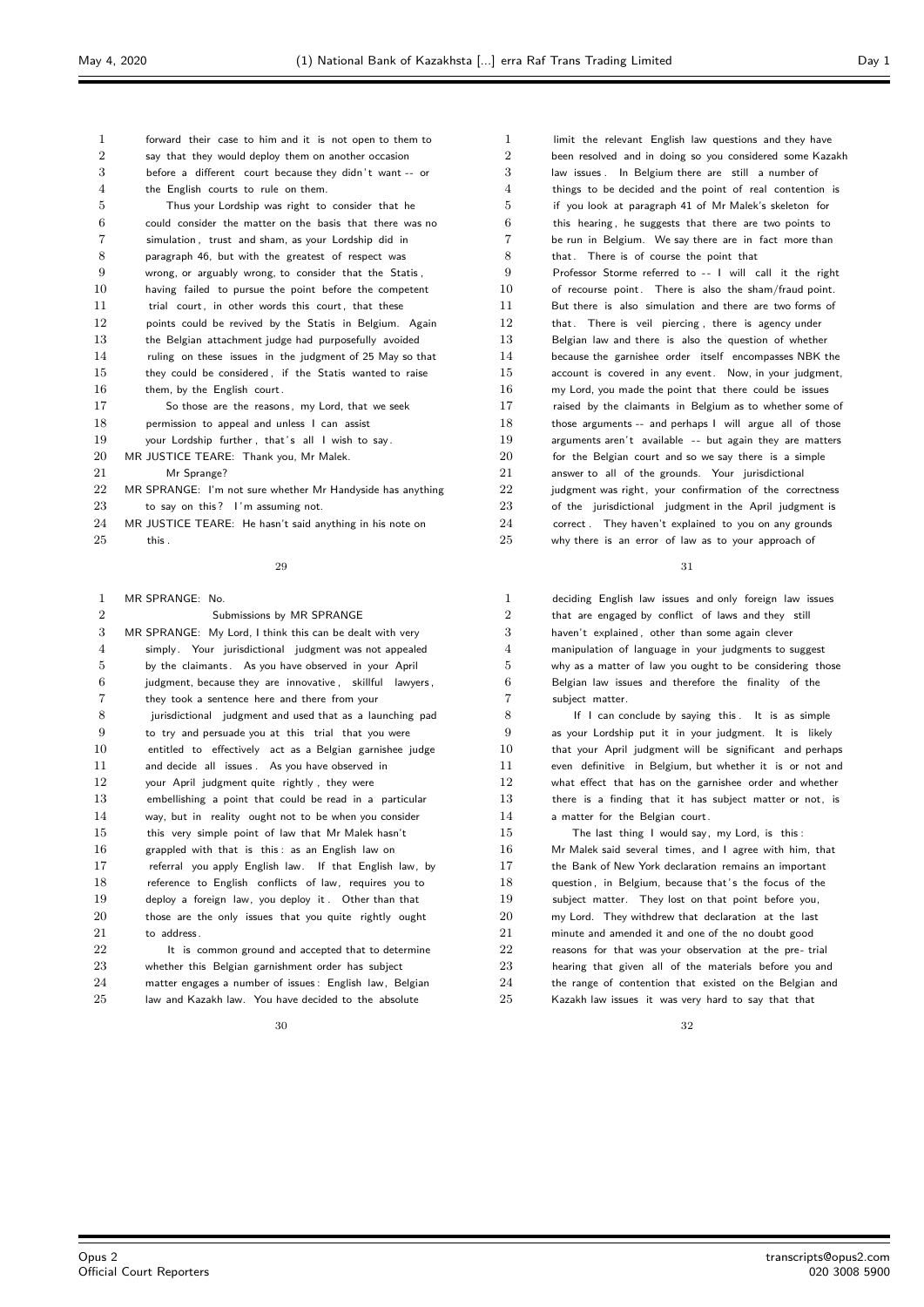| 1              | declaration was materially inaccurate.                      |
|----------------|-------------------------------------------------------------|
| $\overline{2}$ | So given all of that, my Lord, we say you ought not         |
| 3              | to grant permission on any of those grounds of that been    |
| $\overline{4}$ | set forth in the claimants' skeleton.                       |
| 5              | MR JUSTICE TEARE: Thank you. Do you want to advance your    |
| 6              | application for permission?                                 |
| 7              | Application for permission to appeal by MR SPRANGE          |
| 8              | MR SPRANGE: Yes, my Lord, and I can take this very swiftly. |
| 9              | I have nothing more to say on the equitable argument        |
| 10             | beyond what's in the skeleton.                              |
| 11             | With regard to the agency argument, my Lord, it             |
| 12             | simply comes down to this. As your Lordship concluded       |
| 13             | in your April judgment there are various indicia of         |
| 14             | agency and your conclusion is that whilst they may be       |
| 15             | consistent with an agency, they don't necessarily           |
| 16             | connote an agency, and that there were two points that      |
| 17             | suggested that were inconsistent with an agency             |
| 18             | relationship based on your interpretation of Article 22     |
| 19             | to 26 of the National Bank Law and construction of the      |
| 20             | TMA.                                                        |
| 21             | Our point is this, my Lord. It is not fanciful and          |
| 22             | it is, we would say, with respect, a prospect, a real       |
| 23             | prospect that another court may look at those indicia       |
| 24             | and may look at those provisions and take                   |

25 your Lordship's finding and we say this is highly

#### 

| 1              | material and important to the analysis, of the level and    |
|----------------|-------------------------------------------------------------|
| $\overline{2}$ | degree of control that RoK exercises over NBK and reach     |
| 3              | a different conclusion as to whether all of those           |
| $\overline{4}$ | indicia, stacked up with the very important point of        |
| 5              | control, do amount to an agency relationship.               |
| 6              | So that, my Lord, together with the points that we          |
| $\overline{7}$ | have set forth in our skeleton, is the thrust of the        |
| 8              | permission application. We think it is a simple point       |
| 9              | in the sense that there's no real dispute as to the         |
| 10             | facts, they're all established, it's just a matter of       |
| 11             | weighing them up and is there a prospect of another         |
| 12             | court concluding that with that autocratic finding there    |
| 13             | was indeed an agency relationship.                          |
| 14             | MR JUSTICE TEARE: Thank you.                                |
| 15             | Mr Malek, do you wish to reply to that application?         |
| 16             | Mr Malek, I think you are on mute.                          |
| 17             | MR MALEK: Yes, you are right. Can you hear me now,          |
| 18             | my Lord?                                                    |
| 19             | MR JUSTICE TEARE: Yes, I can.                               |
| 20             | MR MALEK: Apologies on that.                                |
| 21             | Submissions by MR MALEK                                     |
| 22             | MR MALEK: As we understand the grounds of the permission to |
| 23             | appeal it is on two grounds. The first is the               |
| 24             | conclusion that there is no express or implied agency       |
| 25             | relationship, or actual authority with regard to NBK        |

 entering into the GCA as agent and they call that the "agency conclusion ", and then secondly the conclusion 3 that principal 's equity could not assist the Statis in the circumstances of this case. Now, as far as the agency conclusion we say that the challenge here is hopeless and should be rejected and that' s essentially for two reasons. First , the challenge is to an evaluative decision and so the threshold for a successful appeal is very high. They do not say that you misdirected yourself on the relevant 11 law. The Statis say that having evaluated the facts and 12 evidence, your Lordship should have concluded that there was an agency relationship . But, as I say, the principles of interference in evaluative decisions indicate that that is a very high threshold to establish . There is no gap in logic, there's no lack of 17 consistency, there's no suggestion that you failed to 18 take into account some material factor which undermines the cogency of your conclusion and therefore we submit that that is fatal to the appeal, but we also say that your Lordship is right for the reasons given in the 22 judgment. 23 Your Lordship's judgment contains a detailed consideration of the relevant evidence, I won't go 25 through it, but your Lordship concluded the matters

#### 

 relied upon did not establish an agency relationship , either individually , which is at paragraph 86, or cumulatively , which is at paragraph 89, rather certain matters relied upon by the Statis were found to be consistent with NBK having actual authority to enter into the GCA as agent for RoK but also consistent with NBK entering into the GCA as principal . 8 And your Lordship applies the correct test, refers to the Magdalink Spirit (?) and in our submission there 10 is no basis to -- sorry, it follows that the Statis need to establish that the matters they relied upon were only consistent with the agency relationship , they could not do so and therefore we submit the conclusion reached by 14 your Lordship on agency is entirely right. 15 As to the compelling reason, which as I understand 16 it is raised in paragraph 12, they say that there is a compelling reason for the appeal to be heard on the agency issue and we make two short points on this . First of all , it is highly generalised . It amounts to say that because the agency issue arises in a different context to Filatona , it deserves 22 consideration by an appellant court. That cannot, in our submission, be a sufficiently compelling reason. Wherever an agency issue arises it will necessarily be a different context to Filatona .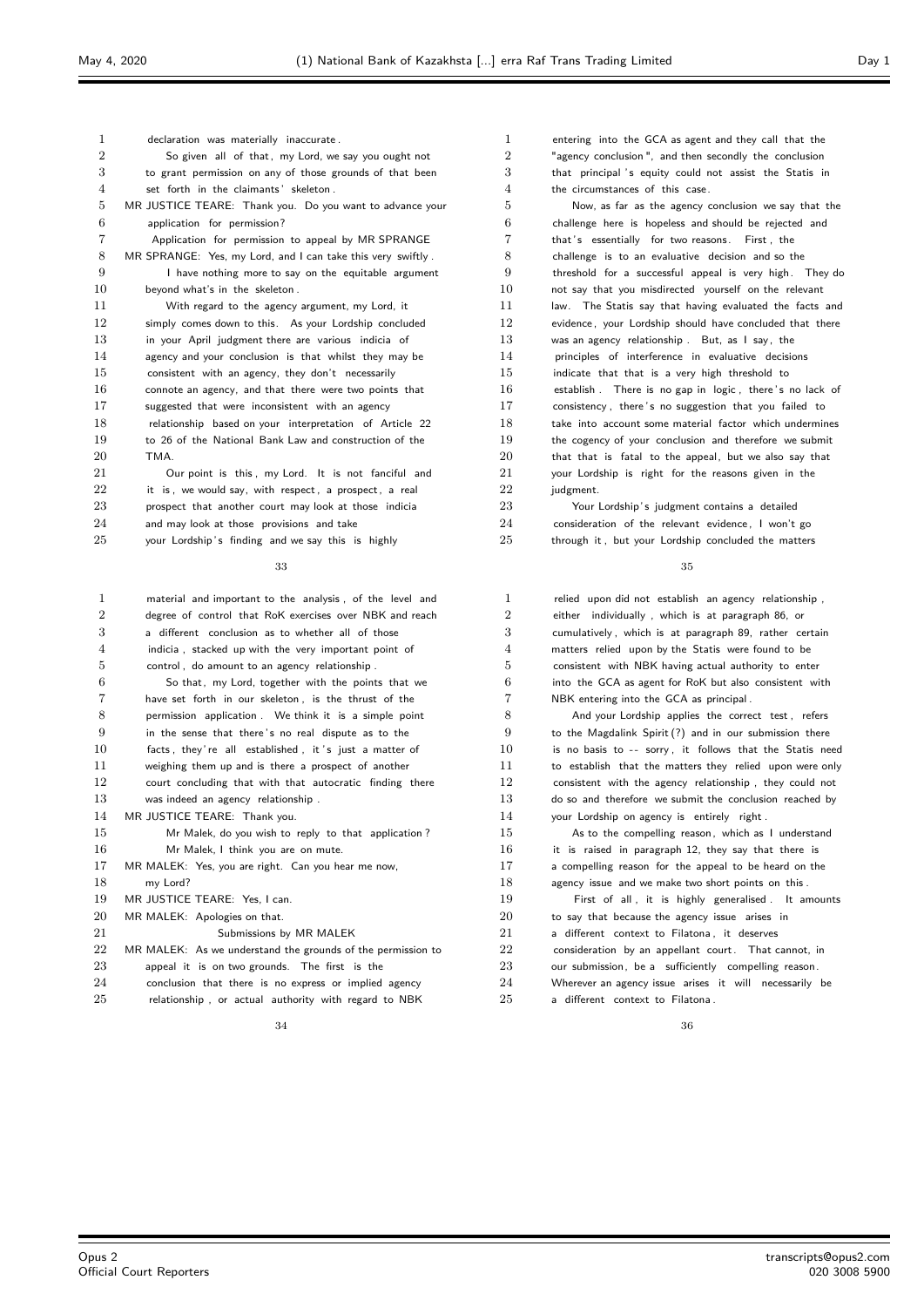seek to inflate what is really a narrow and well 3 understood question of English law -- did NBK enter into 4 the GCA as agent for RoK or as principal -- that does not give rise to a compelling reason for an appeal. As to the equity conclusion , again I can take this shortly . Their case is set out at paragraph 15 of the consequential submissions, so what the Statis appear to say is that your Lordship found that at some future date 10 the debt BNYM owes to NBK could become due to RoK and 11 that as a result the debt currently owed by BNYM to NBK can be garnished . The flaw in this reasoning is that your Lordship did not find that the debt owed to NBK could become due to 15 RoK at some later date and that -- if your Lordship could turn briefly to paragraph 101 of the judgment -- 17 is clear because what your Lordship said is this: **"The claim which the Republic will be able to**  enforce pursuant to the equitable principles of English 20 law is the claim which NBK has against BNYM for the

Then second, the Statis ' submissions on this point

 payment of the debt. If the Republic were to sue, 22 joining NBK as trustee, it would be enforcing the claim of NBK against BNYM, that is why NBK has to be made 24 a party to the claim."

In other words your Lordship did not say that BNYM

## 

| 1              | would become entitled to the debt owed to NBK as         |
|----------------|----------------------------------------------------------|
| $\overline{2}$ | a result of equitable principles. To the contrary,       |
| 3              | your Lordship said that the claim which RoK would        |
| $\overline{4}$ | enforce would nonetheless be the claim of NBK and        |
| 5              | your Lordship says:                                      |
| 6              | "That is why NBK has to be a party to the claim.         |
| 7              | The debt is still owed by Bank of New York Mellon to NBK |
| 8              | not RoK, albeit that RoK could engage a procedure to     |
| 9              | enforce the debt."                                       |
| 10             | And therefore we say that this part of the               |
| 11             | application for permission to appeal simply does not     |
| 12             | work and that your Lordship's conclusion was entirely    |
| 13             | right for the reasons given.                             |
| 14             | As to the compelling reason ground which the Statis      |
| 15             | rely upon, which is set out at paragraph 16, we say the  |
| 16             | two points taken there are not compelling reasons.       |
| 17             | First, they refer to the fact that the case involved an  |
| 18             | unusual referral to the Belgian court. In my submission  |
| 19             | that's entirely irrelevant as to whether the equity      |
| 20             | issue gives rise to a compelling reason and then second  |
| 21             | the Statis suggest that the Court of Appeal should       |
| 22             | consider whether principles of equity can result in      |
| 23             | a debt becoming due for the purposes of a foreign        |
| 24             | garnishment order, but with respect, that exaggerates    |
| 25             | what is really a narrow question of law and, as          |
|                |                                                          |

 your Lordship noted correctly , we submit, at paragraph 104, you are dealing with ordinary contractual principles and the principles of equity do not allow the court to ignore these ordinary contractual principles for the purposes of a foreign garnishment order or otherwise , so there is no compelling reason for the Court of Appeal to reconsider entirely orthodox principles of English law. Those are my submissions. MR JUSTICE TEARE: Thank you. (Ruling removed awaiting approval) MR JUSTICE TEARE: Right, what next? 13 I think you are still on silence. MR MALEK: Cost. MR JUSTICE TEARE: Right. Submissions on costs Submissions by MR MALEK MR MALEK: Perhaps I can start by identifying what is not in 19 dispute . First of all, the claimants accept that they must pay Bank of New York Mellon's costs because it has 21 a contractual indemnity from NBK under the GCA. There 22 is a small issue in relation to the debt claim. Second, BNYM's costs of the damages claim are

- already covered by Mr Justice Butcher's order of
- 16 January 2020. I don't think we need to look at that

#### 

| 1              | but it is at $B -$                                          |
|----------------|-------------------------------------------------------------|
| $\overline{2}$ | MR JUSTICE TEARE: When you say "the damages claim", what do |
| 3              | you mean by that?                                           |
| 4              | MR MALEK: That was the claim that we brought against        |
| 5              | Bank of New York Mellon on the basis that the               |
| 6              | garnishment declaration should not have been made.          |
| 7              | MR JUSTICE TEARE: Right.                                    |
| 8              | MR MALEK: It is to do with the point about uncertainties    |
| 9              | and the like and that claim was not pursued. So that        |
| 10             | was a damages claim. It was a claim essentially in          |
| 11             | negligence and that's gone.                                 |
| 12             | MR JUSTICE TEARE: But those costs have already been dealt   |
| 13             | with?                                                       |
| 14             | MR MALEK: By Mr Justice Butcher, yes. If your Lordship      |
| 15             | picks up bundle B.                                          |
| 16             | MR JUSTICE TEARE: Well, I'm afraid I don't have the bundles |
| 17             | with me.                                                    |
| 18             | MR MALEK: Well, just so that everybody knows what I'm       |
| 19             | referring to, it is bundle B, it is tab 18, and what        |
| 20             | Mr Justice Butcher did -- and this is the order that was    |
| 21             | a consent order made -- it may be that somebody who has     |
| 22             | got more talent than me can put it up on screen, but it     |
| 23             | basically referred to the notice of discontinuance in       |
| 24             | relation to the damages claim and gave permission to        |
| 25             | amend and we agreed, the first claimant, to pay the         |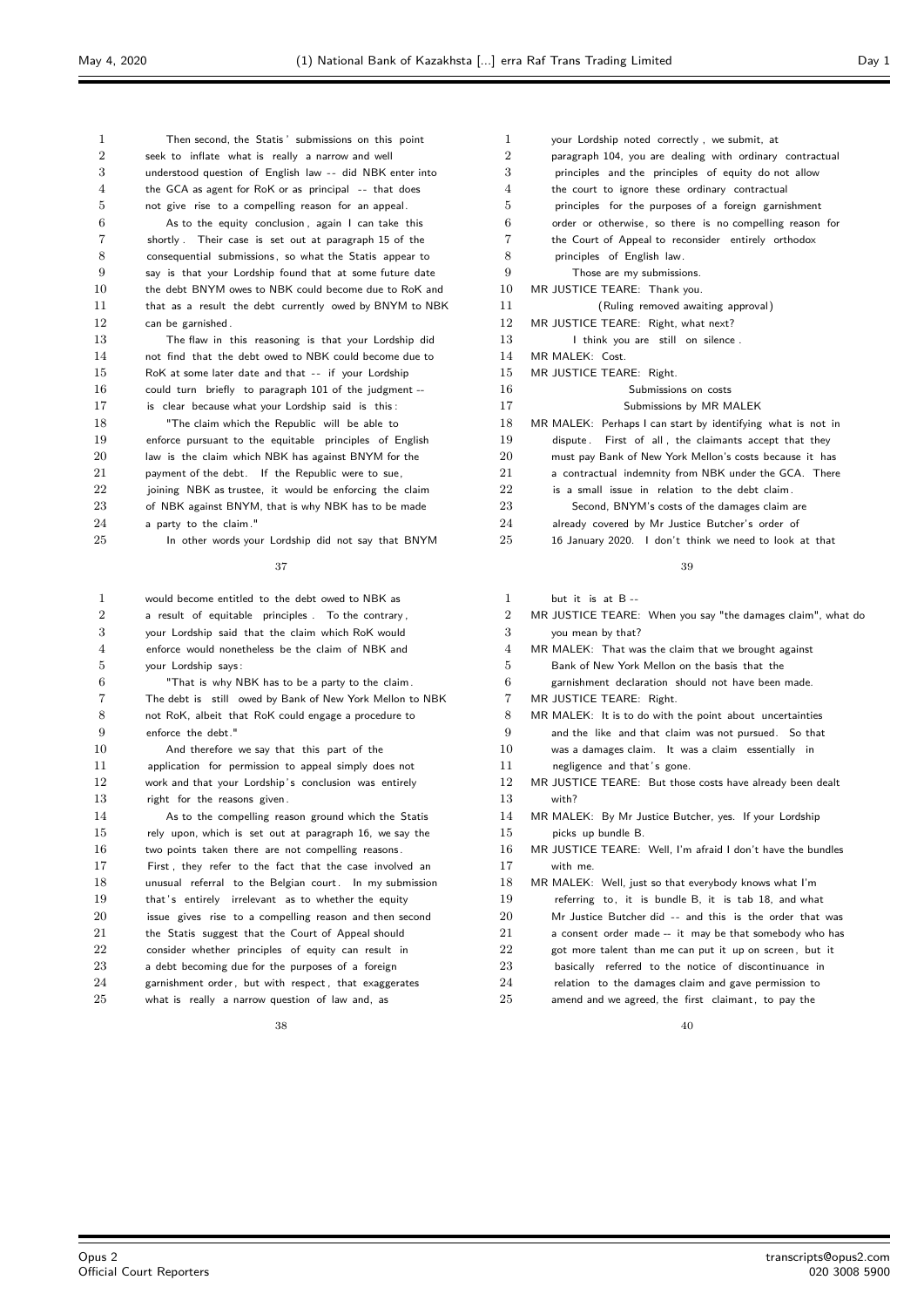| 1              | costs of the damages claim subject to a detailed           |
|----------------|------------------------------------------------------------|
| $\overline{2}$ | assessment on an indemnity basis.                          |
| 3              | MR JUSTICE TEARE: So those costs have already been dealt   |
| $\overline{4}$ | with and as far as the other costs of BNYM are             |
| 5              | concerned, you accept that you must pay them --            |
| 6              | MR MALEK: Yes.                                             |
| 7              | MR JUSTICE TEARE: -- on the indemnity basis because that's |
| 8              | what the contract provides.                                |
| 9              | MR MALEK: Correct, subject to one point about the debt     |
| 10             | claim as to whether that's included or not, but I will     |
| 11             | come back to that in a moment.                             |
| 12             | Then the third point is that NBK accepts that as           |
| 13             | against the Statis it must bear its own costs in           |
| 14             | relation to the discontinued damages claim, so             |
| 15             | effectively we are accepting that as far as the            |
| 16             | discontinued damages claim, the Statis do not bear any     |
| 17             | part of those costs, so what is in issue is first of all   |
| 18             | what order should be made as to the claimants' other       |
| 19             | costs, in other words the costs other than the damages     |
| 20             | claim and the debt claim against the Statis, and then it   |
| 21             | seems whether the claimants should be allowed to recover   |
| 22             | from the Statis what they must pay to BNYM, so that's      |
| 23             | the question of whether or not we can pass on to the       |
| 24             | Statis any part of the liability that we have to           |
| 25             | Bank of New York Mellon and of course not including the    |
|                |                                                            |

| 1              | damages claim or the debt claim.                        |
|----------------|---------------------------------------------------------|
| $\overline{2}$ | What we say in terms of costs overall, we say the       |
| 3              | claimants have succeeded, the Statis have lost.         |
| 4              | Bank of New York Mellon has incurred costs in a dispute |
| 5              | in which it is not a willing party and it was a party   |
| 6              | because of the allegations made by the Statis. It all   |
| $\overline{7}$ | started with the allegations made in correspondence and |
| 8              | absent the contractual indemnity the overall justice of |
| 9              | the case would require an order that the Statis pay the |
| 10             | claimants' costs and BNYM's costs and the only reason   |
| 11             | not to invite the court to make the order is because of |
| 12             | the contractual indemnity and we accept that BNYM is    |
| 13             | entitled to the benefit of it.                          |
| 14             | Now, as far as points made by the Statis are            |
| 15             | concerned, they say -- and perhaps we can just turn up  |
| 16             | their skeleton at paragraph 3. They make a point about  |
| 17             | the costs of the securities issue and on this           |
| 18             | a securities release, so only cash remained at the end  |
| 19             | after the May 2008 decision.                            |
| 20             | MR JUSTICE TEARE: Sorry, which paragraph of the Statis' |
| 21             | skeleton?                                               |
| 22             | MR MALEK: Paragraph 3, my Lord.                         |
| 23             | So the position as to the securities could not make     |
| 24             | any difference to the Statis. In essence what we are    |
| 25             | saying is that the Statis have got no recoverable costs |

 in relation to securities . The securities were released 2 and in essence didn't play any part whatsoever and in our respectful submission do not - - the question of securities has fallen away. As to the contention that the Statis say they have incurred costs in relation to the BNYM, we don't accept that. BNYM's evidence only related to the damages claim, it has nothing to do with anything that matters to the Statis . So as far as our costs against the Statis are concerned, what issue based order should be made? Then 12 there is the issue of indemnity costs. 13 The first question about an issue based order -- as your Lordship knows the Statis invite the court to make an issue based costs order and to that extent there is common ground because the claimants also say that there 17 should be an issue based order. The question appears to be as to the costs of which issues should not be recovered from the claimants from the Statis . And if we can just take them in the order appearing in the Statis ' 21 skeleton . The first one I have already covered, which is securities , paragraph 3, and our point is that **properly** analysed the argument about securities went to 24 the damages claim. The Statis continue to say that it was relevant to the declaration claim because of their

 case that there had to be some investigation as to the historic correction of the BNYM declaration which we say was wrong, and there' s no reason not to regard the costs of the issues such as securities as being part of the declaration claim. As far as the undecided subject matter question ,

 paragraph 4, your Lordship notes that all those issues were live on the pleadings and included in the list of issues . The Statis certainly did not succeed on them. The court declined to adjudicate them, but in practical terms rejected the evidence of Professor Storme's ownership case and there was no evidential assertion for the Belgian law matters, as your Lordship knows and as 14 I mentioned a moment ago, so with he say there is no reason why we should not have our costs in relation to that. As far as the declaration 1E is concerned, which is paragraph 5 of their submissions, we say it is wrong to say that the claimants were unsuccessful . The court

 granted the declaration in somewhat reformulated terms, 21 but still granted it and it is difficult to see how these costs could be divided out on an issue based approach and the claimants were overall successful in obtaining the declaratory relief against the opposition of the Statis on a whole series of grounds, all of which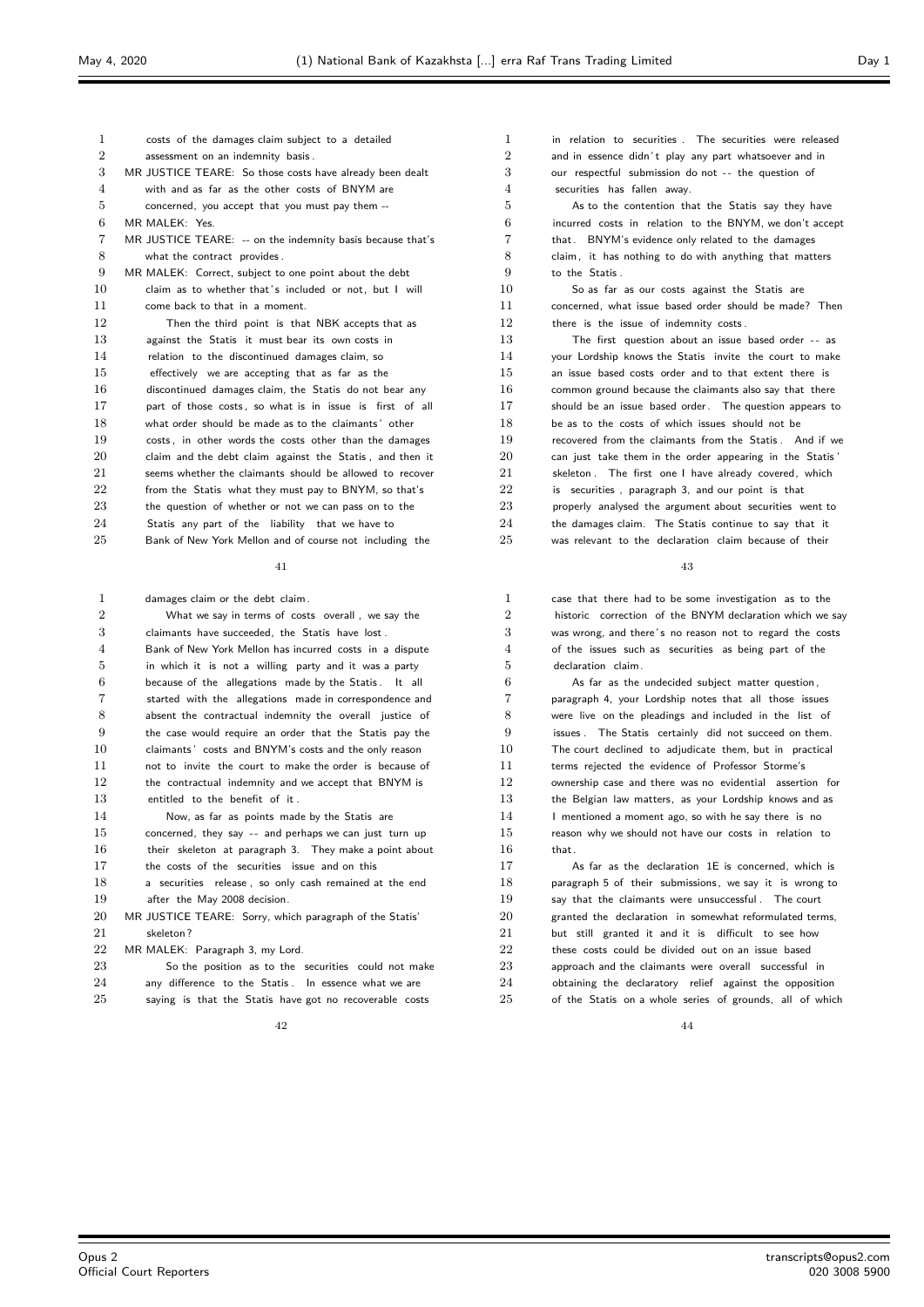| 1              | the court rejected, and therefore we should not be       |
|----------------|----------------------------------------------------------|
| $\overline{2}$ | deprived of any part of the declaration claim and as far |
| 3              | as the amendment goes -- well, we have dealt with that   |
| $\overline{4}$ | already which I think is at paragraph 6.1, and then the  |
| 5              | discontinuance of the damages claim, that's irrelevant   |
| 6              | as between the claimants and the Statis.                 |
| 7              | So those are the points in terms of costs.               |
| 8              | As far as indemnity costs are concerned, we have set     |
| 9              | out in our skeleton argument why we say we should        |
| 10             | recover indemnity costs. It is 45 to 55. But I just      |
| 11             | want to underscore one point which is covered in I think |
| 12             | paragraph 52, the third point, which is the disconnect   |
| 13             | between the pleadings and the case at trial and          |
| 14             | the court is entitled to expect a party's case to be in  |
| 15             | line with its pleading so it was well outside the norm   |
| 16             | in this court for a party's case to bear so little       |
| 17             | resemblance to its pleading and connected to that was    |
| 18             | a complete failure to make any attempt to establish the  |
| 19             | sham, fraud cases and these were very serious            |
| 20             | allegations against a central bank and a sovereign and   |
| 21             | allegations about sham, not corresponding with the true  |
| 22             | relationship, were allegations amounting to effectively  |
| 23             | a deliberate attempt to mislead and tantamount to a plea |
| 24             | of fraud. These allegations were never advanced. There   |
| 25             | was no evidence to support them. They were not put to    |
|                |                                                          |

| 1              | my factual witness and to make up and persist in a trial    |
|----------------|-------------------------------------------------------------|
| $\overline{2}$ | of an allegation of this sort, without evidence, is well    |
| 3              | outside the norm.                                           |
| $\overline{4}$ | So, my Lord, that is all I wanted to say about              |
| 5              | costs.                                                      |
| 6              | MR JUSTICE TEARE: Thank you.                                |
| 7              | MR MALEK: I don't know if we are taking a break at some     |
| 8              | stage but I just thought I would remind your Lordship       |
| 9              | that there is a possibility of that at some stage.          |
| 10             | MR JUSTICE TEARE: Okay. So on costs, you simply seek your   |
| 11             | costs of the proceedings, leaving outwith the costs of      |
| 12             | the damages issue which have already been dealt with.       |
| 13             | MR MALEK: That's correct.                                   |
| 14             | MR JUSTICE TEARE: And you say that you should get your      |
| 15             | costs on the indemnity basis and thirdly you say -- is      |
| 16             | this right? -- that you should get from the Statis the      |
| 17             | costs you have to pay BNYM?                                 |
| 18             | MR MALEK: Correct, but not in relation to the damages claim |
| 19             | but we're not seeking to recover the damages part of the    |
| 20             | claim from the Statis.                                      |
| 21             | MR JUSTICE TEARE: Thank you.                                |
| 22             | MR MALEK: And we also seek a payment on account -- an       |
| 23             | interest --                                                 |
| 24             | MR JUSTICE TEARE: We will come to the payment on account    |
| 25             | separately.                                                 |

- MR MALEK: Of course.
- MR JUSTICE TEARE: Does Mr Handyside want to say anything on
- costs?
- MR HANDYSIDE: My Lord, yes. Just some short submissions please .
- Submissions by MR HANDYSIDE
- MR HANDYSIDE: This is to cover a point which Mr Malek
- 8 mentioned but didn't develop. His draft order provides at paragraph 7 - -
- MR JUSTICE TEARE: Well, hang on, let me see if I can find
- 11 that. Yes, paragraph 7?
- MR HANDYSIDE: Yes. That the costs of the debt claim be
- reserved . And our submission is that there is no reason
- or justification for that order and we dealt with this
- in paragraph 7 of our note.
- MR JUSTICE TEARE: Sorry, paragraph 7:
- "The costs of NBK and of BNYM in relation to that
- debt claim be reserved ."
- MR HANDYSIDE: Yes.
- MR JUSTICE TEARE: Right.
- MR HANDYSIDE: And our position is that those costs -- it is
- unclear exactly what costs the claimants have in mind
- there , but those costs should be included in the order
- 24 for costs that the claimants accept should be made in
- BNYM's favour. And we have dealt with the witness

## 

| 1              | reasons why we say that in paragraph 7 of our note, if        |
|----------------|---------------------------------------------------------------|
| $\overline{2}$ | your Lordship has that, or I can just go through it if        |
| 3              | it is easier.                                                 |
| 4              | MR JUSTICE TEARE: Well, let me just see if I can find it.     |
| 5              | Which paragraph?                                              |
| 6              | MR HANDYSIDE: Paragraph 7, my Lord.                           |
| 7              | MR JUSTICE TEARE: I don't have in mind the first and second   |
| 8              | formulations.                                                 |
| 9              | MR HANDYSIDE: Right. Well, just to remind your Lordship of    |
| 10             | that, in the pleading $-$ - which I know you don't have $-$ - |
| 11             | in the particulars the claimants advanced a debt claim        |
| 12             | on two different bases. They said in the first basis --       |
| 13             | they made a demand on BNYM for payment on                     |
| 14             | 25 September 2018 and that BNYM's obligation to pay that      |
| 15             | sum was not suspended by the Belgian garnishment order        |
| 16             | and therefore -- and you may recall they also pleaded         |
| 17             | that BNYM's response was erroneous, the response to the       |
| 18             | Belgian garnishment order, and therefore there was            |
| 19             | an existing debt. So that was the primary way in which        |
| 20             | the claim was put.                                            |
| 21             | The alternative basis on which it was put was that            |
| 22             | if in this court your Lordship found essentially that         |
| 23             | the garnishment order had no subject matter, then the         |
| 24             | garnishment order could no longer found any basis for         |
| 25             | BNYM to refuse to pay the money to NBK and at that point      |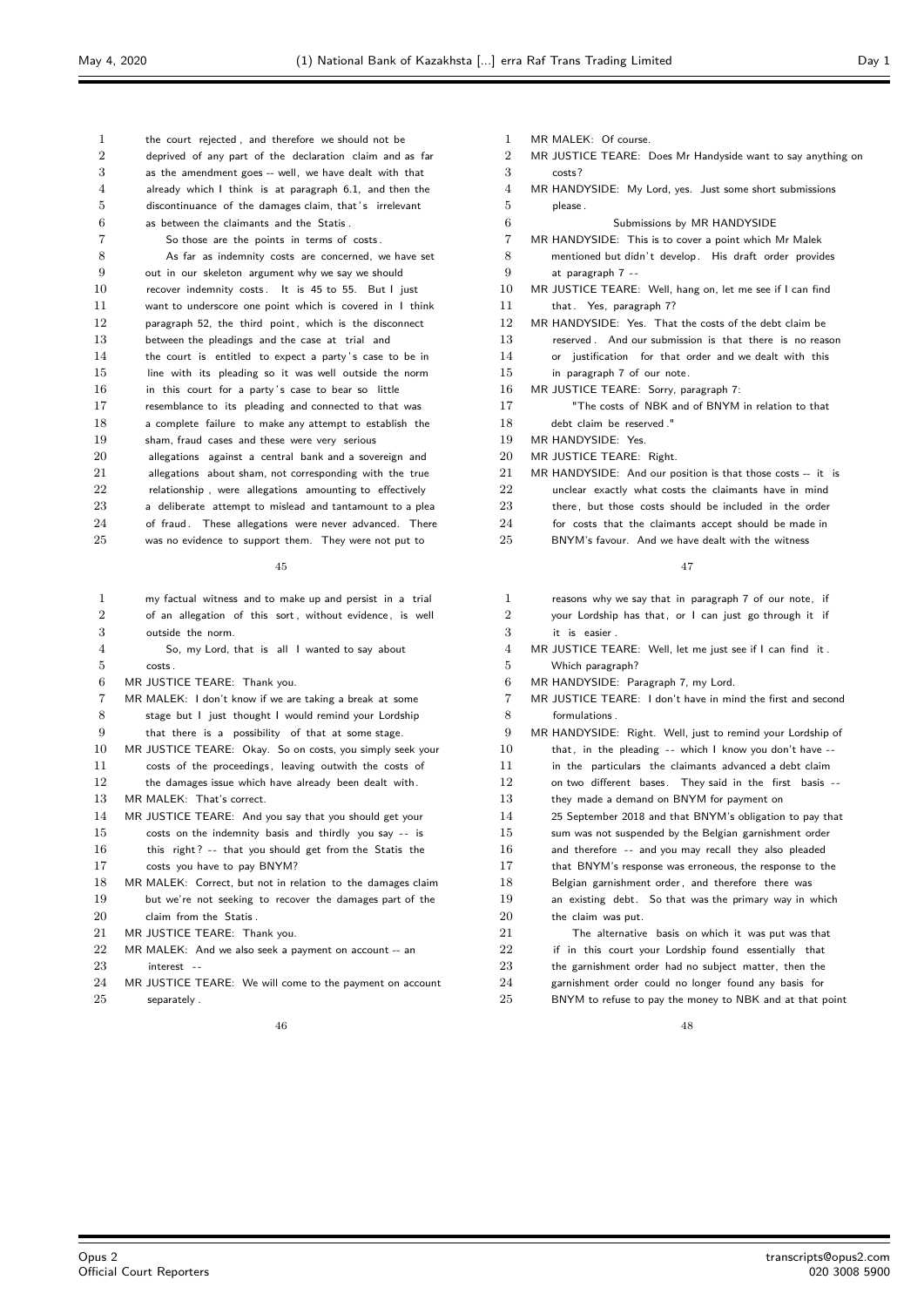| 1                | BNYM would be indebted to NBK.                              | 1              | when you gave the claimants permission to amend. The     |
|------------------|-------------------------------------------------------------|----------------|----------------------------------------------------------|
| $\boldsymbol{2}$ | MR JUSTICE TEARE: Right.                                    | $\overline{2}$ | costs were reserved under that order. It's a small       |
| 3                | MR HANDYSIDE: And your Lordship may recall that you made an | 3              | point, the costs order made should pick those costs up   |
| 4                | order on the first day of the trial when the claimants      | 4              | as well.                                                 |
| 5                | applied successfully to am their claim and one of the       | 5              | MR JUSTICE TEARE: Right, thank you.                      |
| 6                | things that they applied for permission to amend and        | 6              | Yes, Mr Sprange.                                         |
| 7                | obtained permission to amend was to drop the first          | 7              | Submissions by MR SPRANGE                                |
| 8                | formulation of the debt claim.                              | $\,8\,$        | MR SPRANGE: My Lord, so, I will give you our overall     |
| 9                | MR JUSTICE TEARE: Right.                                    | 9              | position as to costs and then deal with the detail.      |
| 10               | MR HANDYSIDE: So that went. So all we are left now with is  | 10             | We say there should be an issues based detailed          |
| 11               | if the court finds that the order has no subject matter     | 11             | assessment of costs, that the Statis parties ought to    |
| 12               | then there will then be a debt at that point. So that's     | 12             | recover their costs associated with either those         |
| 13               | the explanation of our point in $7(a)$ .                    | 13             | declarations that weren't granted, or that failed, or    |
| 14               | The point in $7(b)$ is that this debt claim -- our          | 14             | that were withdrawn, and that the claimants ought to     |
| 15               | costs are inseparable from the common costs of the          | 15             | recover their costs of effectively declarations A, B and |
| 16               | declaratory relief. There's no separate point here,         | 16             | C and that should all be done at a detailed assessment.  |
| 17               | because the declaration that was sought was that the        | 17             | We say that there should be no Bullock order or          |
| 18               | garnishment order had no subject matter, so there are no    | 18             | Sanderson order and there certainly shouldn't be         |
| 19               | discrete costs to be hived off which refer to this          | 19             | indemnity costs.                                         |
| 20               | second formulation of the debt claim.                       | 20             | So, my Lord, if I could just break those down. In        |
| 21               | Then next we say we are contractually entitled to           | 21             | relation to costs overall, this is, as your Lordship has |
| 22               | all our costs in any event, as is conceded in relation      | 22             | observed, a very unique and unusual case and in my       |
| 23               | to the vast bulk of our costs.                              | 23             | submission it is not one that you can simply say there   |
| 24               | Fourth, the debt claim is unnecessary. The bank's           | 24             | has been success by one party or the other. It is a bit  |
| 25               | position has always been that it would pay as and when      | 25             | like in the Six Nations, Mr Malek needed a bonus try win |
|                  |                                                             |                |                                                          |
|                  | 49                                                          |                | 51                                                       |
| 1                | it is able to to the person who is entitled to payment      | 1              | to win this case. If you look at his closing             |
| $\boldsymbol{2}$ | once determined by a court with jurisdiction.               | $\overline{2}$ | submissions, written closing submissions submitted to    |
| 3                | Our last point, my Lord, is that as your Lordship           | 3              | you several weeks ago, if you read the first four or     |
| 4                | observes towards the very end of your judgment there's      | 4              | five paragraphs, the essence of them was "You must       |
| 5                | no reason to think that the debt claim will ever need to    | 5              | decide the central issue in our favour", and that        |
| 6                | come back before the English court on the approach that     | 6              | central issue is that this Belgian garnishee order has   |
| 7                | the court has taken and therefore there's nothing to        | 7              | no subject matter. So this whole case for them was       |
| 8                | reserve these costs to.                                     | 8              | always about overall success of obtaining a declaration  |
| 9                | So for those reasons we would simply invite                 | 9              | and judgment from this court that meant the entire       |
| 10               | your Lordship to make a single order for costs in our       | 10             | Belgian proceedings were over and they would get their   |
| 11               | favour, including the costs of the debt claim.              | 11             | money back and indeed, putting it bluntly, Mr Malek said |
| 12               | MR JUSTICE TEARE: Right. Thank you very much.               | 12             | at the beginning of the trial "We want our money back"   |
| 13               | Mr Sprange, shall we have a short break now? Would          | 13             | and one of the aspects of relief that he wanted to make  |
| 14               | that be convenient?                                         | 14             | submissions to you about was the release of the money    |
| 15               | MR SPRANGE: Yes, my Lord.                                   | $15\,$         | within a set period after your judgment.                 |
| 16               | MR JUSTICE TEARE: Let us break then for five minutes.       | 16             | None of that has happened. Yes, some important           |
| 17               | $(11.50 \text{ am})$                                        | 17             | issues have been decided in their favour, but what that  |
| 18               | (Short Break)                                               | 18             | means in the overall scheme of things is yet to be seen  |
| 19               | $(11.59 \, \text{am})$                                      | 19             | and in getting to that result they have failed on some   |
| 20               | MR JUSTICE TEARE: Right, Mr Sprange, if you are ready.      | 20             | important points and some other points they have put all |
| 21               | MR HANDYSIDE: My Lord, before Mr Sprange starts there is    | 21             | of us -- when I say "us", all of the defendants to       |
| 22               | one small point I should have mentioned. I don't think      | 22             | considerable cost.                                       |
| 23               | it will be contentious but the costs order that we seek     | 23             | If I look at it this way, my Lord -- picking up the      |
| 24               | should also include the costs that were reserved in         | 24             | last page of your judgment and the declarations there,   |
| 25               | vour Lordship's order of 26 March so that was the order     | 25             | if you look at what's ultimately been granted the        |

 when you gave the claimants permission to amend. The 2 costs were reserved under that order. It's a small point, the costs order made should pick those costs up  $4 \qquad \qquad$  as well MR JUSTICE TEARE: Right, thank you. Yes, Mr Sprange. Submissions by MR SPRANGE MR SPRANGE: My Lord, so, I will give you our overall position as to costs and then deal with the detail . We say there should be an issues based detailed assessment of costs , that the Statis parties ought to recover their costs associated with either those declarations that weren't granted, or that failed , or 14 that were withdrawn, and that the claimants ought to recover their costs of effectively declarations A, B and C and that should all be done at a detailed assessment. We say that there should be no Bullock order or 18 Sanderson order and there certainly shouldn't be 19 indemnity costs. So, my Lord, if I could just break those down. In 21 relation to costs overall, this is, as your Lordship has observed, a very unique and unusual case and in my submission it is not one that you can simply say there

| $\mathbf{1}$   | to win this case. If you look at his closing                  |
|----------------|---------------------------------------------------------------|
| $\overline{2}$ | submissions, written closing submissions submitted to         |
| 3              | you several weeks ago, if you read the first four or          |
| $\overline{4}$ | five paragraphs, the essence of them was "You must            |
| 5              | decide the central issue in our favour", and that             |
| 6              | central issue is that this Belgian garnishee order has        |
| $\overline{7}$ | no subject matter. So this whole case for them was            |
| 8              | always about overall success of obtaining a declaration       |
| 9              | and judgment from this court that meant the entire            |
| 10             | Belgian proceedings were over and they would get their        |
| 11             | money back and indeed, putting it bluntly, Mr Malek said      |
| 12             | at the beginning of the trial "We want our money back"        |
| 13             | and one of the aspects of relief that he wanted to make       |
| 14             | submissions to you about was the release of the money         |
| 15             | within a set period after your judgment.                      |
| 16             | None of that has happened. Yes, some important                |
| 17             | issues have been decided in their favour, but what that       |
| 18             | means in the overall scheme of things is yet to be seen       |
| 19             | and in getting to that result they have failed on some        |
| 20             | important points and some other points they have put all      |
| 21             | of us -- when I say "us", all of the defendants to            |
| 22             | considerable cost.                                            |
| າາ             | ومطفرون سوباماها المسمانيون بمبرز والطاف الجامع بالمواط أراكل |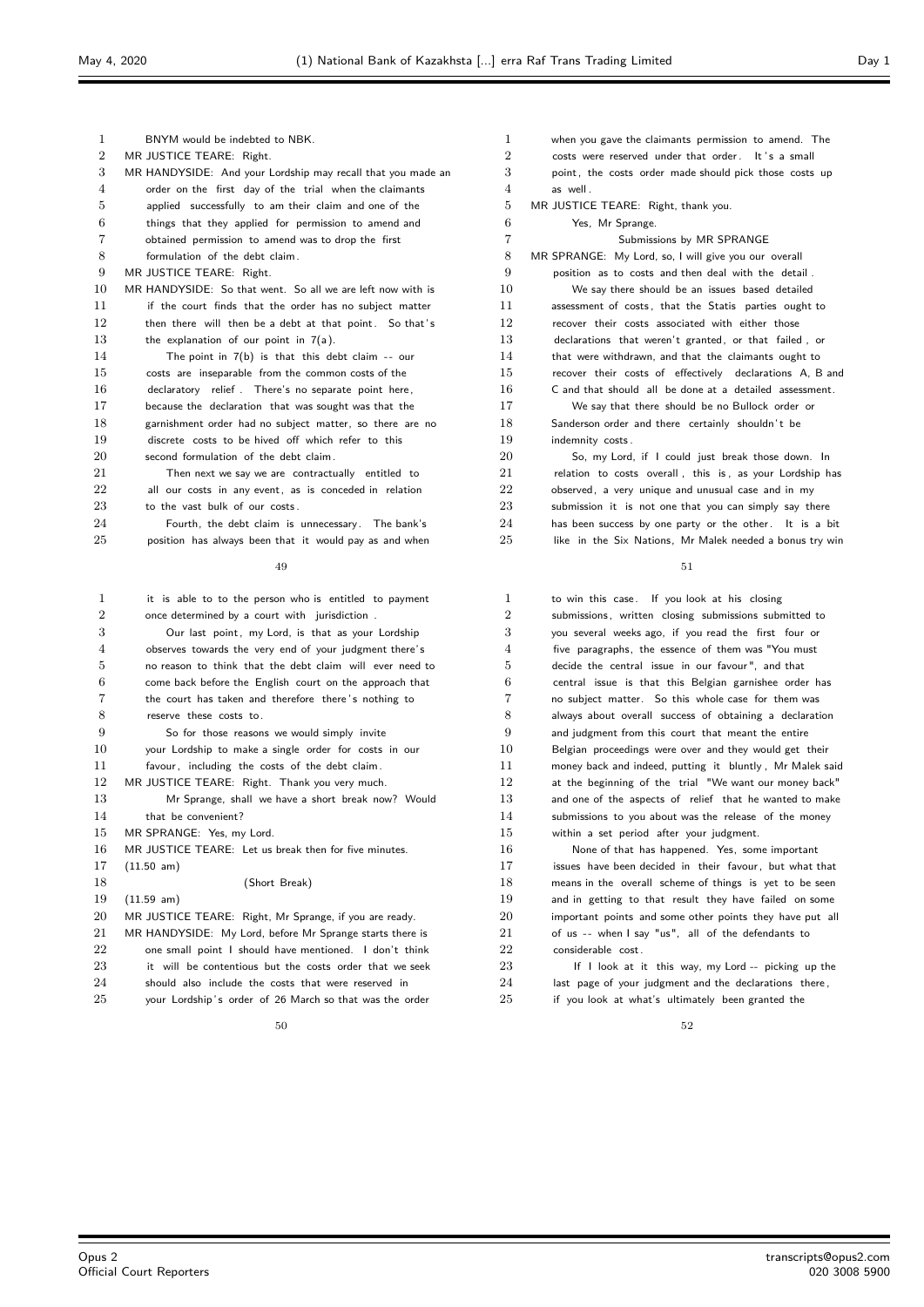- contracting parties point is a relatively narrow one - sorry , my Lord, I will let you catch up. MR JUSTICE TEARE: Which paragraph would you like? MR SPRANGE: It is 131 of your judgment. MR JUSTICE TEARE: Yes. MR SPRANGE: So, my Lord, we accept and it is set forth there in very simple terms, they have prevailed on 1(a) which was "Who are the contracting parties ". If you then look really at 2, 3 and 4, those questions are 10 really caught up in the agency argument and to a lesser extent the trust argument and really rise and fall on 12 the Kazakh law evidence, but they are relatively narrow and contained and once your Lordship rejected those two arguments, agency and trust , 2, 3 and 4 fell into place 15 and we accept that the claimants ought to have their
- costs associated with that. What the claimants put the Stati parties to the cost of and either lost or abandoned were (a) the securities , 19 so that's the old declaration 1D. Now, it is right to 20 say that that became an issue that wasn't ultimately 21 relevant because of what happened in practical terms, 22 but until the eve of trial it was still a live issue A lot of ink was spilt on it , a lot of expert evidence was spilt on it and it was a live issue between the 25 parties . They haven't got the declaration so the Station

- parties ought to recover their costs . The old declaration 1E, my Lord, was the suggestion that the Bank of New York declaration was materially inaccurate . That was abandoned and we say would have been lost because it was a hopeless argument based on all of the evidence. We had to prepare for that. We obviously carefully read your judgment and see what you have said about the significance of that declaration to these proceedings and we accept that. Nevertheless , it is still something that we had to prepare for and deal with and we say its failure in this action is something that will be very significant in Belgium. You only had to hear Mr Malek this morning say several times that the subject matter of the garnishee order is the key point 15 and let 's bear in mind that the referral judge referred 16 to the Bank of New York declaration as the reason for that, concluding that it was subject matter, and it is common ground between all the Belgian law experts that the actual date when you consider whether the attachment had subject matter is the date of service . 21 So that we say will have some significance in Belgium, so it is something that (a) we ought to recover
- 23 our costs for because we were put to the expense of it, 24 but also it is something they have failed on and that is 25 likely to have significance in Belgium

 Then lastly , my Lord, the amended -- so I would call it the new 1E. That has largely failed , although you 3 have given a declaration that there aren't any claims in relation to the cash deposits , you have not pursued, we 5 say quite rightly, the notion that that's under any law which was sought and most significantly you accepted our position that the subject matter aspect ought not to be included in that declaration , so that declaration 4 doesn't really take matters any further than 1, 2, and 3, it really follows from them, and the really critical bits - - the central part , as Mr Malek put it in his written closing , and the aspect that he sought permission to appeal today on, they have lost on and so we should certainly have our costs of those aspects of the declaration which we say are the guts of it . Now, where that gets us to, my Lord, is this . The 17 auestion of costs and assessing them in this case will be an exercise where the devil will certainly be in the detail and the outcome of the proceedings will be one of those whereby both parties will , as they have in the 21 press, claim victory . The ultimate relevance of this 22 decision will be determined in Belgium at a time in the 23 future and although we suggest it as an option, it is really not something where we say, on reflection, that

25 vou should reserve until the outcome of the Belgian

#### 

 proceedings, so really the right way to deal with cost is send it off to detailed assessment on the basis of the pleaded declarations with an order that we recover our costs of those ones that I have highlighted and that the claimants recover their costs of the ones that they actually succeeded on.

 So that' s the overall approach we say you should take to costs .

 My Lord, this is simply not a case for a Bullock 10 order. As your Lordship probably knows far better than 11 I, Bullock orders are really designed for cases where you have a claimant in a tort action who is not quite 13 sure whether it is the supplier or the manufacturer who 14 should be liable, or a contract claim where there's potentially two breaching parties and they really don't have a choice as to who they pursue and so they pursue 17 both and win against one, but then the cost of the successful defendant will either outweigh the benefit or significantly impact the benefit and there is therefore 20 a Bullock order. This is simply not one of those cases 21 for several important reasons. The most significant  $\mu$  and is the contractual 23 indemnity. It would be extraordinary if we would have to effectively indemnify the claimants for a contractual

**indemnity that they had given the bank**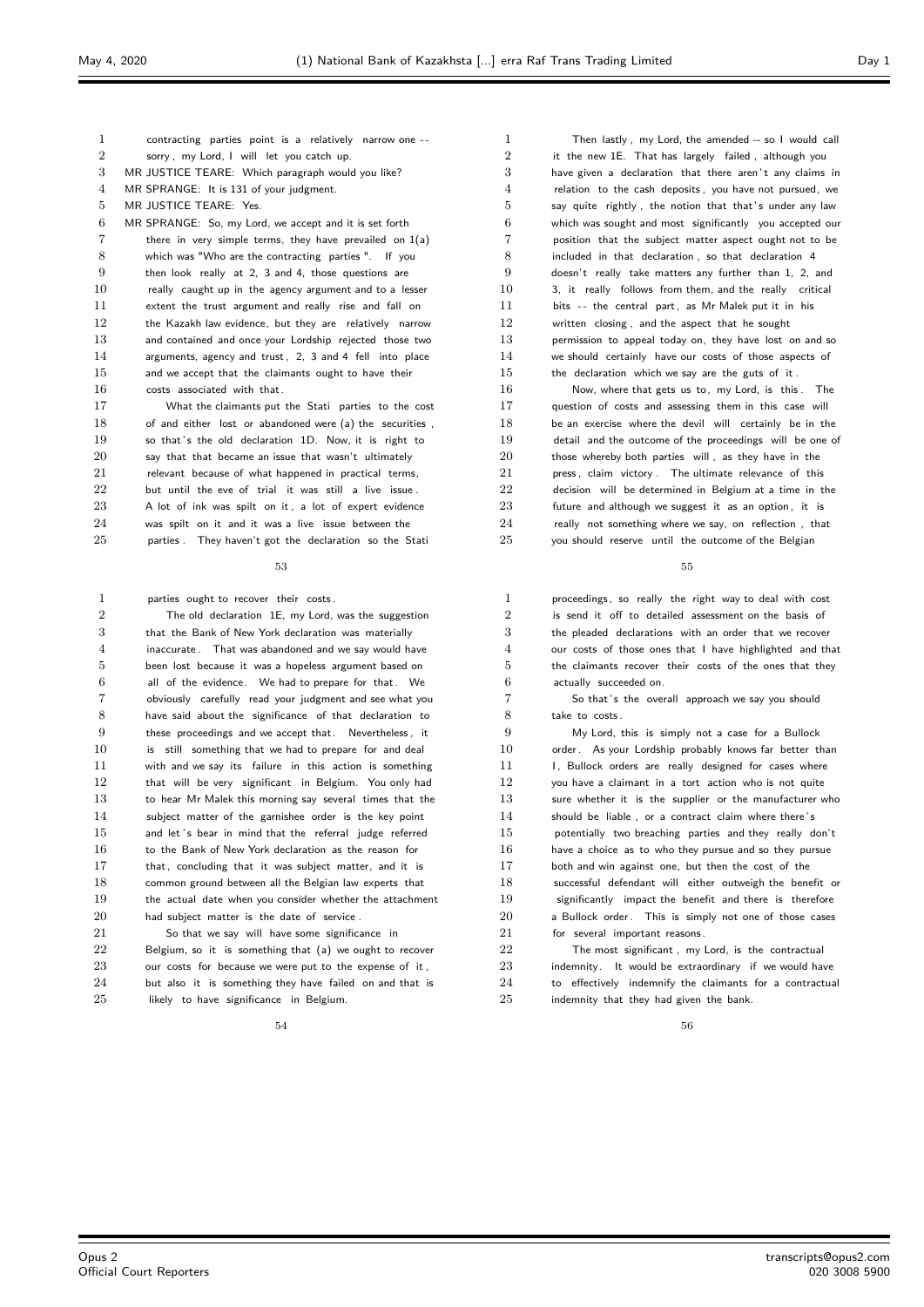| 1              | The second, my Lord, is this. This case was not one     |
|----------------|---------------------------------------------------------|
| $\overline{2}$ | where we dragged the bank in, or suggested that they    |
| 3              | should be in. The claimants pursued both parties and    |
| $\overline{4}$ | they wanted the relief that they sought, a lot of which |
| 5              | they have failed on, against both parties. It wasn't    |
| 6              | a situation where they chose the relief against one of  |
| $\overline{7}$ | us and just pursued that, they wanted these orders      |
| 8              | against anybody and I don't see any way that they could |
| 9              | have divided them out, or that they could have pursued  |
| 10             | these proceedings without both parties in, and the      |
| 11             | evidence of that, my Lord, is in now                    |
| 12             | Lord Justice Popplewell's Part 8 judgment where he      |
| 13             | refused the relief and one of the grounds was because   |
| 14             | the Stati parties weren't in.                           |
| 15             | The second point is this, my Lord. If we had only       |
| 16             | been joined, they wouldn't have had the bank in, which  |
| 17             | would mean that the majority of the relief that they    |
| 18             | originally sought, including relating to the            |
| 19             | Bank of New York declaration and the debt claim,        |
| 20             | wouldn't have had the right party here. So that was     |
| 21             | their risk, they took it and there is no reason why we  |
| 22             | ought to be responsible for the risk they took against  |
| 23             | the bank.                                               |
|                |                                                         |

24 My Lord, that then brings me to indemnity costs and 25 this is simply not a case for indemnity costs and I'm

#### 

 picking up page 20 of their skeleton and I 'm just going to pick off the points one by one.

| 3              | The first point that's made is our repeated attempts    |
|----------------|---------------------------------------------------------|
| 4              | to avoid an adjudication by this court to the issues    |
| 5              | referred by the Belgian court. Well, quite right,       |
| 6              | my Lord, we did and we have prevailed and that is not   |
| $\overline{7}$ | a reason we should pay indemnity costs, it is a reason  |
| 8              | why they should pay our costs because we were right     |
| 9              | ultimately as to the scope of the court's enquiry.      |
| 10             | The second point is the reasonableness of the           |
| 11             | Bank of New York's declaration. Now, granted, my Lord,  |
| 12             | that has taken less prominence ultimately given your    |
| 13             | findings but until the eve of trial it was an issue and |
| 14             | it was an issue that we felt was very important that we |
| 15             | prevailed on because of the position and the likely     |
| 16             | relevance of it in Belgium. So that we say is -- turns  |
| 17             | reality on its head. We should have our costs of that.  |
| 18             | It is certainly not a reason why they ought to have     |
| 19             | indemnity costs and bear in mind, my Lord, this was     |
| 20             | something that you made a pointed and accurate          |
| 21             | preliminary comment about on the eve of trial that it   |
| 22             | was impossible to see how the Bank of New York          |
|                |                                                         |

declaration wasn't fair and reasonable .

 My Lord, the next point is the pleadings point and 25 I saw the word that you used in the judgment regarding

 agency. I think you used the work "oblique" and 2 I accept that. That alone, certainly taken with everything else , is not a reason for indemnity costs and in this case, my Lord, both primary parties , that is the claimants and the second to fifth defendants, their case 6 has evolved throughout. It's the reality of how the case has worked. That didn't aggravate the proceedings and in fact it probably reduced costs because it was an easier legal point to deal with on the basis of all of 10 the evidence, so that shouldn't be taken against us. Paragraph 53, my Lord, is - - the way Mr Malek has presented it is unfair and unreasonable. The way this 13 came about, my Lord, is you may recall -- and I will 14 read it out because it is -- I appreciate you don't have your bundles present , but in paragraph 13 of their reply the claimants said this : "As a matter of Belgian law a garnishment may only be leveled in respect of a debt if that debt is owed towards the judgment debtor. A judgment creditor can obtain by garnishment no greater rights than the judgment debtor himself ." 22 So that was the contention they made under Belgian law.

24 In response to that we denied paragraph 13 in our 25 rejoinder and we said that's an incomplete general

#### 

| 1              | statement. We then said this:                            |
|----------------|----------------------------------------------------------|
| $\overline{2}$ | "In cases of simulation or pretense a Belgian court      |
| 3              | would be entitled to look behind "                       |
| 4              | And then we raised a series of points. We knew that      |
| 5              | we felt we were right on the whole question of whether   |
| 6              | the subject matter ought to be determined by you or the  |
| $\overline{7}$ | Belgian court. But we still at the same time had to      |
| 8              | address the question of whether they were right or wrong |
| 9              | on that question of whether a Belgian garnishee order    |
| 10             | was so limited. So we raised those points in response,   |
| 11             | not because we felt they were right to be decided or     |
| 12             | litigated here.                                          |
| 13             | They are points that when you look at                    |
| 14             | your Lordship's conclusions relating to the question of  |
| 15             | who ultimately is the owner of these assets and the way  |
| 16             | that the bank, the NBK, and Kazakhstan work were fairly  |
| 17             | taken. And they are not points, my Lord, that we         |
| 18             | pleaded and then abandoned and ought not to have made.   |
| 19             | They are points that, subject to anything the Belgian    |
| 20             | court has to say procedurally and on the res judicata,   |
| 21             | will be fully litigated and decided in Belgium with the  |
| 22             | benefit of your Lordship's judgment.                     |
| 23             | So it is unfair to present these points as serious       |
| 24             | allegations made with no basis and for no purpose. They  |
| 25             | were made in response for a good purpose, in good faith, |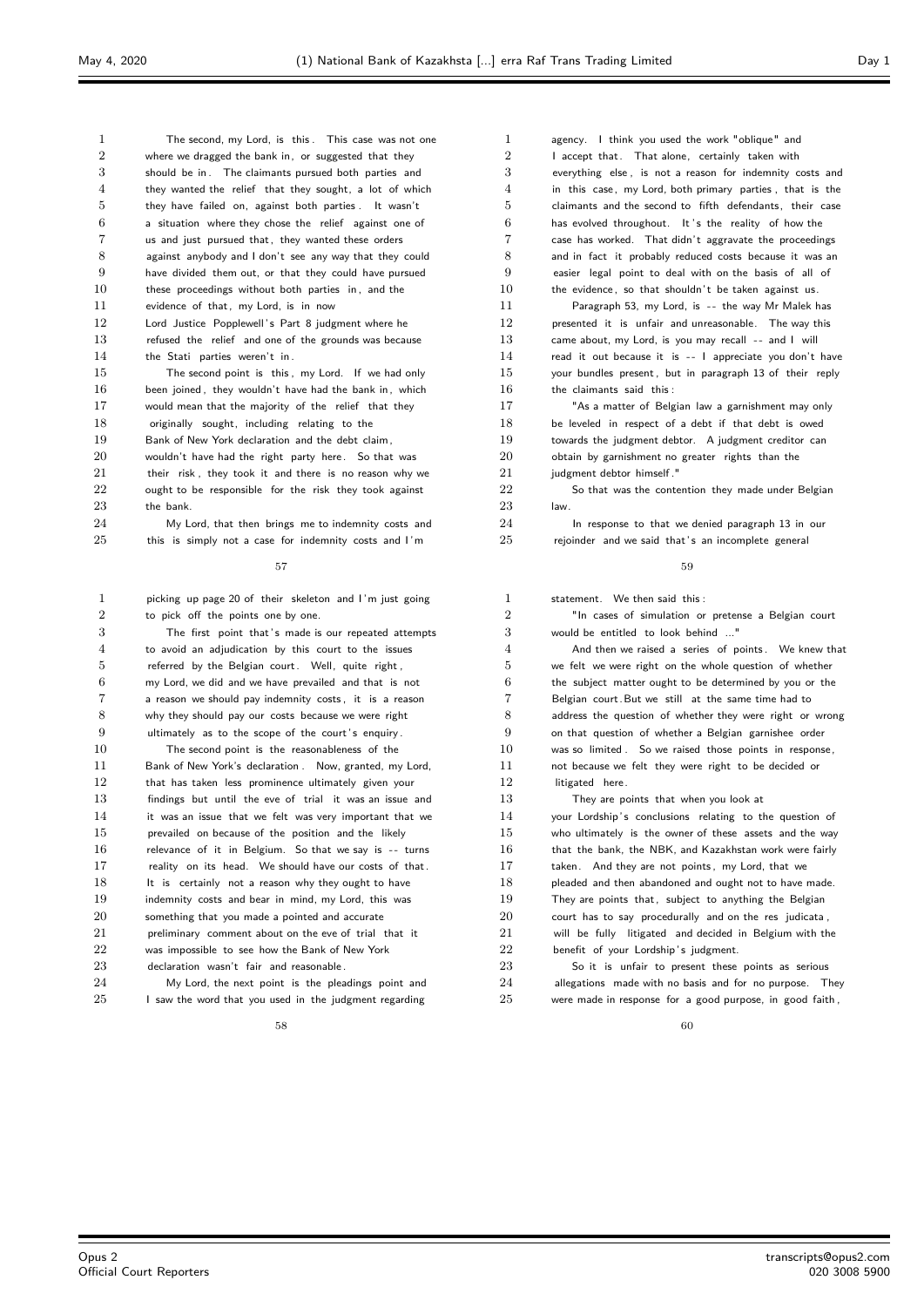| 1              | on solid grounds and will be decided elsewhere in due    |
|----------------|----------------------------------------------------------|
| $\overline{2}$ | course in accordance with your Lordship's judgment.      |
| 3              | The points in 54 and 55 haven't been advanced            |
| 4              | further orally so I won't address them any further.      |
| 5              | So, my Lord, subject to questions about whether          |
| 6              | there should be payment on account and the quantum and   |
| 7              | so on, those are our submissions on the high level as to |
| 8              | what the costs order should look like.                   |
| 9              | My Lord, I think you are still on mute.                  |
| 10             | MR JUSTICE TEARE: Thank you.                             |
| 11             | (Ruling removed awaiting approval)                       |
| 12             | MR JUSTICE TEARE: Yes.                                   |
| 13             | Submissions on payment on account of costs               |
| 14             | Submissions by MR MALEK                                  |
| 15             | MR MALEK: My Lord, there are a few other points on costs |
| 16             | that remain to be dealt with and if your Lordship could  |
| 17             | please turn to our skeleton submission where the points  |
| 18             | are set out and dealt with shortly. The three issues     |
| 19             | are: payment on account, interest on cost and then       |
| 20             | section 51. We do apply for a payment on account. The    |
| 21             | figure that we suggest -- rather let me repeat that,     |
| 22             | paragraph 58 puts forward a figure on the basis of       |
| 23             | indemnity costs which of course your Lordship has found  |
| 24             | against us on that, but that is the headline figure so   |
| 25             | really it is just a question of what figure              |

| 1              | your Lordship considers is appropriate to be paid on       |
|----------------|------------------------------------------------------------|
| $\overline{2}$ | account. Clearly it is a matter for your Lordship's        |
| 3              | discretion, but we would submit that a substantial         |
| $\overline{4}$ | payment is justified.                                      |
| 5              | Interest on costs, I've got nothing further to add,        |
| 6              | and section 51 we just simply do not know the position     |
| 7              | so what we would want to do is to reserve our position     |
| 8              | and that's why we include the paragraph set out at         |
| 9              | paragraph 63.                                              |
| 10             | So those are the three issues . I have nothing             |
| 11             | further to say.                                            |
| 12             | MR JUSTICE TEARE: Just on interest on costs, is this an    |
| 13             | order courts typically make, or is it unusual?             |
| 14             | MR MALEK: No, I think it is -- I think in my experience it |
| 15             | is usual. There may be a point in terms of -- as to        |
| 16             | when the default provision kicks in under the              |
| 17             | Judgment Act, but awarding pre-judgment interest on        |
| 18             | costs, I'm not going to say is the norm, but in my         |
| 19             | experience is an order that is often seen.                 |
| 20             | MR JUSTICE TEARE: Thank you.                               |
| 21             | Mr Handyside, I don't suppose you have anything to         |
| 22             | say on this, have you?                                     |
| 23             | Submissions by MR HANDYSIDE                                |
| 24             | MR HANDYSIDE: I have my own points, my Lord, principally   |
|                |                                                            |

# 25 around an interim payment for my clients; that's the

| 1              | only point I have on cost.                                |
|----------------|-----------------------------------------------------------|
| $\overline{2}$ | MR JUSTICE TEARE: I hadn't picked that up, I'm sorry.     |
| 3              | MR HANDYSIDE: It is the Kazakh claimants have agreed that |
| $\overline{4}$ | they will make an interim payment of 60% of our costs.    |
| 5              | The 60% figure comes out at just over 2 million, so we    |
| 6              | ask for interim payment of 2 million, just rounding down  |
| 7              | slightly in their favour.                                 |
| 8              | MR MALEK: That's not in dispute.                          |
| 9              | MR HANDYSIDE: Thank you. And there's a small point, if    |
| 10             | I can just raise this now -- it is not on costs but it    |
| 11             | is just convenient to tick it off. The adjournment of     |
| 12             | the debt claim, the claimants' draft order seeks to       |
| 13             | adjourn paragraphs 26 to 29, but the only paragraph that  |
| 14             | should be referred to is 29 because the primary debt      |
| 15             | claim was abandoned. I just mention that, if              |
| 16             | Mr Malek --                                               |
| 17             | MR JUSTICE TEARE: I'm sorry, I was thinking of your first |
| 18             | point. What was that latter point?                        |
| 19             | MR HANDYSIDE: It is a point to do -- in the draft order   |
| 20             | that the claimants have produced the provision where      |
| 21             | they say that the debt claim should be adjourned, they    |
| 22             | give a reference to paragraphs in the particulars of      |
| 23             | claim but those paragraphs they refer to include the      |
| 24             | ones that have been abandoned, so the cross-reference in  |
| 25             | their order -- your Lordship need not get into this for   |

## 

| 1              | a moment, but it may be that Mr Malek will agree it, but |
|----------------|----------------------------------------------------------|
| $\overline{2}$ | just for his understanding the reference should just be  |
| 3              | to paragraph 29.                                         |
| 4              | MR MALEK: Correct, correct. That's agreed, my Lord.      |
| 5              | MR JUSTICE TEARE: Right. Thank you.                      |
| 6              | So Mr Sprange.                                           |
| 7              | Submissions by MR SPRANGE                                |
| 8              | MR SPRANGE: Yes, my Lord.                                |
| 9              | So it seems the only issue that I need to address        |
| 10             | you on is the quantum of any payment on account.         |
| 11             | My Lord, have you had an opportunity to see the detail   |
| 12             | that's been provided in the claimants' summary schedule  |
| 13             | of costs?                                                |
| 14             | MR JUSTICE TEARE: I have. I'm just trying to find it.    |
| 15             | MR SPRANGE: So, my Lord, I just want to make some        |
| 16             | observations as to these costs which are obviously       |
| 17             | separate from the submissions I have already made and    |
| 18             | you have addressed on costs and the headline points are  |
| 19             | this.                                                    |
| 20             | The claimants' team was double the size of the           |
| 21             | Statis' team, both in terms of counsel and solicitors.   |
| 22             | The second point, my Lord, is this, that when you        |
| 23             | look at the hours spent -- and I always say this when    |
| 24             | I make submissions about costs: I'm not attacking the    |
| 25             | work that was done or the approach taken by people, I'm  |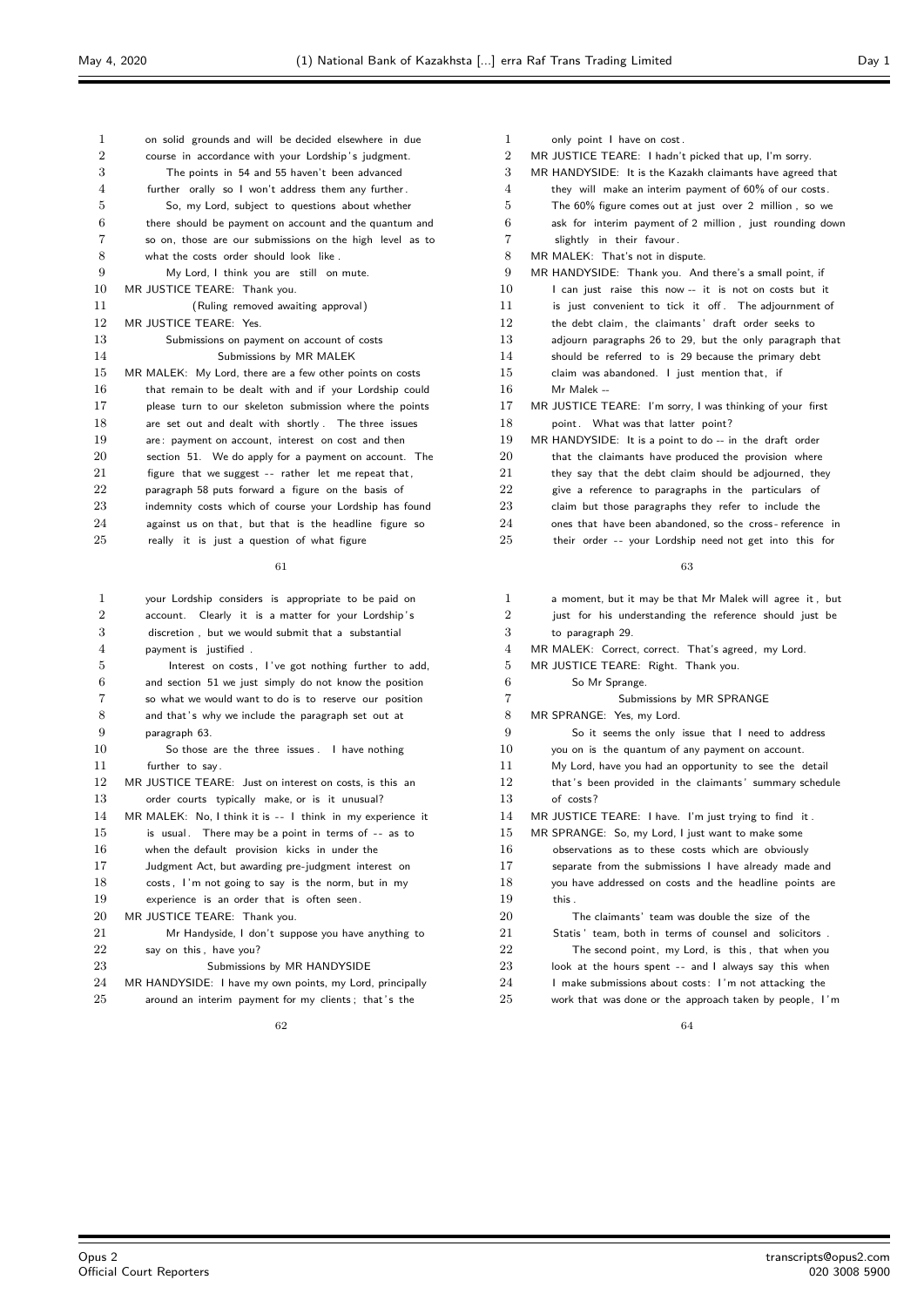simply looking at what would be recoverable on a detailed assessment. If you look at the weighting of hours, Ms Gillett who is one of the most senior partners , and Mr Gatt who is also a senior partner , between them cumulatively they have spent close to 1,000 hours on this matter, whilst the two more junior associates have spent less than that, in the vicinity of 700 hours, and then the senior associate himself has spent the same as the two junior associates , so in that sense, my Lord, there is a strong likelihood , we say, of 11 the costs judge considerably hacking into those hours 12 that were spent by senior lawyers, particularly in this case where there is such a substantial and significant counsel team with two silks and two juniors and also , my Lord, where a good chunk of this case was taken up with expert evidence on Belgian and Kazakh law, and the factual evidence really formed the one witness statement 18 from the National Bank employee and it wasn't a particularly document heavy case, so there weren't huge volumes of disclosure and management of a case that you would normally see. So in those circumstances, 22 my Lord, we say that these costs are likely to get significantly reduced on a detailed assessment. 24 The second thing, my Lord, is this . In relation to 25 the Bank of New York costs, that agreement may have been

## 

- struck between the Bank of New York and the claimants.
- That's not something that we have been privy to or have seen. I hear and obviously I will have something to ask
- you on that in a moment about the indemnity order that
- you have made, but we say it would not be appropriate at
- this point for us to make the interim payment to the
- bank. That ought to be made by the claimants who can
- then seek to recover that from us, but that will then
- give us an opportunity to look at the  $-$  look in detail at what's been agreed and whether we think it is
- 11 reasonable and raise any points that we may have on the indemnity.
- MR JUSTICE TEARE: Have you seen a costs schedule from the bank?
- MR SPRANGE: My Lord, I asked that question. We have seen
- a letter from Linklaters of 1 May that sets out the
- number and gives very, very scant detail , but we haven't 18 seen anything beyond that.
- MR JUSTICE TEARE: When you say it sets out the number and gives scant detail , what detail does it give?
- MR SPRANGE: It sets out the Linklaters' professional fees ,
- 22 counsel fees the experts' fees and other disbursements
- 23 and gives numbers for those and then it comes to a total
- 24 of just over č3.3 million
- MR JUSTICE TEARE: So it breaks down the costs for the

4 give -- does it give the rates and hours or not? MR SPRANGE: Not from the document that I have seen, my Lord. I have asked my colleagues if there is anything else because this is what I have seen and I 'm yet to get a positive response. I have not seen rates or anything else like that and I haven't seen the kind 10 of breakdown that you see here. MR JUSTICE TEARE: And Mr Handyside told me that the total is a sum of 2 million . Is that the total in the figure you've got? MR SPRANGE: The total in the figure I've got is 3.3 million 15 but that on my rudimentary quick maths, that's -- 60% would be just on the 2 million that Mr Handyside has referred to. MR JUSTICE TEARE: I see. I had understood him to say --

 solicitors , counsel and experts? 2 MR SPRANGE: That's correct.

MR JUSTICE TEARE: So in that sense -- but it doesn't

- 
- 19 I obviously got this wrong -- that his costs were about
- 2 million and he asked for 60% of that but you say his
- 21 costs are 3.3 million --
- MR SPRANGE: Exactly and there seems to have been agreement 23 for the payment of 60% of those but of course we know
- 24 nothing about them and I don't criticise their desire to
- reach an agreement, but if we're going to be the ones,

#### 

- subject to what I have to say, to be footing the bill , we ought to have an opportunity to consider those on a detailed basis and we just simply haven't seen that and I have had it confirmed that the only detail we have seen is what I have given your Lordship, which is simple Linklaters , 2.4 million , et cetera , et cetera . MR MALEK: My Lord, I don't want to interrupt -- 8 MR JUSTICE TEARE: Hang on. So Mr Sprange, what are your sides ' costs? MR SPRANGE: My Lord, that's a question I have also asked 11 and it has been sent to me. I am told they are less but 12 I haven't got a number yet, my Lord. 13 MR JUSTICE TEARE: Less than what? MR SPRANGE: Less than both Linklaters and Stewarts. MR JUSTICE TEARE: But you haven't got a figure? MR SPRANGE: I haven't got a figure, no, my Lord. MR JUSTICE TEARE: Right. And what sums do you say I should award by way of payment on account? MR SPRANGE: I say it should be 40%. We ought to pay 40% on account of claimants and that is it .
- MR JUSTICE TEARE: So that would be what, about 1.2 million?
- 22 MR SPRANGE: Correct.
- MR JUSTICE TEARE: Thank you.
- 24 Anything else?
- 25 MR SPRANGE: My Lord, Lam instructed to seek permission to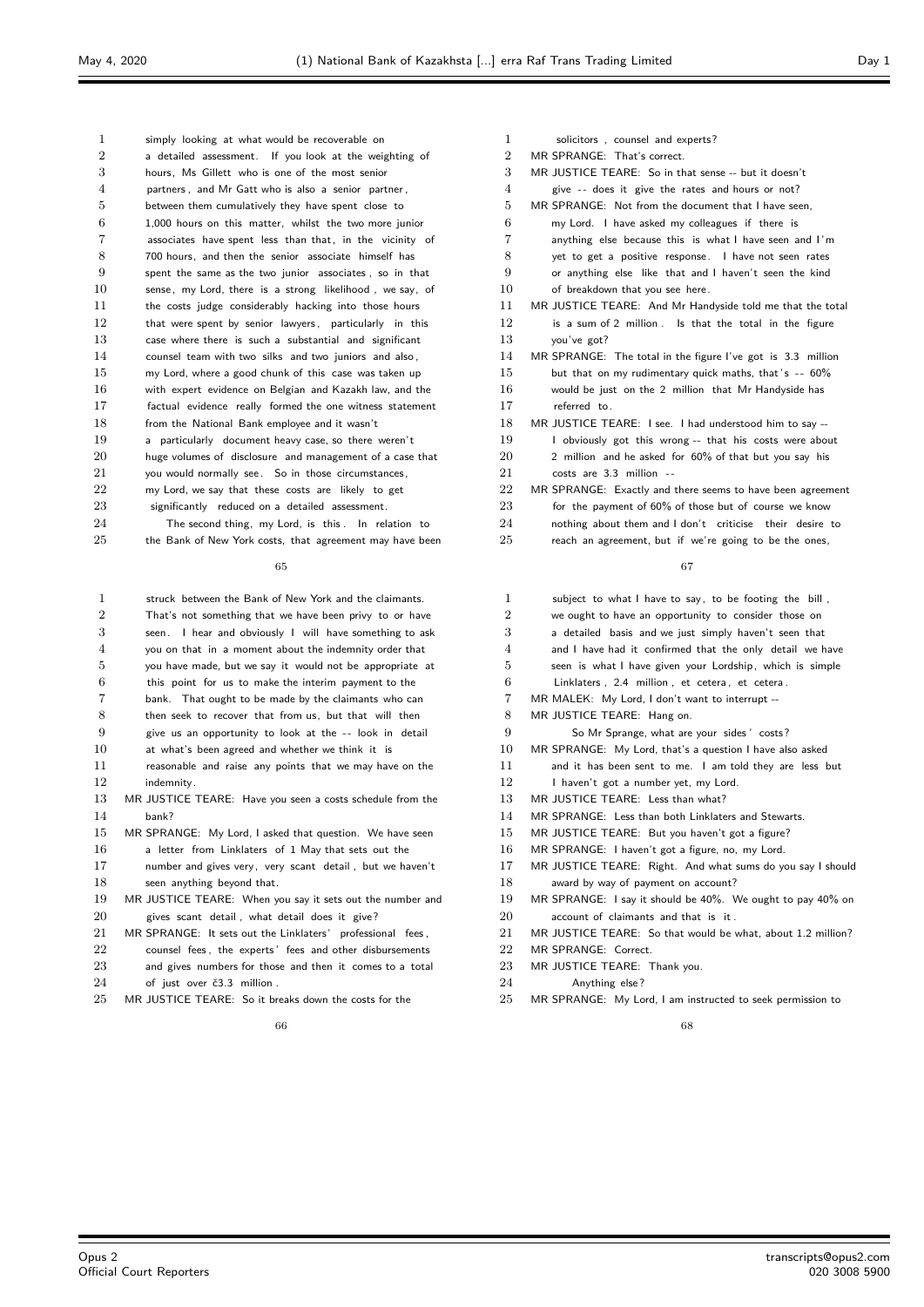| $\mathbf{1}$   | appeal your decision on the indemnity. I am happy to do                    |
|----------------|----------------------------------------------------------------------------|
| $\overline{2}$ | that at the end but I just wanted to flag that up.                         |
| 3              | MR JUSTICE TEARE: Right.                                                   |
| 4              | Mr Malek, you wanted to say something?                                     |
| 5              | MR MALEK: Yes, just by way of clarification, my Lord. We                   |
| 6              | aren't seeking a Bullock interim order. Our claim for                      |
| 7              | costs is only in relation to our costs, so we're not                       |
| 8              | seeking to recover on an interim basis anything that we                    |
| 9              | might want to pass on to the Statis under the so-called                    |
| 10             | Bullock order. I just wanted to clarify on that.                           |
| 11             | MR JUSTICE TEARE: I see. So you have agreed to pay                         |
| 12             | Mr Handyside's clients 1.2 million by way of an interim                    |
| 13             | payment.                                                                   |
| 14             | MR MALEK: We have agreed to pay 2 million. His figure.                     |
| 15             | MR JUSTICE TEARE: 2 million by way of an interim payment.                  |
| 16             | MR MALEK: Yes.                                                             |
| 17             | MR JUSTICE TEARE: But you're not seeking an interim payment                |
| 18             | from the Stati parties in relation to that liability?                      |
| 19             | MR MALEK: That's correct.                                                  |
| 20             | MR JUSTICE TEARE: Thank you.                                               |
| 21             | MR MALEK: The only other thing is that although Mr Sprange                 |
| 22             | didn't deal with it, we are also seeking interest on                       |
| 23             | costs and also the section 51. I hope he -- it may be                      |
| 24             | that he doesn't oppose that but I just thought I would                     |
| 25             | stress that those two items are also being sought.                         |
|                | 69                                                                         |
| 1.             | MD HICTICE<br>المتواجب ومناوله ومراجل ومتحولها والمتناور ومراوين<br>TEADE. |

| $\mathbf{1}$   | MR JUSTICE TEARE: Mr Sprange, is there anything else you  |
|----------------|-----------------------------------------------------------|
| $\overline{2}$ | want to sav?                                              |
| 3              | MR SPRANGE: Other than the permission point, no, my Lord. |
| 4              | MR JUSTICE TEARE: Thank you.                              |
| 5              | (Ruling removed awaiting approval)                        |
| 6              | MR JUSTICE TEARE: I hope that is all the points.          |
| 7              | MR MALEK: My Lord, as far as we are concerned, it does    |
| 8              | cover everything and we will prepare a draft order        |
| 9              | working with the Statis and BNYM for your approval.       |
| 10             | MR JUSTICE TEARE: Thank you very much.                    |
| 11             | Mr Sprange, you've got an application for permission      |
| 12             | to appeal?                                                |
| 13             | MR SPRANGE: Yes, my Lord. I will make this swift.         |
| 14             | It is a difficult job making two in the same day.         |
| 15             | Application for permission to appeal by MR SPRANGE        |
| 16             | My Lord, it is as simple as this. These Bullock and       |
| 17             | Sanderson orders are we say not common. As I submitted    |
| 18             | to you earlier, this is an unusual case and does not      |
| 19             | fall, we say, in the category of cases that normally      |
| 20             | attracts this type of order.                              |
| 21             | In this case it was not a situation where the two         |
| 22             | groups of defendants, the second to fifth on the one      |
| 23             | hand and the bank on the other, were blaming each other   |
| 24             | and from the outset took a different position. Although   |
| 25             | the bank described themselves as neutral they did at      |

| 1              | times take important pleading positions that were not   |
|----------------|---------------------------------------------------------|
| 2              | neutral and in particular they defended the declaration |
| 3              | that they gave. They defended the notion that there was |
| $\overline{4}$ | justification for concluding that the funds could be    |
| 5              | caught by the garnishee order and they also supported   |
| 6              | the position that the English proceedings were unlikely |
| 7              | to be dispositive and there would be a need for further |
| 8              | proceedings in Belgium.                                 |
| 9              | In those circumstances we say there is a prospect       |
| 10             | that another court will reach a different conclusion on |
| 11             | whether there ought to be a Bullock order in this       |
| 12             | particular case and I therefore seek permission to      |
| 13             | appeal that aspect of your Lordship's order.            |
| 14             | MR JUSTICE TEARE: Thank you very much, Mr Sprange.      |
| 15             | (Ruling removed awaiting approval)                      |
| 16             | MR SPRANGE: Thank you, my Lord.                         |
| 17             | MR JUSTICE TEARE: Right, now, we have almost run out of |
| 18             | time.                                                   |
| 19             | MR SPRANGE: Yes, my Lord. There is a lingering question |
| 20             | and I appreciate that it may be an issue that           |
| 21             | your Lordship doesn't wish to deal with, or doesn't     |
| 22             | think you ought to deal with and it is simply as to the |
| 23             | use of three witness statements that were on the core   |
| 24             | reading list for your Lordship prior to trial.          |

MR JUSTICE TEARE: That's opposed by Mr Handyside, so --

| 1              | MR SPRANGE: It is opposed by Mr Handyside.                 |
|----------------|------------------------------------------------------------|
| $\overline{2}$ | MR JUSTICE TEARE: So there has to be an argument about it. |
| 3              | MR SPRANGE: There does, my Lord, and it seems to us --     |
| 4              | although there has been some correspondence it is          |
| 5              | certainly something that can be explored in more detail    |
| 6              | in correspondence and also one thing that I have           |
| 7              | observed and spoken to my colleagues about this morning    |
| 8              | is the fact that there may be a solution that involves     |
| 9              | redactions or something else that we haven't explored,     |
| 10             | so given the time, my Lord, and where we are up to, our    |
| 11             | preference at this moment in time would be to continue     |
| 12             | the dialogue. If we can't reach agreement, we may need     |
| 13             | to come back to the court and although you may grown       |
| 14             | with considerable reluctance when I say this, my Lord,     |
| 15             | we may need to come back to you given your knowledge of    |
| 16             | the case, but I think that's probably the most efficient   |
| 17             | way to deal with things today.                             |
| 18             | MR JUSTICE TEARE: Right. Well, Mr Handyside?               |
| 19             | MR HANDYSIDE: My Lord, we are obviously content: if        |
| 20             | Mr Sprange doesn't want to push the applications today     |
| 21             | that's absolutely fine.                                    |
| 22             | Can I just mention one last very small point, which        |
| 23             | is in relation to the liberty to restore provision in      |
| 24             | the order. We said in our skeleton we would like that      |
| 25             | to be on 28 days' notice to give my clients the            |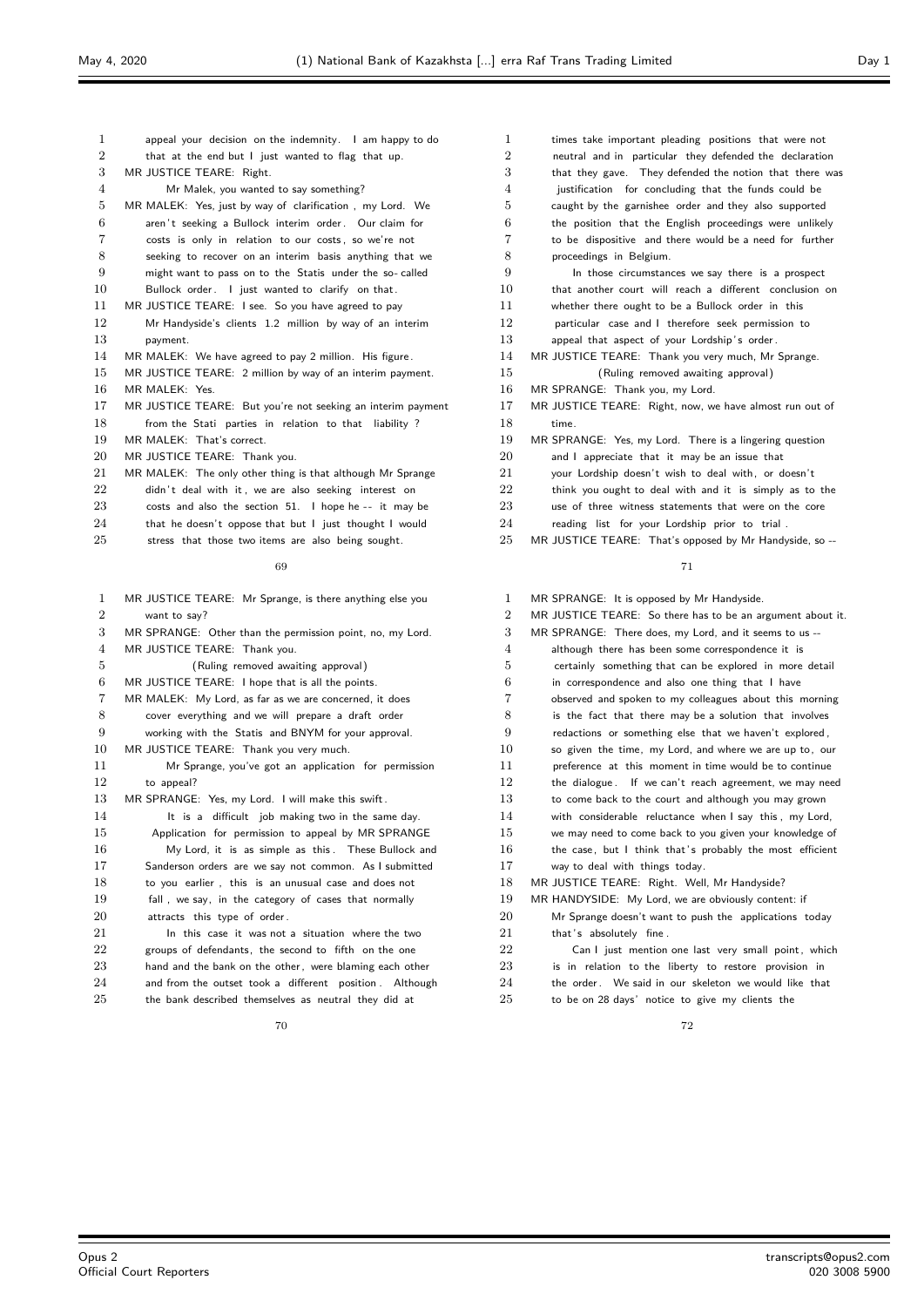| 1              | opportunity to consider any judgment that the NBK might    |
|----------------|------------------------------------------------------------|
| $\overline{2}$ | obtain in its favour to allow us time to make payment.     |
| 3              | MR JUSTICE TEARE: Sorry, what's the provision in the order |
| $\overline{4}$ | you are dealing with?                                      |
| 5              | MR HANDYSIDE: It is Mr Malek's paragraph 6 and I'm looking |
| 6              | at him and seeing whether he can agree this. It is         |
| 7              | provision for the debt claim to come back, ie liberty to   |
| 8              | (inaudible) on 28 days' notice and give us a chance to     |
| 9              | consider any judgment that his clients may obtain in       |
| 10             | their favour in (inaudible) where this ends up and to      |
| 11             | (inaudible).                                               |
| 12             | MR MALEK: That's fine.                                     |
| 13             | MR JUSTICE TEARE: Good.                                    |
| 14             | MR HANDYSIDE: I'm grateful.                                |
| 15             | MR JUSTICE TEARE: Thank you very much.                     |
| 16             | Well, if that's everything, thank you all very much.       |
| 17             | It seems we might meet again. I look forward to that.      |
| 18             | On the other hand, we might not and I would also look      |
| 19             | forward to that for slightly different reasons. Thank      |
| 20             | you all very much indeed. It has been a pleasure to        |
| 21             | listen to you in this new format. Thank you all very       |
| 22             | much.                                                      |
| 23             | MR MALEK: Thank you.                                       |
| 24             | MR SPRANGE: Thank you.                                     |
| 25             | $(12.51 \text{ pm})$                                       |
|                |                                                            |
|                | 73                                                         |
| 1              | (The hearing concluded)                                    |
| $\overline{2}$ |                                                            |
|                |                                                            |

| 1              |                                                               |
|----------------|---------------------------------------------------------------|
| $\overline{2}$ | INDEX                                                         |
| 3              |                                                               |
| 4              | Application for permission to appeal 1                        |
|                | by MR MALEK                                                   |
| 5              |                                                               |
|                | Submissions by MR SPRANGE 30                                  |
| 6              |                                                               |
|                | Application for permission to appeal 33                       |
| 7              | by MR SPRANGE                                                 |
| 8<br>9         | Submissions by MR MALEK 34                                    |
| 10             | (Ruling removed awaiting approval) 39<br>Submissions on costs |
| 11             | Submissions by MR MALEK 39                                    |
| 12             | Submissions by MR HANDYSIDE 47                                |
| 13             | Submissions by MR SPRANGE 51                                  |
| 14             |                                                               |
| 15             |                                                               |
|                | costs                                                         |
| 16             |                                                               |
|                |                                                               |
| 17             |                                                               |
|                |                                                               |
| 18             |                                                               |
|                |                                                               |
| 19             |                                                               |
|                |                                                               |
| 20             |                                                               |
|                | Application for permission to appeal 70                       |
| 21             | by MR SPRANGE                                                 |
| 22             |                                                               |
| 23             |                                                               |
| 24             |                                                               |
| 25             |                                                               |
|                | 75                                                            |
|                |                                                               |
|                |                                                               |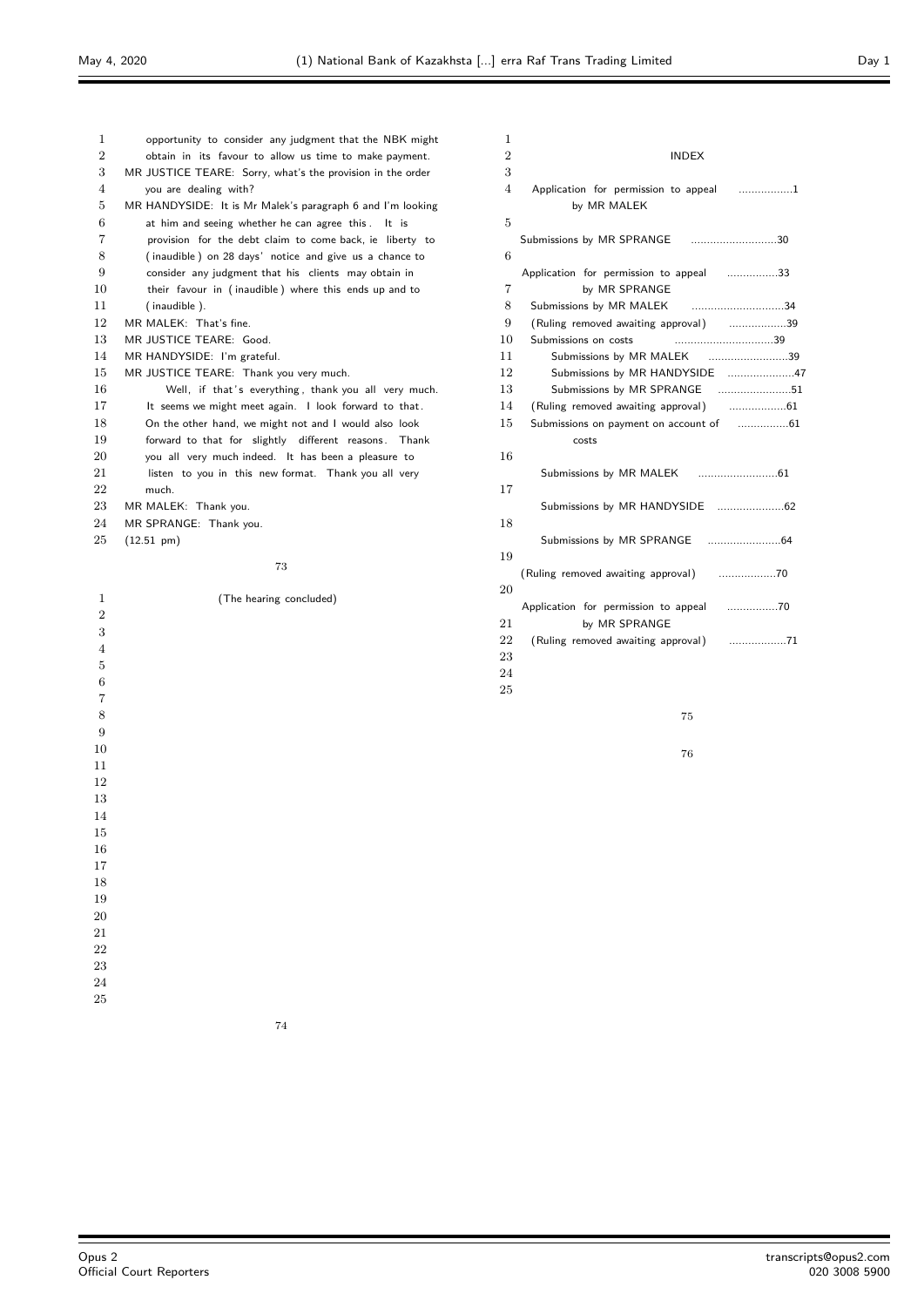**A**

**corporate (1)** 12:11

**abandoned (5)** 53:18 54:4 60:18 63:15,24 **ability (4)** 3:25 4:4 21:15 22:4 **able (4)** 21:21 27:20 37:18 50:1 **above (6)** 12:4 13:15 14:22 16:3,7,12 **absence (1)** 8:9 **absent (2)** 13:9 42:8 **absolute (1)** 30:25 **absolutely (1)** 72:21 **abuse (3)** 12:11 18:5 21:25 **accept (15)** 12:18 13:6 14:17 16:11 17:7 19:20 39:19 41:5 42:12 43:6 47:24 53:6,15 54:9 59:2 **accepted (2)** 30:22 55:6 **accepting (1)** 41:15 **accepts (1)** 41:12 **accordance (2)** 17:20 61:2 **account (13)** 31:15 35:18 46:22,24 61:6,13,19,20 62:2 64:10 68:18,20 75:15 **accurate (1)** 58:20 **accurately (1)** 4:4 **action (4)** 14:24 20:8 54:11 56:12 **actual (3)** 34:25 36:5 54:19 **actually (2)** 27:5 56:6 **add (1)** 62:5 **address (4)** 30:21 60:8 61:4 64:9 **addressed (1)** 64:18 **addressing (3)** 6:13 19:24 20:2 **adduced (1)** 18:20 **adjourn (1)** 63:13 **adjourned (1)** 63:21 **adjournment (1)** 63:11 **adjudicate (1)** 44:10 **adjudication (1)** 58:4 **advance (3)** 18:15 21:22 33:5 **advanced (6)** 18:19,20 19:3 45:24 48:11 61:3 **advocate (1)** 26:23 **affect (1)** 10:25 **affected (2)** 16:19 17:2 **affects (1)** 16:20 **afraid (1)** 40:16 **after (5)** 15:23,24 23:25  $42.19$  52:15 **again (9)** 13:13 15:3,18 21:12 29:12 31:19 32:3 37:6 73:17 **against (20)** 2:6 4:1 6:25 21:23 22:21 37:20,23 40:4 41:13,20 43:10 44:24 45:20 56:17 57:5,6,8,22 59:10 61:24 **agency (21)** 31:12 33:11,14,15,16,17 34:5,13,24 35:2,5,13 36:1,12,14,18,20,24 53:10,14 59:1 **agent (3)** 35:1 36:6 37:4 **aggravate (1)** 59:7 **ago (6)** 8:1 19:12 21:14,19 44:14 52:3 **agree (5)** 26:4,8 32:16 64:1 73:6 **agreed (6)** 40:25 63:3 64:4 66:10 69:11,14 **agreement (4)** 65:25 67:22,25 72:12 **albeit (1)** 38:8 **aliya (1)** 18:21 **allegation (1)** 46:2 **allegations (9)** 19:3 21:24 42:6,7 45:20,21,22,24 60:24 **allemeersch (3)** 2:23 3:1 18:6

**allemeerschs (1)** 28:24 **allow (4)** 2:14 28:9 39:3 73:2 **allowed (3)** 5:21 11:22 41:21 **almost (1)** 71:17 **alone (1)** 59:2 **already (11)** 16:12 21:11 22:25 25:10 39:24 40:12 41:3 43:21 45:4 46:12 64:17 **also (31)** 1:9 2:5 4:18 5:13 12:17 14:14 15:6,21 23:16 26:4 27:4,10 31:10,11,13 35:20 36:6 43:16 46:22 48:16 50:24 54:24 65:4,14 68:10 69:22,23,25 71:5 72:6 73:18 **alternative (1)** 48:21 **although (10)** 4:25 10:12 18:3,18 55:2,23 69:21 70:24 72:4,13 **always (3)** 49:25 52:8 64:23 **amend (4)** 40:25 49:6,7 51:1 **amended (2)** 32:21 55:1 **ament (1)** 45:3 **amount (1)** 34:5 **amounting (1)** 45:22 **amounts (1)** 36:19 **analysed (1)** 43:23 **analysis (2)** 11:12 34:1 **another (9)** 7:17 12:1 16:9 21:7,19 29:2 33:23 34:11 71:10 **answer (6)** 3:7 20:24 23:20,21,24 31:21 **answered (2)** 11:11 27:5 **anticipate (1)** 25:20 **anticipated (1)** 18:18 **anybody (1)** 57:8 **anyone (1)** 26:18 **anything (13)** 1:13 29:22,24 43:8 47:2 60:19 62:21 66:18 67:7,9 68:24 69:8 70:1 **anyway (1)** 14:13 **apologies (2)** 24:7 34:20 **appeal (32)** 1:9,16,18 3:3,7 5:1,18 15:25 17:23 22:5 24:17 26:24 27:2,21 29:18 33:7 34:23 35:9,20 36:17 37:5 38:11,21 39:7 55:13 69:1 70:12,15 71:13 75:4,6,20 **appealed (1)** 30:4 **appear (1)** 37:8 **appeared (1)** 1:19 **appearing (1)** 43:20 **appears (2)** 3:22 43:17 **appellant (1)** 36:22 **application (12)** 1:16,17  $33.67$   $34.8$  15  $38.11$ 70:11,15 75:4,6,20 **applications (2)** 1:8 72:20 **applied (2)** 49:5,6 **applies (2)** 4:20 36:8 **apply (3)** 8:23 30:17 61:20 **applying (1)** 2:11 **appreciate (2)** 59:14 71:20 **appreciating (1)** 28:1 **approach (5)** 31:25 44:23 50:6 56:7 64:25 **appropriate (4)** 11:14 12:14 62:1 66:5 **approval (9)** 39:11 61:11 70:5,9 71:15 75:9,14,19,22 **april (12)** 11:6 14:6 15:4,19 18:13 23:16 24:9 30:5,12 31:23 32:10 33:13 **arbitration (1)** 20:22 **arent (3)** 31:19 55:3 69:6 **arguably (1)** 29:9 **argue (8)** 5:25 9:12 17:22 21:16 22:4 26:24 27:21 31:18 **argued (1)** 10:18 **arguing (1)** 6:1 **argument (18)** 1:18 4:23

21:22 24:16 26:25 33:9,11 43:23 45:9 53:10,11 54:5 72:2 **arguments (13)** 2:18 3:13 5:2,21 8:25 11:2 12:10 13:24 14:4 18:19 31:18,19 53:14 **arises (2)** 36:20,24 **arising (3)** 13:24 16:7,25 **around (1)** 62:25 **article (2)** 8:21 33:18 **aside (6)** 4:3,4,17,22 5:6  $23:6$ **ask (5)** 11:18,22 25:8 63:6 66:3 **asked (8)** 17:8,10 22:14 23:20 66:15 67:6,20 68:10 **aspect (3)** 55:7,12 71:13 **aspects (2)** 52:13 55:14 **assertion (1)** 44:12 **assessing (1)** 55:17 **ment (6)** 41:2 51:11,16 56:2 65:2,23 **assets (9)** 4:17,20 13:21 16:23 17:11,14 18:25 23:10 60:15 **assist (2)** 29:18 35:3 **associate (1)** 65:8 **associated (2)** 51:12 53:16 **associates (2)** 65:7,9 **assume (1)** 21:8 **mes** (1) 6:25 **assuming (1)** 29:23 **attach (1)** 16:22 **attachable (1)** 25:18 **attachment (36)** 1:25 6:18 7:22,23,23,24 8:12,18 9:2 10:2 11:14 12:4,13 14:12,19,20,23 15:6,8,14,16,22 16:4,15 17:9,12,13 19:23 20:4,17 22:9,14 23:12 25:10 29:13 54:19 **attacking (1)** 64:24 **attempt (2)** 45:18,23 **attempts (1)** 58:3 **attracts (1)** 70:20 **authorisation (1)** 8:8 **authorised (2)** 8:9,14 **authority (2)** 34:25 36:5 **autocratic (1)** 34:12 **available (1)** 31:19 **avoid (1)** 58:4 **avoided (2)** 9:25 29:13 **awaiting (8)** 39:11 61:11 70:5 71:15 75:9,14,19,22 **award (2)** 20:22 68:18 **awarding (1)** 62:17 **aware (1)** 18:23 **away (2)** 26:12 43:4 **B b (5)** 7:18 40:1,15,19 51:15 **back (18)** 3:10 6:9 7:6,25 9:11,16 10:17 17:21 19:12 26:19 28:21 41:11 50:6 52:11,12 72:13,15 73:7 **bailiff (1)** 10:4 **bank (58)** 2:1,2,3,6,13,14  $3:17,19,21,4:1,2.8:25$ 9:9,13,19,23 10:3,5 17:15 18:3 20:5,8 23:9 25:18 26:2,4,9,10,14,18 28:9,12,13 32:17 33:19 38:7 39:20 40:5 41:25 42:4 45:20 54:3,16 56:25 57:2,16,19,23 58:11,22 60:16 65:18,25 66:1,7,14 70:23,25 **bankercustomer (1)** 2:8 **banks (3)** 2:4 26:15 49:24 **based (11)** 5:20 12:8 21:24 33:18 43:11,13,15,17 44:22 51:10 54:5 **bases (1)** 48:12

7:11 8:4 14:1 17:6 18:15

**basically (2)** 24:12 40:23 **basis (24)** 2:24 3:1 4:24 13:11 17:25 18:10 19:6 20:5 25:5 29:6 36:10 40:5 41:2,7 46:15 48:12,21,24 56:2 59:9 60:24 61:22 68:3 69:8 **bear (5)** 41:13,16 45:16 54:15 58:19 **bearing (1)** 20:10 **became (1)** 53:20 **become (3)** 37:10,14 38:1 **becoming (1)** 38:23 **before (22)** 1:21 4:23 5:3 7:22 8:17 9:3 10:10 11:15 15:25 17:22 18:1 22:19 24:24 25:11 26:18 27:21 29:3,10 32:19,23 50:6,21 **begin (1)** 1:4 **beginning (1)** 52:12 **behind (2)** 9:7 60:3 **being (5)** 16:18 25:17 27:3 44:4 69:25 **belgian (76)** 1:25 2:21 3:12,18 4:9 5:19 6:13 7:1,4,22 8:21 9:17 10:2,4,25 11:2,13 12:4,10,18 13:5 14:2,11,17,21 15:21 16:15 17:4,12,17 19:21 20:3,20,25 21:2 22:1,2,8,14 23:4,12,20,23 24:20 25:1,6,8,13,14,22 28:22 29:13 30:10,23,24 31:13,20 32:6,14,24 38:18 44:13 48:15,18 52:6,10 54:18 55:25 58:5 59:17,22 60:2,7,9,19 65:16 **belgium (29)** 3:10 6:19 9:12 17:9,21 18:16 19:11 20:18,21,21,23 21:9,16,21 26:19 28:21 29:12 31:3,7,17 32:11,18 54:12,22,25 55:22 58:16 60:21 71:8 **benefit (5)** 28:14 42:13 56:18,19 60:22 **better (1)** 56:10 **between (22)** 1:12 7:12 9:9,18 10:8,22 12:8,19 13:25 16:8,21 17:1 20:13 24:13 26:2 28:17 45:6,13 53:24 54:18 65:5 66:1 **beyond (4)** 14:1 16:4 33:10 .<br>66:18 **bill (1)** 68:1 **bit (1)** 51:24 **bits (1)** 55:11 **blaming (1)** 70:23 **block (1)** 3:13 **blocks (1)** 3:15 **bluntly (1)** 52:11 **bnym (37)** 1:13 2:1 4:21 5:12 6:24,25 12:6,6 13:12,18,19,20 14:24,25 15:2,13,15 18:17 19:5 21:23,24 37:10,11,20,23,25 41:4,22 42:12 43:6 44:2 46:17 47:17 48:13,25 49:1 70:9 **bnyms (7)** 22:19 39:23 42:10 43:7 47:25 48:14,17 **bonus (1)** 51:25 **both (9)** 26:7 55:20 56:17 57:3,5,10 59:4 64:21 68:14 **bottom (1)** 7:3 **breaching (1)** 56:15 **break (5)** 46:7 50:13,16,18 51:20 **breakdown (1)** 67:10 **breaks (1)** 66:25 **bridge (1)** 12:21 **briefly (2)** 6:6 37:16 **bring (1)** 3:25 **bringing (1)** 21:4 **brings (1)** 57:24

**britain (1)** 9:22 **brought (2)** 7:6 40:4 **building (1)** 3:13 **bulk (1)** 49:23 **bullock (8)** 51:17 56:9,11,20 69:6,10 70:16 71:11 **bundle (3)** 7:18 40:15,19 **bundles (2)** 40:16 59:15 **butcher (2)** 40:14,20 **butchers (1)** 39:24 **C c (1)** 51:16 **call (3)** 31:9 35:1 55:1 **came (1)** 59:13 **cannot (5)** 6:17 9:11 20:16 22:21 36:22 **cant (1)** 72:12 **capable (1)** 13:22 **carefully (1)** 54:7 **cases (6)** 18:4 45:19 56:11,20 60:2 70:19 **cash (8)** 2:12 3:16 9:12 19:5 21:23 23:10 42:18 55:4 **catch (1)** 53:2 **category (1)** 70:19 **caught (2)** 53:10 71:5 **central (4)** 45:20 52:5,6 55:11 **certain (1)** 36:3 **cetera (2)** 68:6,6 **challenge (10)** 3:8 4:22 5:10 7:22 8:17,18 19:19 22:18 35:6,8 **challenged (4)** 5:12,12 9:3 12:9 **challenging (1)** 28:7 **chance (1)** 73:8 **choice (1)** 56:16 **chose (3)** 2:19,22 57:6 **chosen (2)** 14:24 20:8 **chunk (1)** 65:15 **circumstances (6)** 12:22 17:2 19:2 35:4 65:21 71:9 **claimant (2)** 40:25 56:12 **claimants (43)** 1:24 7:21 10:23 11:21 22:14,18 23:2 27:14 28:24 30:5 31:17 33:4 39:19 41:18,21 42:3,10 43:16,19 44:19,23 45:6 47:22,24 48:11 49:4 51:1,14 53:15,17 56:5,24 57:3 59:5,16 63:3,12,20 64:12,20 66:1,7 68:20 **claims (5)** 2:6 3:22 19:5 21:22 55:3 **clarification (1)** 69:5 **clarify (1)** 69:10 **clear (6)** 2:12 12:3 14:21 20:7 22:17 37:17 **clearly (5)** 12:25 16:24 17:25 26:10 62:2 **clever (1)** 32:3 **clients (5)** 1:9 62:25 69:12 72:25 73:9 **close (1)** 65:5 **closing (3)** 52:1,2 55:12 **code (1)** 8:21 **cogency (1)** 35:19 **cogent (1)** 17:18 **colleagues (2)** 67:6 72:7 **come (9)** 3:3 6:9 12:1 41:11 46:24 50:6 72:13,15 73:7 **comes (4)** 7:25 33:12 63:5 66:23 **comfort (1)** 26:24 **comity (4)** 17:21 21:6 22:21  $27.6$ **comment (1)** 58:21 **common (5)** 30:22 43:16 49:15 54:18 70:17 **compelling (9)** 17:18 36:15,17,23 37:5 38:14,16,20 39:6

**competence (1)** 22:9

10:6 12:23,25 15:1 25:7,10 28:2,3 29:10 **complaint (1)** 27:23 **complete (2)** 25:4 45:18 **completely (1)** 18:10 **conceded (1)** 49:22 **concepts (1)** 4:9 **concerned (8)** 11:8 20:7 41:5 42:15 43:11 44:17 45:8 70:7 **concerning (8)** 1:20 6:3,14 16:14 17:13 19:25 27:11 28:6 **concerns (1)** 1:8 **conclude (2)** 4:11 32:8 **concluded (4)** 33:12 35:12,25 74:1 **concluding (5)** 14:9 17:19 34:12 54:17 71:4 **conclusion (12)** 8:11 33:14 34:3,24 35:2,2,5,19 36:13 37:6 38:12 71:10 **conclusions (1)** 60:14 **conclusive (1)** 9:21 **confirmation (1)** 31:22 **confirmed (1)** 68:4 **conflation (1)** 6:2 **conflict (3)** 9:22,24 32:2 **conflicts (1)** 30:18 **confusion (2)** 9:14 24:13 **connected (1)** 45:17 **connote (1)** 33:16 **consciously (1)** 13:8 **consent (1)** 40:21 **consequences (1)** 20:20 **consequential (1)** 37:8 **consequentials (1)** 1:7 **conservatory (5)** 7:22 15:14 16:14,19 17:9 **consider (13)** 8:13 15:6 22:2 24:20 29:5,6,9 30:14 38:22 54:19 68:2 73:1,9 **considerable (2)** 52:22 72:14 **considerably (1)** 65:11 **consideration (3)** 27:2 35:24 36:22 **considerations (1)** 27:6 **considered (7)** 3:18 12:5 14:23 17:12 19:4 29:15  $31.2$ **considering (1)** 32:5 **considers (2)** 5:19 62:1 **consistency (1)** 35:17 **consistent (4)** 33:15 36:5,6,12 **constitute (1)** 17:11 **constitutes (1)** 17:14 **construction (1)** 33:19 **contained (1)** 53:13 **contains (1)** 35:23 **contend (4)** 2:13 7:10 17:24 27:15 **contending (1)** 24:12 **content (7)** 14:18 15:16 17:13 19:22 23:4,23 72:19 **contention (4)** 31:4 32:24 43:5 59:22 **contentions (1)** 18:11 **contentious (1)** 50:23 **context (8)** 13:4,6,14 14:2 17:6 24:1 36:21,25 **continue (3)** 25:23 43:24 72:11 **contract (3)** 26:8 41:8 56:14 **contracting (2)** 53:1,8 **contractual (10)** 12:15 13:8,16 39:2,4,21 42:8,12 56:22,24 **contractually (1)** 49:21 **contrary (2)** 21:5 38:2 **control (2)** 34:2,5 **controversial (1)** 3:15 **conveniens (1)** 17:6 **convenient (2)** 50:14 63:11 **core (2)** 4:15 71:23

**competent (12)** 5:14,16 8:22

**correct (11)** 4:25 31:24 36:8 41:9 46:13,18 64:4,4 67:2 68:22 69:19 **correction (1)** 44:2 **correctly (2)** 7:21 39:1 **correctness (4)** 12:5 14:23 15:15 31:22 **correspondence (3)** 42:7  $72.46$ **corresponding (1)** 45:21 **cost (7)** 39:14 52:22 53:17 56:1,17 61:19 63:1 **costs (103)** 1:10 39:16,20,23 40:12 41:1,3,4,13,17,19,19 42:2,4,10,10,17,25 43:6,10,12,15,18 44:3,15,22 45:7,8,10 46:5,10,11,11,15,17 47:3,12,17,21,22,23,24 49:15,15,19,22,23 50:8,10,11,23,24 51:2,3,3,9,11,12,15,19,21 53:16 54:1,23 55:14,17 56:4,5,8 57:24,25 58:7,8,17,19 59:3,8 61:8,13,15,23 62:5,12,18 63:4,10 64:13,16,18,24 65:11,22,25 66:13,25 67:19,21 68:9 69:7,7,23 75:10,15 **counsel (5)** 19:15 64:21 65:14 66:22 67:1 **counterparty (1)** 12:15 **couple (3)** 1:22 15:17 17:5 **course (8)** 2:8 3:3 31:8 41:25 47:1 61:2,23 67:23 **courtbut (1)** 60:7 **courts (5)** 11:1 20:24 29:4 58:9 62:13 **cover (2)** 47:7 70:8 **covered (8)** 2:20,25 18:4 19:5 31:15 39:24 43:21 45:11 **create (1)** 18:24 **creditor (1)** 59:19 **creditors (1)** 18:25 **critical (5)** 2:1,9 3:19 7:15 55:10 **criticise (1)** 67:24 **crossexamination (1)** 24:25 **crossexamine (1)** 2:22 **crossexamined (4)** 18:7,9 19:2 25:3 **crossreference (1)** 63:24 **crux (1)** 7:10 **cumulatively (2)** 36:3 65:5 **current (1)** 8:12 **currently (1)** 37:11 **customer (1)** 2:15 **D damages (15)** 39:23 40:2,10,24 41:1,14,16,19 42:1 43:7,24 45:5 46:12,18,19 **date (4)** 37:9,15 54:19,20 **dated (1)** 7:24 **day (2)** 49:4 70:14 **days (4)** 15:24 16:1 72:25 73:8 **deal (10)** 1:14 5:14 51:9 54:10 56:1 59:9 69:22 71:21,22 72:17 **dealing (5)** 16:23,25 24:1 39:2 73:4 **deals (1)** 6:5 **dealt (9)** 30:3 40:12 41:3 45:3 46:12 47:14,25 61:16,18 **debt (52)** 1:21 3:11 4:1 5:4,5 6:23 8:9 9:4,9 10:2,6 11:3 13:11,18 17:25 18:2,17 24:18,19 25:18 27:3 28:10 37:10,11,14,21 38:1,7,9,23 39:22 41:9,20 42:1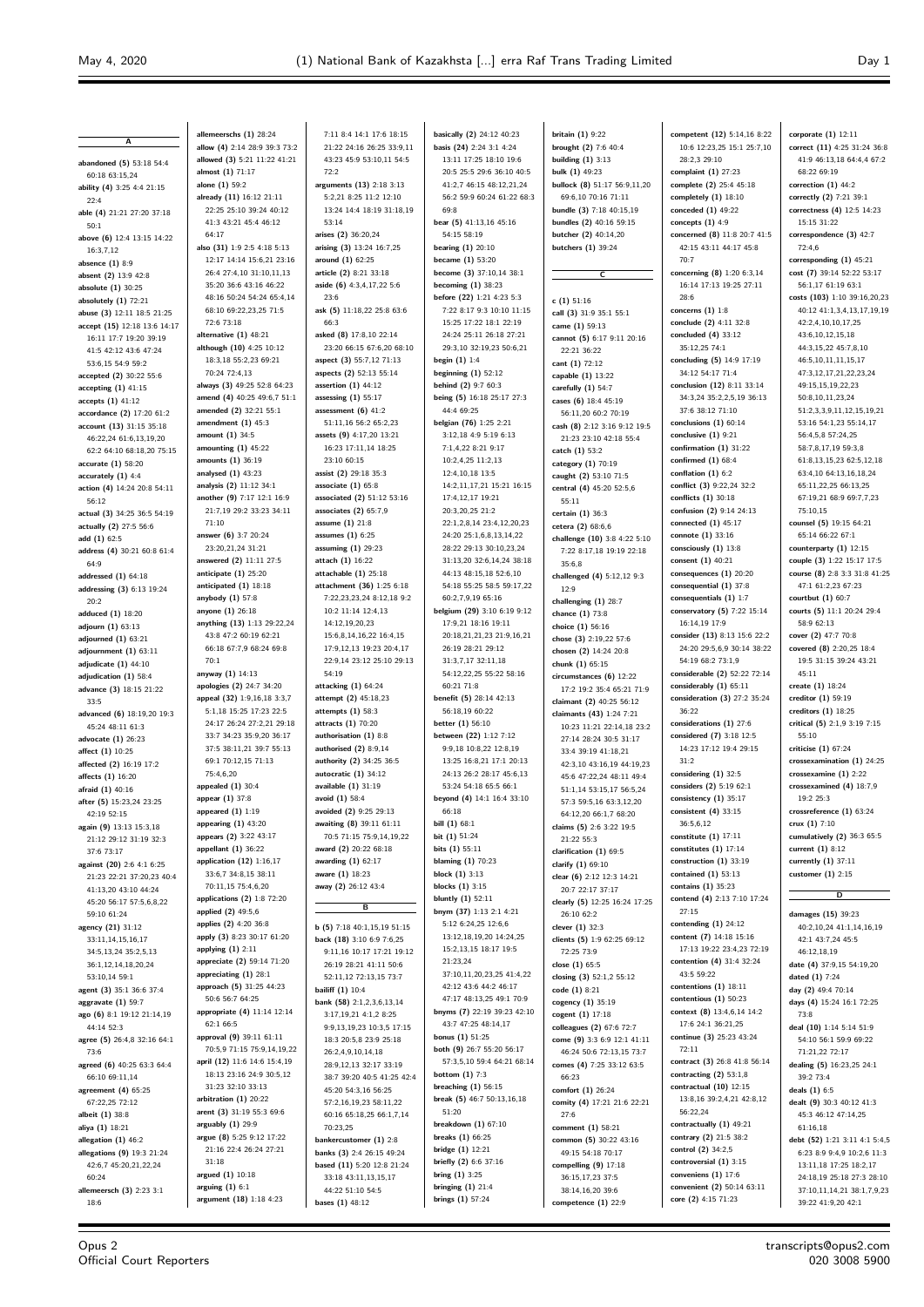**international (1)** 2:12 **interpretation (2)** 16:5 33:18

47:12,18 48:11,19 49:8,12,14,20,24 50:5,11 57:19 59:18,18 63:12,14,21 73:7 **debtor (7)** 8:6,7,10,16 9:5 59:19,21 **december (1)** 7:19 **decide (9)** 5:17 7:1 12:14,23 13:1 22:22 25:9 30:11 52:5 **decided (17)** 11:9 12:25 17:24 22:11 24:18,22 26:12 27:8,16,23 28:12 30:25 31:4 52:17 60:11,21 61:1 **decides (3)** 5:20 7:4 9:10 **deciding (2)** 12:20 32:1 **decision (28)** 4:13,14 5:9 7:1,19 9:17,20 11:1,6,14,15 12:13 14:2 15:4,22 20:21 22:11,17,24 23:1 25:23 26:16,20 27:18 35:8 42:19 55:22 69:1 **decisions (2)** 27:19 35:14 **decisive (3)** 3:20 21:4 26:21 **declaration (49)** 2:1,5 3:18,19 7:15 8:15,17 9:3 10:25 11:12,16 12:6 13:17,19 14:24 15:13,15 16:24 20:6 22:19 23:25 27:12,14 32:17,20 33:1 40:6 43:25 44:2,5,17,20 45:2 49:17 52:8 53:19,25 54:2,3,8,16 55:3,8,8,15 57:19 58:11,23 71:2 **declarations (11)** 13:3,14 14:1,3 16:2 24:2 27:19 51:13,15 52:24 56:3 **declaratory (4)** 13:10 27:17 44:24 49:16 **declared (1)** 3:22 **declined (1)** 44:10 **default (1)** 62:16 **defendant (1)** 56:18 **defendants (4)** 10:23 52:21 59:5 70:22 **defended (2)** 71:2,3 **definitive (1)** 32:11 **degree (1)** 34:2 **deliberate (1)** 45:23 **demand (1)** 48:13 **denied (1)** 59:24 **deploy (3)** 29:2 30:19,19 **deposits (2)** 21:23 55:4 **deprived (1)** 45:2 **deputy (1)** 18:21 **described (1)** 70:25 **deserves (1)** 36:21 **designed (1)** 56:11 **desire (1)** 67:24 **destination (1)** 19:25 **detail (9)** 51:9 55:19 64:11 66:9,17,20,20 68:4 72:5 **detailed (8)** 35:23 41:1 51:10,16 56:2 65:2,23 68:3 **determination (5)** 6:14 21:3,8 25:21 28:5 **determine (12)** 6:17,23 17:8,10 19:16 20:17,20 21:1 22:24 23:22 26:19 30:22 **determined (12)** 6:15 14:15 15:7 20:1,4,19,24 26:10 28:23 50:2 55:22 60:6 **determining (2)** 17:20 26:5 **develop (1)** 47:8 **devil (1)** 55:18 **devoid (1)** 23:4 **dialogue (1)** 72:12 **didnt (5)** 29:3 43:2 47:8 59:7 69:22 **difference (1)** 42:24 **different (13)** 4:5,8 5:7,15 7:14 29:3 34:3 36:21,25 48:12 70:24 71:10 73:19 **difficult (2)** 44:21 70:14 **directed (1)** 4:5

**disbursements (1)** 66:22 **discharge (10)** 2:15 4:7 5:22 7:2,5,8 22:15 23:6,9 28:20 **discharged (7)** 3:12 4:11 5:3,23 7:13 10:5 19:10 **disclosure (1)** 65:20 **disconnect (1)** 45:12 **discontinuance (2)** 40:23 45:5 **discontinued (2)** 41:14,16 **discrete (1)** 49:19 **discretion (1)** 62:3 **dismissed (1)** 4:22 **dispositive (1)** 71:7 **dispute (17)** 1:25 2:25 9:10,18 12:21 16:13 17:13,17,20,21 18:8 26:2 28:4 34:9 39:19 42:4 63:8 **disputed (1)** 10:10 **distinction (5)** 7:11 10:8 12:19,21 28:17 **divided (2)** 44:22 57:9 **doctrines (1)** 28:22 **document (2)** 65:19 67:5 **documentswitness (1)** 1:11 **does (19)** 4:2 5:1,19,24,24 8:14 13:16 21:22 23:5 26:10 27:7 37:4 38:11 47:2 66:20 67:4 70:7,18 72:3 **doesnt (6)** 55:9 67:3 69:24 71:21,21 72:20 **doing (2)** 1:21 31:2 **done (3)** 5:11 51:16 64:25 **dont (17)** 4:14 6:12 15:4 33:15 39:25 40:16 43:6 46:7 48:7,10 50:22 56:15 57:8 59:14 62:21 67:24 68:7 **double (1)** 64:20 **doubt (2)** 20:16 32:21 **down (5)** 15:22 33:12 51:20 63:6 66:25 **draft (4)** 47:8 63:12,19 70:8 **dragged (1)** 57:2 **drop (1)** 49:7 **dropped (1)** 24:5 **due (7)** 9:4,13 13:18 37:10,14 38:23 61:1 **E earlier (1)** 70:18 **easier (2)** 48:3 59:9 **easy (1)** 26:23 **effect (6)** 3:20,20 14:11 21:20 23:19 32:12 **effective (1)** 16:25 **effectively (5)** 30:10 41:15 45:22 51:15 56:24 **efficient (1)** 72:16 **either (4)** 36:2 51:12 53:18 56:18 **elaborate (1)** 1:19 **elements (1)** 24:17 **else (6)** 59:3 67:7,9 68:24 70:1 72:9 **elsewhere (1)** 61:1 **embellishing (1)** 30:13 **embodies (1)** 27:18 **embody (1)** 27:19 **employee (1)** 65:18 **enable (1)** 26:17 **encompass (1)** 16:6 **encompasses (1)** 31:14 **encompassing (1)** 14:3 **end (4)** 21:5 42:18 50:4 69:2 **ends (1)** 73:10 **enforce (4)** 20:22 37:19 38:4,9 **enforcement (3)** 12:19,23,24 **enforcing (1)** 37:22 **engage (1)** 38:8 **engaged (1)** 32:2 **engages (1)** 30:24 **england (3)** 25:14 28:2,8 **english (26)** 2:10,11 5:16 8:23 9:8 12:25 13:5 16:5

22:13,22 23:19 25:7 29:4,16 30:16,17,17,18,24 31:1 32:1 37:3,19 39:8 50:6 71:6 **enough (2)** 27:24,25 **enquiry (1)** 58:9 **enter (2)** 36:5 37:3 **entering (2)** 35:1 36:7 **entire (6)** 6:20 25:13,15,17  $27.16520$ **entirely (6)** 23:7 26:15 36:14 38:12,19 39:7 **entirety (1)** 22:13 **entitled (10)** 8:16 22:18 24:18 30:10 38:1 42:13 45:14 49:21 50:1 60:3 **equitable (3)** 33:9 37:19 38:2 **equity (5)** 35:3 37:6 38:19,22 39:3 **erroneous (1)** 48:17 **error (1)** 31:25 **essence (4)** 9:17 42:24 43:2 52:4 **essentially (6)** 1:24 3:6 16:11 35:7 40:10 48:22 **establish (6)** 18:10 26:25 35:16 36:1,11 45:18 **established (5)** 18:1 25:2,3 26:14 34:10 **et (2)** 68:6,6 **evaluated (1)** 35:11 **evaluative (2)** 35:8,14 **eve (3)** 53:22 58:13,21 **even (1)** 32:11 **event (4)** 6:23 18:17 31:15 49:22 **ever (1)** 50:5 **every (2)** 2:14,17 **everybody (2)** 1:3 40:18 **everything (3)** 59:3 70:8 73:16 **evidence (21)** 2:21 12:18 18:4,6,20 19:2 24:24 28:24 35:12,24 43:7 44:11 45:25 46:2 53:12,23 54:6 57:11 59:10 65:16,17 **evidential (1)** 44:12 **evolved (1)** 59:6 **exactly (3)** 14:7 47:22 67:22 **exaggerates (1)** 38:24 **executory (1)** 14:12 **exercise (1)** 55:18 **exercises (1)** 34:2 **exist (1)** 5:1 **existed (1)** 32:24 **existence (3)** 14:24 16:20 20:7 **existing (1)** 48:19 **expand (1)** 3:14 **expect (2)** 7:5 45:14 **expense (1)** 54:23 **experience (2)** 62:14,19 **expert (7)** 2:21,22 18:4,5 25:2 53:23 65:16 **experts (3)** 54:18 66:22 67:1 **explained (3)** 16:3 31:24  $32.3$ **explanation (1)** 49:13 **explored (2)** 72:5,9 **express (2)** 13:23 34:24 **expressed (1)** 12:5 **extent (3)** 16:20 43:15 53:11 **extraordinary (1)** 56:23 **F faces (1)** 11:1 **factor (1)** 35:18 **factual (5)** 18:9,10 19:6 46:1 65:17 **failed (9)** 5:11 18:10 29:10 35:17 51:13 52:19 54:24 55:2 57:5 **failure (3)** 25:4 45:18 54:11 **fair (1)** 58:23

**fairly (3)** 13:13 14:3 60:16 **faith (1)** 60:25

**garnished (1)** 37:12

**fall (3)** 1:7 53:11 70:19 **fallen (1)** 43:4 **falls (2)** 11:9 26:12 **false (1)** 22:8 **familiar (3)** 6:7 8:3 15:9 **fanciful (1)** 33:21 **far (14)** 18:23 27:24,25 35:5 41:4,15 42:14 43:10 44:6,17 45:2,8 56:10 70:7 **fatal (1)** 35:20 **favour (10)** 1:24 23:2 28:23 47:25 50:11 52:5,17 63:7 73:2,10 **fees (3)** 66:21,22,22 **fell (1)** 53:14 **felt (3)** 58:14 60:5,11 **few (3)** 14:14 15:24 61:15 **fifth (2)** 59:5 70:22 **figure (10)** 61:21,22,24,25 63:5 67:12,14 68:15,16 69:14 **filatona (2)** 36:21,25 **final (1)** 25:20 **finality (1)** 32:6 **finally (3)** 1:10,20 19:16 **find (5)** 10:3 37:14 47:10 48:4 64:14 **finding (8)** 5:18 23:1,8,11 28:9 32:13 33:25 34:12 **findings (3)** 19:9 27:25 58:13 **finds (1)** 49:11 **fine (2)** 72:21 73:12 **first (26)** 1:8,23 3:16 10:24 11:4,8 13:15 14:15 20:12 28:1 34:23 35:7 36:19 38:17 39:19 40:25 41:17 43:13,21 48:7,12 49:4,7 52:3 58:3 63:17 **five (2)** 50:16 52:4 **flag (1)** 69:2 **flaw (1)** 37:13 **focus (1)** 32:18 **focused (1)** 5:7 **follows (8)** 3:21 8:15 10:20 15:12 27:10,16 36:10 55:10 **footing (1)** 68:1 **foreign (4)** 30:19 32:1 38:23 39:5 **formal (1)** 14:20 **format (1)** 73:21 **formed (1)** 65:17 **forming (1)** 13:22 **forms (1)** 31:11 **formulation (3)** 11:16 49:8,20 **formulations (1)** 48:8 **forth (3)** 33:4 34:7 53:6 **forum (2)** 17:6,19 **forward (7)** 2:18,19 18:6 29:1 61:22 73:17,19 **found (8)** 1:23 3:8 18:2 36:4 37:9 48:22,24 61:23 **four (2)** 10:24 52:3 **fourth (3)** 10:23 27:13 49:24 **fraud (6)** 18:5,17 19:6 21:16 45:19,24 **freestanding (1)** 25:1 **freezing (1)** 5:11 **friends (1)** 11:4 **front (1)** 10:18 **froze (1)** 2:2 **frozen (3)** 3:17,20,24 **full (1)** 13:15 **fully (1)** 60:21 **fundamental (1)** 27:22 **funds (3)** 3:20 28:11 71:4 **further (10)** 22:24 23:12 24:20 29:19 55:9 61:4,4 62:5,11 71:7 **future (2)** 37:9 55:23 **G gap (1)** 35:16 **garnishable (1)** 6:14

**garnishee (16)** 2:5 3:11 7:14 8:6,10,16,17 21:2,9 30:10 31:14 32:12 52:6 54:14 60:9 71:5 **garnishment (63)** 3:24 4:3,5,6,7,8,10,12,16,19,23 5:3,6,10,22,23 6:3,18 7:2,5,9,12 8:8,11,13,15 9:6 10:9 13:23 19:10,17 20:1,11,13,18,23 22:10,10,15 23:3,5,7,22 24:14 25:24,24 26:13 28:6,8,16,18,20 30:23 38:24 39:5 40:6 48:15,18,23,24 49:18 59:17,20 **gatt (1)** 65:4 **gave (5)** 4:21 13:5 40:24 51:1 71:3 **gca (15)** 2:8 11:2 12:16 13:11,19 16:5 17:16 19:6 21:24 26:8 35:1 36:6,7 37:4 39:21 **general (2)** 13:10 59:25 **generalised (1)** 36:19 **get (11)** 5:19,23,24 9:22 25:9 46:14,16 52:10 63:25 65:22 67:8 **gets (1)** 55:16 **getting (1)** 52:19 **gillett (1)** 65:3 **give (10)** 13:7 37:5 51:8 63:22 66:9,20 67:4,4 72:25 73:8 **given (13)** 24:24 25:14 27:13 32:23 33:2 35:21 38:13 55:3 56:25 58:12 68:5 72:10,15 **gives (5)** 5:4 38:20 66:17,20,23 **giving (1)** 5:8 **goes (1)** 45:3 **going (6)** 6:8 19:12 28:21 58:1 62:18 67:25 **gone (1)** 40:11 **good (10)** 1:3,5 18:5 23:24 28:16 32:21 60:25,25 65:15 73:13 **governing (1)** 2:7 **governors (1)** 18:21 **grant (4)** 23:5 27:13,17 33:3 **granted (6)** 27:18 44:20,21 51:13 52:25 58:11 **grappled (1)** 30:16 **grateful (1)** 73:14 **greater (1)** 59:20 **greatest (4)** 24:13 25:25 26:22 29:8 **ground (8)** 5:13 8:7 22:15 27:11 30:22 38:14 43:16 54:18 **grounds (8)** 31:21,24 33:3 34:22,23 44:25 57:13 61:1 **groups (1)** 70:22 **grown (1)** 72:13 **guts (1)** 55:15 **H hacking (1)** 65:11 **hadnt (1)** 63:2 **hand (2)** 70:23 73:18 **handed (1)** 15:22 **handyside (29)** 29:22 47:2,4,6,7,12,19,21,48:6,9 49:3,10 50:21 62:21,23,24 63:3,9,19 67:11,16 71:25 72:1,18,19 73:5,14 75:12,17 **handysides (1)** 69:12 **hang (2)** 47:10 68:8 **happened (2)** 52:16 53:21 **happy (1)** 69:1 **hard (1)** 32:25 **hasnt (2)** 29:24 30:15 **havent (11)** 31:24 32:3

53:25 61:3 66:17 67:9

**having (8)** 3:5 22:2 25:7,9,16 29:10 35:11 36:5 **head (2)** 1:10 58:17 **headline (2)** 61:24 64:18 **heads (1)** 1:7 **hear (5)** 24:4,10 34:17 54:13 66:3 **heard (1)** 36:17 **hearing (4)** 15:24 31:6 32:23 74:1 **heart (1)** 11:10 **heavily (2)** 10:10 19:18 **heavy (1)** 65:19 **held (11)** 2:3 4:20 5:10,13,16 10:6 13:21 17:15 20:8 21:23 25:10 **here (7)** 25:17 30:7 35:6 49:16 57:20 60:12 67:10 **high (3)** 35:9,15 61:7 **highlighted (1)** 56:4 **highly (2)** 33:25 36:19 **himself (2)** 59:21 65:8 **historic (1)** 44:2 **hived (1)** 49:19 **hold (1)** 12:6 **holding (1)** 28:1 **hope (2)** 69:23 70:6 **hopeless (2)** 35:6 54:5 **hours (6)** 64:23 65:3,6,8,11 67:4 **however (3)** 8:18 12:24 19:23 **huge (1)** 65:20 **I identified (1)** 2:4 **identifying (1)** 39:18 **ie (1)** 73:7 **ignore (1)** 39:4 **illustration (1)** 28:17 **im (18)** 6:8 10:14 24:7 29:22,23 40:16,18 57:25 58:1 62:18 63:2,17 64:14,24,25 67:7 73:5,14 **impact (1)** 56:19 **implied (1)** 34:24 **importance (1)** 2:1 **important (16)** 5:9 7:11 10:8,16 12:2,17 19:14 27:3 32:17 34:1,4 52:16,20 56:21 58:14 71:1 **impossible (2)** 9:23 58:22 **inaccurate (2)** 33:1 54:4 **inaudible (3)** 73:8,10,11 **include (3)** 50:24 62:8 63:23 **included (4)** 41:10 44:8 47:23 55:8 **including (4)** 13:17 41:25 50:11 57:18 **incomplete (1)** 59:25 **inconsistent (1)** 33:17 **incurred (2)** 42:4 43:6 **indebted (2)** 13:21 49:1 **indebtedness (1)** 9:18 **indemnify (1)** 56:24 **indemnity (21)** 39:21 41:2,7 42:8,12 43:12 45:8,10 46:15 51:19 56:23,25 57:24,25 58:7,19 59:3 61:23 66:4,12 69:1 **index (1)** 75:2 **indicate (1)** 35:15 **indicia (3)** 33:13,23 34:4 **individually (1)** 36:2 **inflate (1)** 37:2 **ink (1)** 53:23 **innovative (1)** 30:6 **inseparable (1)** 49:15 **instructed (1)** 68:25 **intended (1)** 3:23 **interest (6)** 46:23 61:19 62:5,12,17 69:22 **interference (1)** 35:14 **interim (9)** 62:25 63:4,6 66:6 69:6,8,12,15,17

68:3,12,15,16 72:9

**interrupt (2)** 24:5 68:7 **intervened (1)** 4:18 **into (8)** 35:1,18 36:6,7 37:3 53:14 63:25 65:11 **investigate (1)** 25:11 **investigation (1)** 44:1 **invite (4)** 7:17 42:11 43:14  $50.9$ **involve (3)** 4:3 5:2 23:6 **involved (1)** 38:17 **involves (1)** 72:8 **irrelevant (2)** 38:19 45:5 **issued (2)** 11:15 16:1 **issues (31)** 1:24 2:20,21,25 3:10 6:13 13:14 16:5 18:7 19:25 27:22 28:4 29:14 30:11,20,24 31:3,16 32:1,1,6,25 43:18 44:4,7,9 51:10 52:17 58:4 61:18 62:10 **items (1)** 69:25 **its (25)** 2:15,15 4:9 6:25 8:23 10:5 17:14 18:21 21:2 22:11,13 23:7,9 25:23,24 26:12 34:10 41:13 45:15,17 51:2 54:11 58:17 59:6 73:2 **itself (2)** 8:22 31:14 **ive (2)** 62:5 67:14 **J january (1)** 39:25 **job (1)** 70:14 **joined (1)** 57:16 **joining (1)** 37:22 **judge (25)** 4:21 5:8 7:23,23 8:2,13,18 9:2,17 10:2 12:4 14:20,23 15:1,6,12 16:4 17:12 22:15,16 25:10 29:13 30:10 54:15 65:11 **judges (3)** 11:14 12:13 15:22 **judgment (59)** 5:20,20 6:6,24 7:16,24 10:11,17 11:11 12:3,4 14:6,21,22 15:19,23 16:13 18:12,13 19:19 21:9 22:1 23:15,16 24:9 26:6 27:6 28:14 29:14 30:4,6,8,12 31:15,22,23,23 32:9,10 33:13 35:22,23 37:16 50:4 52:9,15,24 53:4 54:7 57:12 58:25 59:19,19,21 60:22 61:2 62:17 73:1,9 **judgments (1)** 32:4 **judicata (2)** 22:3 60:20 **judicial (1)** 8:21 **junior (2)** 65:6,9 **juniors (1)** 65:14 **jurisdiction (6)** 7:16 10:11 19:19 21:7 25:16 50:2 **jurisdictional (4)** 30:4,8 31:21,23 **justification (2)** 47:14 71:4 **justified (1)** 62:4 **K kazakh (6)** 30:25 31:2 32:25 53:12 63:3 65:16 **kazakhstan (5)** 8:22 13:19,21 21:22 60:16

**key (3)** 1:20 9:2 54:14 **kicks (1)** 62:16 **kind (1)** 67:9 **knew (1)** 60:4 **know (8)** 1:25 2:6 3:19 22:14 46:7 48:10 62:6 67:23 **knowledge (1)** 72:15 **knows (6)** 5:8 14:7 40:18 43:14 44:13 56:10 **L**

**lack (3)** 5:13 22:15 35:16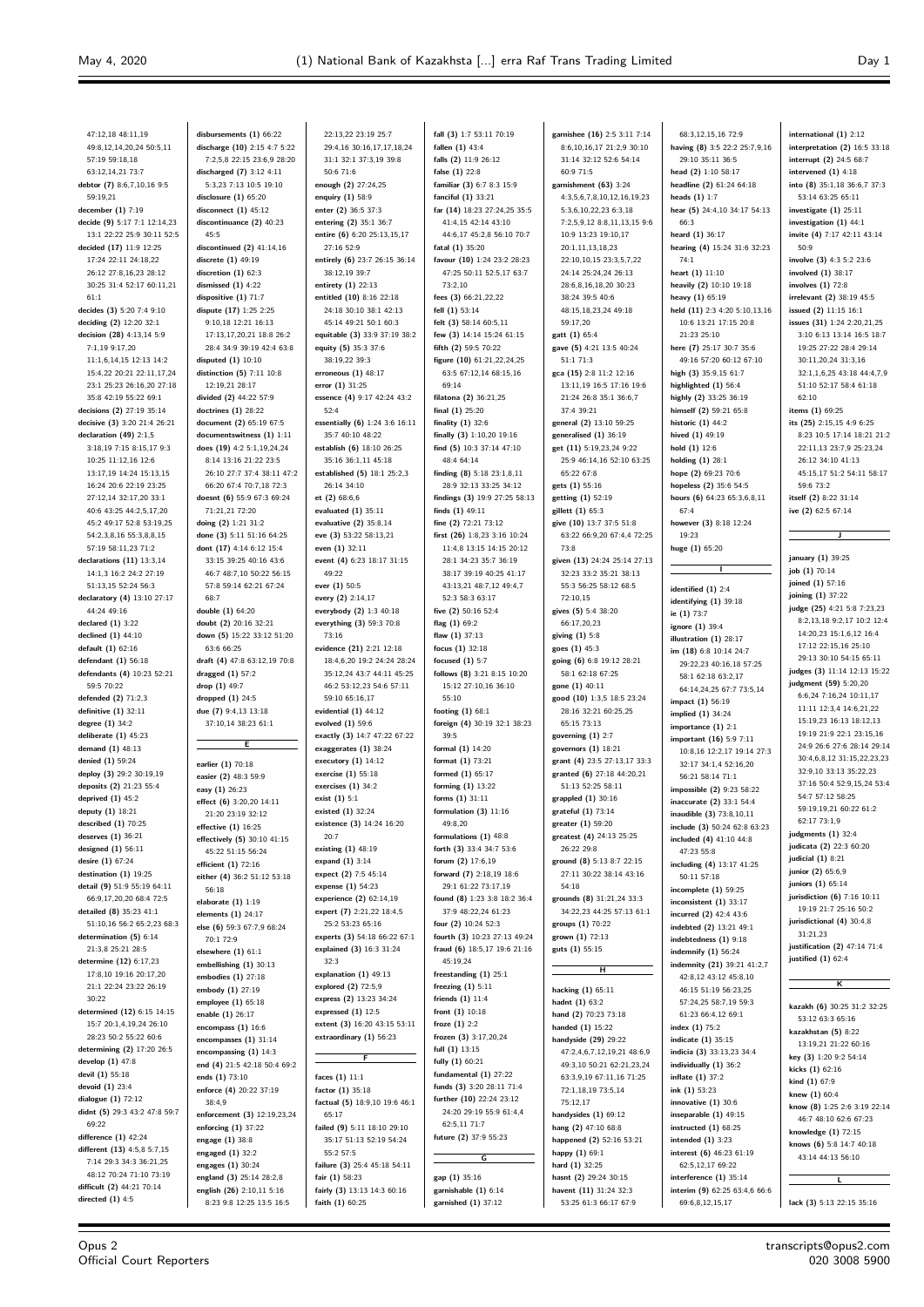22:9,12,23 23:7,21,21,25 24:14,21

**language (2)** 19:18 32:4 **largely (1)** 55:2 **last (7)** 7:3 17:5 32:15,20 50:3 52:24 72:22 **lastly (1)** 55:1 **later (2)** 16:1 37:15 **latter (3)** 11:15 12:20 63:18 **launching (1)** 30:8 **lawyers (2)** 30:6 65:12 **leads (1)** 8:11 **learned (3)** 4:21 11:4 22:16 **learner (1)** 24:7 **leaving (1)** 46:11 **left (4)** 15:15 24:23 25:7 49:10 **legal (4)** 13:11 16:21 25:19 59:9 **less (5)** 58:12 65:7 68:11,13,14 **lesser (1)** 53:10 **let (5)** 47:10 48:4 50:16 53:2  $61:21$ **lets (2)** 3:3 54:15 **letter (1)** 66:16 **level (2)** 34:1 61:7 **leveled (1)** 59:18 **levy (1)** 4:5 **liabilities (1)** 2:15 **liability (2)** 41:24 69:18 **liable (1)** 56:14 **liberty (2)** 72:23 73:7 **lifting (1)** 8:8 **light (2)** 7:1 14:15 **like (7)** 1:4 40:9 51:25 53:3 61:8 67:9 72:24 **likelihood (1)** 65:10 **likely (5)** 9:25 32:9 54:25 58:15 65:22 **limit (1)** 31:1 **limited (1)** 60:10 **line (1)** 45:15 **lingering (1)** 71:19 **linklaters (4)** 66:16,21 68:6,14 **list (4)** 2:20 27:11 44:8 71:24 **listen (1)** 73:21 **litigate (2)** 25:12,13 **litigated (2)** 60:12,21 **little (1)** 45:16 **live (3)** 44:8 53:22,24 **logic (3)** 9:7,11 35:16 **london (7)** 2:3,7 13:18,20 14:25 17:15 23:10 **longer (1)** 48:24 **look (24)** 6:5,11,21 7:17 10:12,13 25:6 31:5 33:23,24 39:25 52:1,23,25 53:9 60:3,13 61:8 64:23 65:2 66:9,9 73:17,18 **looked (5)** 19:12 21:12,18 23:1 28:22 **looking (4)** 10:19 22:6 65:1 73:5 **lordship (83)** 1:6,13 4:24 5:8 6:5,7 7:17,20 8:3 9:1 10:1,10,13,15,20 11:7,18,22 12:2 14:7,13,16 15:2,5,9,19 16:10 18:1,14,14 19:13 20:15 21:12,15,20 23:17 24:1 26:3,18 27:5,22,24 28:3,11 29:5,7,19 32:9 33:12 35:12,21,25 36:8,14 37:9,13,15,17,25 38:3,5 39:1 40:14 43:14 44:7,13 46:8,48:2,9,22,49:3 50:3,10 51:21 53:13 56:10 61:16,23 62:1 63:25 68:5 71:21,24 **lordships (12)** 23:1,16 28:14 33:25 35:23 38:12 50:25 60:14,22 61:2 62:2 71:13 **lost (6)** 24:3 32:19 42:3 53:18 54:5 55:13 **lot (3)** 53:23,23 57:4

**M magdalink (1)** 36:9 **main (2)** 5:17 26:1 **majority (2)** 3:8 57:17 **makes (1)** 19:13 **making (3)** 24:15 25:20 70:14 **malek (60)** 1:3,5,16,17 6:11 12:1 24:4,7,12 29:20 30:15 32:16 34:15,16,17,20,21,22 39:14,17,18 40:4,8,14,18 41:6,9 42:22 46:7,13,18,22 47:1,7 51:25 52:11 54:13 55:11 59:11 61:14,15 62:14 63:8,16 64:1,4 68:7 69:4,5,14,16,19,21 70:7 73:12,23 75:4,8,11,16 **maleks (2)** 31:5 73:5 **management (1)** 65:20 **manipulation (1)** 32:4 **manufacturer (1)** 56:13 **march (1)** 50:25 **material (4)** 14:11 18:1 34:1 35:18 **materially (2)** 33:1 54:3 **materials (1)** 32:23 **maths (1)** 67:15 **matter (83)** 2:10,10 4:7,8,12 5:13,14,15,17 6:4 7:6,14 8:5,12,14,15 9:6,10,11,21 10:9 12:7 13:22 14:20 15:7 16:14,23 17:11 19:11,17 20:5,11,14 22:1,12,16,20,22 23:3,8,23 24:14,21,22 25:6,9,15,21 26:5,9,11,14,21 27:16 28:2,4,5,9,10,18,19,21 29:6 30:24 32:5,7,13,14,19 34:10 44:6 48:23 49:11,18 52:7 54:14,17,20 55:7 59:17 60:6 62:2 65:6 **matters (9)** 21:16 24:23 31:19 35:25 36:4,11 43:8 44:13 55:9 **mean (8)** 5:11 10:4 23:3,4,8 27:4 40:3 57:17 **means (3)** 23:9,25 52:18 **meant (1)** 52:9 **mechanism (1)** 18:24 **meet (1)** 73:17 **mellon (26)** 2:3,7,13,14 3:17,22 4:1 9:1,9,13,19 10:3,5 17:15 18:3 20:6,8 25:19 26:2,4,9 28:10 38:7 40:5 41:25 42:4 **mellons (2)** 4:2 39:20 **mention (2)** 63:15 72:22 **mentioned (4)** 22:7 44:14 47:8 50:22 **merely (2)** 12:22 23:3 **merits (6)** 8:20 12:20,24 13:1 25:17,17 **might (6)** 3:5 25:8 69:9 73:1,17,18 **million (13)** 63:5,6 66:24 67:12,14,16,20,21 68:6,21 69:12,14,15 **mind (4)** 47:22 48:7 54:15 58:19 **minute (1)** 32:21 **minutes (1)** 50:16 **mirror (1)** 16:3 **misdirected (1)** 35:10 **mislead (1)** 45:23 **mix (1)** 20:13 **moldabekova (1)** 18:21 **moment (12)** 8:1 10:15,18 19:12 21:14,18 26:7 41:11 44:14 64:1 66:4 72:11 **monday (1)** 1:1 **money (5)** 12:6 48:25 52:11,12,14 **monies (1)** 2:3 **more (7)** 4:4 13:10 31:7 33:9 40:22 65:6 72:5

**morning (4)** 1:3,5 54:13 72:7 **most (6)** 3:15 16:24 55:6 56:22 65:3 72:16 **ms (2)** 18:21 65:3 **much (8)** 4:20 50:12 70:10 71:14 73:15,16,20,22 **must (10)** 8:19,23 10:3 20:19,23 39:20 41:5,13,22 52:4 **mute (2)** 34:16 61:9 **N namely (2)** 14:2 16:22 **narrow (8)** 2:23 12:15 13:8,16 37:2 38:25 53:1,12 **national (3)** 8:23 33:19 65:18 **nations (1)** 51:25 **nbk (47)** 2:12 3:25 4:18,20,20 5:19 6:24,24 9:9,19,19 10:2,6 12:8 13:25 16:8 17:1 18:3,18,20 19:15 23:9 26:8 31:14 34:2,25 36:5,7 37:3,10,11,14,20,22,23,23 38:1,4,6,7 39:21 41:12 47:17 48:25 49:1 60:16 73:1 **necessarily (5)** 4:24 14:10 19:4 33:15 36:24 **need (12)** 3:14 4:14 7:6 25:23 36:10 39:25 50:5 63:25 64:9 71:7 72:12,15 **needed (3)** 3:10 26:19 51:25 **needs (1)** 16:17 **negligence (1)** 40:11 **neutral (2)** 70:25 71:2 **never (2)** 26:23 45:24 **nevertheless (1)** 54:9 **next (4)** 15:18 39:12 49:21 58:24 **none (2)** 5:2 52:16 **nonetheless (1)** 38:4 **nor (3)** 8:8 23:11 25:3 **norm (3)** 45:15 46:3 62:18 **normally (2)** 65:21 70:19 **note (3)** 29:24 47:15 48:1 **noted (3)** 22:1 26:3 39:1 **notes (2)** 15:2 44:7 **nothing (15)** 3:23 5:5 12:12 24:19 25:22,25 26:13 28:5,19 33:9 43:8 50:7 62:5,10 67:24 **notice (3)** 40:23 72:25 73:8 **notion (2)** 55:5 71:3 **notwithstanding (2)** 21:2 28:15 **number (8)** 2:19 8:3 11:1 30:24 31:3 66:17,19 68:12 **numbered (1)** 6:12 **numbers (1)** 66:23 **nutzs (1)** 12:18 **O obligation (3)** 4:2 13:18 48:14 **obligations (1)** 23:9 **oblique (1)** 59:1 **observation (1)** 32:22 **observations (1)** 64:16 **observed (4)** 30:5,11 51:22 72:7 **observes (1)** 50:4 **obtain (3)** 59:20 73:2,9 **obtained (3)** 16:15,18 49:7 **obtaining (2)** 44:24 52:8 **obviously (5)** 54:7 64:16 66:3 67:19 72:19 **occasion (1)** 29:2 **offend (1)** 22:21 **often (1)** 62:19 **okay (2)** 24:8 46:10 **old (2)** 53:19 54:2 **once (5)** 20:18 26:11,13 50:2

53:13

**ones (5)** 24:23 56:4,5 63:24 67:25 **open (1)** 29:1 **opportunity (5)** 2:18 64:11 66:9 68:2 73:1 **oppose (1)** 69:24 **opposed (2)** 71:25 72:1 **opposition (1)** 44:24 **option (1)** 55:23 **oral (1)** 11:10 **orally (1)** 61:4 **order (111)** 1:14 3:11,24 4:3,6,7,8,10,12,17,19,23 5:3,6,10,22,23 6:3,18 7:2,5,9,12,24 8:9 10:9 13:23 14:19 15:14,16 16:15,19 17:9,11 19:10,17,23 20:1,4,11,14,23 22:10 23:3,22 24:14 25:24 26:13,16,19 28:6,8,16,18,21 30:23 31:14 32:12 38:24 39:6,24 40:20,21 41:18 42:9,11 43:11,13,15,17,20 47:8,14,23 48:15,18,23,24 49:4,11,18 50:10,23,25,25 51:2,3,17,18 52:6 54:14 56:3,10,20 60:9 61:8 62:13,19 63:12,19,25 66:4 69:6,10 70:8,20 71:5,11,13 72:24 73:3 **orders (3)** 56:11 57:7 70:17 **ordinary (2)** 39:2,4 **originally (2)** 3:23 57:18 **orthodox (1)** 39:7 **others (1)** 13:17 **otherwise (2)** 9:22 39:6 **ought (21)** 9:21 13:19 30:14,20 32:5 33:2 51:11,14 53:15 54:1,22 55:7 57:22 58:18 60:6,18 66:7 68:2,19 71:11,22 **outcome (6)** 6:17 20:17 21:1 22:25 55:19,25 **outset (1)** 70:24 **outside (4)** 13:11,24 45:15 46:3 **outweigh (1)** 56:18 **outwith (1)** 46:11 **over (9)** 8:2 15:15 22:9,12 24:23 34:2 52:10 63:5 66:24 **overall (8)** 42:2,8 44:23 51:8,21 52:8,18 56:7 **overlooked (1)** 10:15 **owed (11)** 2:12 6:24 10:2 13:11 18:2 25:18 37:11,14 38:1,7 59:18 **owes (3)** 18:17 19:5 37:10 **own (3)** 8:23 41:13 62:24 **owner (1)** 60:15 **ownership (1)** 44:12 **P pad (1)** 30:8 **paid (6)** 5:19,23,24 27:3 28:15 62:1 **paragraph (61)** 6:7,20 7:20 10:19 11:5,19 12:1,17 13:2 14:5,16 15:3,18 17:5 18:13 19:11,20,24 20:6,12,15 21:11,18,19,19 23:15,18 29:8 31:5 36:2,3,16 37:7,16 38:15 39:2 42:16,20,22 43:22 44:7,18 45:4,12 47:9,11,15,16 48:1,5,6 53:3 59:11,15,24 61:22 62:8,9 63:13 64:3 73:5 **paragraphs (16)** 6:6,10 10:13,16 11:19,23 14:6,14 15:3 21:14 22:6,7 52:4 63:13,22,23 **part (13)** 15:23 16:6 18:24

24:10 38:10 41:17,24 43:2

44:4 45:2 46:19 55:11 57:12 **particular (5)** 15:17 23:20 30:13 71:2,12 **particularly (2)** 65:12,19 **particulars (4)** 13:9,13 48:11 63:22 **parties (24)** 11:10 12:9 16:18,18,21 17:2 20:21 21:15,21 26:8 51:11 53:1,8,17,25 54:1 55:20 56:15 57:3,5,10,14 59:4 69:18 **partner (1)** 65:4 **partners (1)** 65:4 **parts (1)** 6:4 **party (8)** 8:19 10:21 37:24 38:6 42:5,5 51:24 57:20 **partys (2)** 45:14,16 **pass (2)** 41:23 69:9 **passage (7)** 11:6 15:12 16:9 19:12 21:13,18 22:25 **passages (3)** 6:8 10:12 12:3 **pause (1)** 11:24 **pay (19)** 10:3 13:18 26:15,20 28:10 39:20 40:25 41:5,22 42:9 46:17 48:14,25 49:25 58:7,8 68:19 69:11,14 **payment (24)** 4:2 26:11 37:21 46:22,24 48:13 50:1 61:6,13,19,20 62:4,25 63:4,6 64:10 66:6 67:23 68:18 69:13,15,17 73:2 75:15 **people (1)** 64:25 **perfectly (2)** 9:16 22:18 **perhaps (8)** 4:4 7:16 11:18 19:14 31:18 32:10 39:18 42:15 **period (2)** 26:16 52:15 **permission (25)** 1:8,16,18 17:23 26:24 29:18 33:3,6,7 34:8,22 38:11 40:24 49:6,7 51:1 55:13 68:25 70:3,11,15 71:12 75:4,6,20 **persist (1)** 46:1 **person (1)** 50:1 **personality (1)** 12:11 **persuade (1)** 30:9 **pick (2)** 51:3 58:2 **picked (1)** 63:2 **picking (2)** 52:23 58:1 **picks (1)** 40:15 **piercing (2)** 12:11 31:12 **place (5)** 20:14,23 24:25 28:16 53:14 **plainly (4)** 16:13,19 17:12 25:19 **play (2)** 28:23 43:2 **plays (1)** 7:15 **plea (1)** 45:23 **pleaded (4)** 18:3 48:16 56:3 60:18 **pleading (4)** 45:15,17 48:10 71:1 **pleadings (5)** 2:20 13:7 44:8 45:13 58:24 **please (3)** 7:18 47:5 61:17 **pleasure (1)** 73:20 **pm (1)** 73:25 **pointed (1)** 58:20 **points (29)** 1:22 3:6 8:3 22:5 25:1 29:12 31:6 33:16 34:6 36:18 38:16 42:14 45:7 52:20,20 58:2 60:4,10,13,17,19,23 61:3,15,17 62:24 64:18 66:11 70:6 **popplewells (2)** 15:23 57:12 **position (16)** 9:23 11:20,21 14:8 15:2 26:15 42:23 47:21 49:25 51:9 55:7 58:15 62:6,7 70:24 71:6 **positions (1)** 71:1 **positive (1)** 67:8 **positively (1)** 15:7

**possibility (1)** 46:9 **possible (1)** 4:9 **possibly (1)** 21:4 **potentially (1)** 56:15 **practical (2)** 44:10 53:21 **preference (1)** 72:11 **prejudgment (1)** 62:17 **preliminary (1)** 58:21 **premise (1)** 22:8 **prepare (3)** 54:6,10 70:8 **present (7)** 15:25 16:13 17:2 23:19 28:12 59:15 60:23 **presented (1)** 59:12 **press (1)** 55:21 **presume (1)** 21:10 **pretense (4)** 18:23 19:7 21:17 60:2 **pretrial (1)** 32:22 **prevailed (3)** 53:7 58:6,15 **primary (3)** 48:19 59:4 63:14 **principal (2)** 36:7 37:4 **principally (1)** 62:24 **principals (1)** 35:3 **principle (1)** 9:15 **principles (10)** 2:11 22:21 35:14 37:19 38:2,22 39:3,3,5,8 **prior (1)** 71:24 **private (1)** 2:11 **privy (1)** 66:2 **probably (3)** 56:10 59:8 72:16 **procedural (1)** 14:21 **procedurally (1)** 60:20 **procedure (1)** 38:8 **procedures (1)** 21:7 **proceed (1)** 22:7 **proceeded (1)** 4:24 **proceeding (1)** 8:20 **proceedings (26)** 6:18 11:9,13,17 13:5,6 14:12 15:24,25 16:2,6,22,24 20:18 21:2,5,9 46:11 52:10 54:9 55:19 56:1 57:10 59:7 71:6,8 **produced (1)** 63:20 **professional (1)** 66:21 **professor (6)** 2:23 3:1 18:6 28:24 31:9 44:11 **prominence (1)** 58:12 **proper (3)** 11:12,13 17:19 **properly (2)** 15:14 43:23 **propose (2)** 1:14,19 **proposed (1)** 3:3 **proposition (1)** 5:2 **prospect (7)** 3:5 6:1 27:1 33:22,23 34:11 71:9 **provided (1)** 64:12 **provides (3)** 12:19 41:8 47:8 **provision (5)** 62:16 63:20 72:23 73:3,7 **provisions (1)** 33:24 **purport (2)** 6:17 20:17 **purpose (4)** 18:24 19:1  $60:24.25$ **purposefully (1)** 29:13 **purposes (3)** 28:19 38:23 39:5 **pursuant (3)** 3:24 21:24 37:19 **pursue (3)** 29:10 56:16,16 **pursued (5)** 40:9 55:4 57:3,7,9 **push (1)** 72:20 **puts (1)** 61:22 **putting (1)** 52:11 **Q quantum (2)** 61:6 64:10 **quashed (1)** 4:19 **question (64)** 1:11 3:4 6:24 9:8 11:3,4,10 12:15 13:10,16 14:8,10,18 16:7,16,17,23 17:16

25:9,11,12,14,15,17,21 26:1 27:4,7,16 31:13 32:18 37:3 38:25 41:23 43:3,13,17 44:6 55:17 60:5,8,9,14 61:25 66:15 68:10 71:19 **questions (8)** 14:25 16:3,25 17:3 28:7 31:1 53:9 61:5 **quick (1)** 67:15 **quite (5)** 30:12,20 55:5 56:12 58:5 **quote (1)** 6:8 **R raise (5)** 13:14,16 29:15 63:10 66:11 **raised (4)** 31:17 36:16  $60:4,10$ **range (1)** 32:24 **rates (2)** 67:4,8 **rather (4)** 11:21 17:10 36:3 61:21 **reach (4)** 34:2 67:25 71:10 72:12 **reached (2)** 27:19 36:13 **read (11)** 11:18,23 13:13 14:1,3 19:14 21:13 30:13 52:3 54:7 59:14 **reading (3)** 11:22 24:9 71:24 **reads (1)** 10:20 **ready (1)** 50:20 **real (8)** 3:4 6:1 9:7 16:13 27:1 31:4 33:22 34:9 **reality (3)** 30:14 58:17 59:6 **really (14)** 37:2 38:25 53:9,10,11 55:9,10,10,24 56:1,11,15 61:25 65:17 **reason (24)** 2:14 3:16 17:18,18 18:16 23:24 36:15,17,23 37:5 38:14,20 39:6 42:10 44:3,15 47:13 50:5 54:16 57:21 58:7,7,18 59:3 **reasonable (2)** 58:23 66:11 **reasonableness (1)** 58:10 **reasoning (1)** 37:13 **reasons (12)** 16:12 27:12 29:17 32:22 35:7,21 38:13,16 48:1 50:9 56:21 73:19 **recall (6)** 4:13,16,18 48:16 49:3 59:13 **recipe (1)** 9:14 **reconsider (1)** 39:7 **recorded (1)** 26:5 **records (2)** 7:21 14:8 **recourse (1)** 31:10 **recover (11)** 41:21 45:10 46:19 51:12,15 54:1,22 56:3,5 66:8 69:8 **recoverable (2)** 42:25 65:1 **recovered (1)** 43:19 **redactions (1)** 72:9 **reduced (2)** 59:8 65:23 **refer (3)** 38:17 49:19 63:23 **reference (6)** 12:10 13:23 19:13 30:18 63:22 64:2 **references (3)** 7:8 15:17 17:5 **referral (5)** 14:20 20:2 30:17 38:18 54:15 **referred (31)** 8:19 9:8 10:14 11:6 12:12 14:5,7,18 15:4 16:3,16 17:3,17 19:22 20:9,19,25 21:3 22:13 23:25 24:21 25:15 26:21 27:4,7 31:9 40:23 54:15 58:5 63:14 67:17 **referring (1)** 40:19 **refers (3)** 15:5 21:15 36:8 **reflected (1)** 7:16 **reflection (1)** 55:24 **reformulated (1)** 44:20 **refuse (2)** 27:13 48:25 **refused (2)** 22:16 57:13

19:4,22,24 20:3,9,10,19,25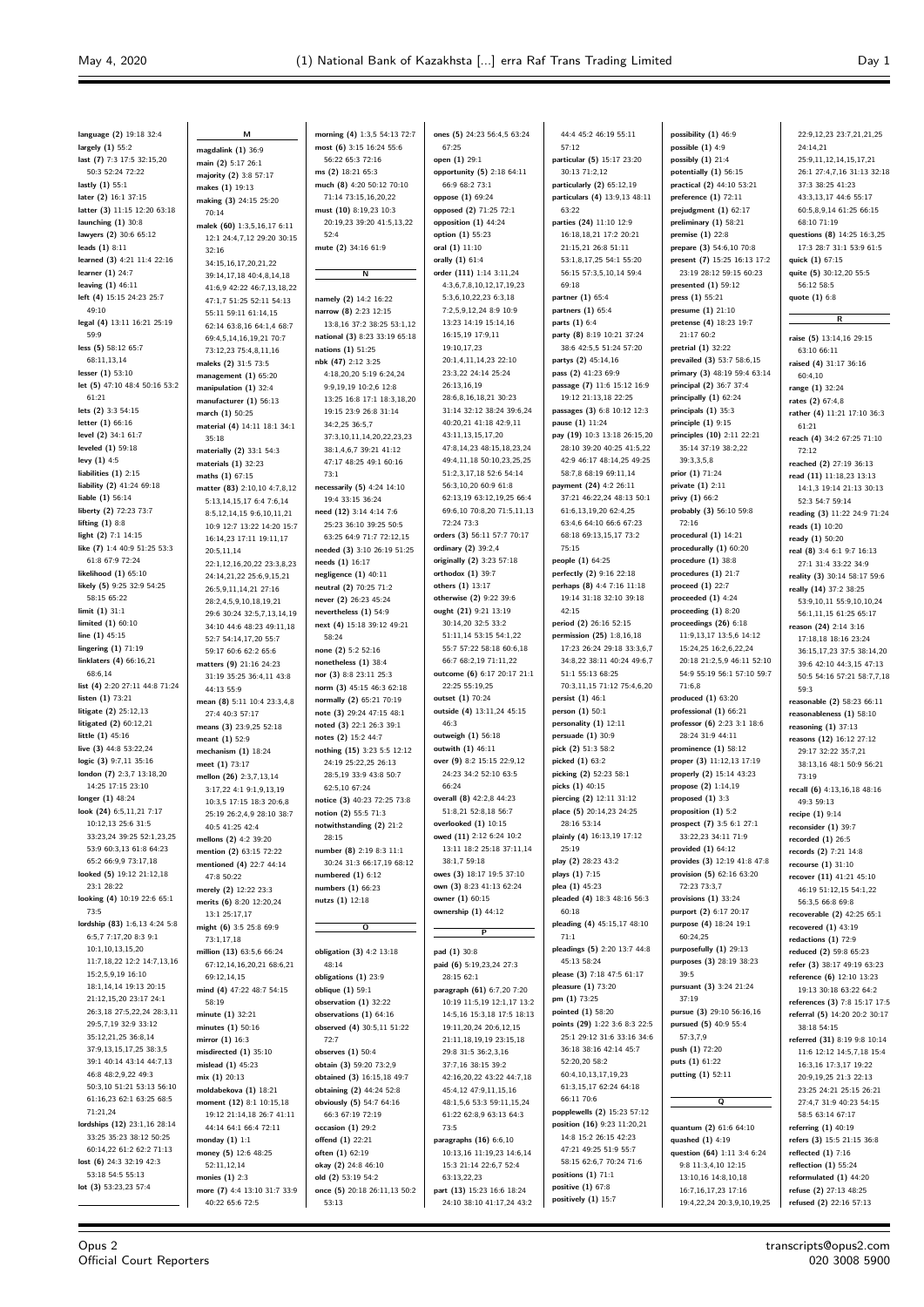**regard (5)** 11:2 22:2 33:11 34:25 44:3 **regarding (1)** 58:25 **rejected (4)** 35:6 44:11 45:1  $53.13$ **rejoinder (1)** 59:25 **related (1)** 43:7 **relates (1)** 8:18 **relating (2)** 57:18 60:14 **relation (16)** 21:23 39:22 40:24 41:14 43:1,6 44:15 46:18 47:17 49:22 51:21 55:4 65:24 69:7,18 72:23 **relationship (14)** 2:7,9 12:8 13:24 16:8 17:1 33:18 34:5,13,25 35:13 36:1,12 45:22 **relatively (2)** 53:1,12 **release (4)** 4:17 28:11 42:18 52:14 **released (1)** 43:1 **relevance (2)** 55:21 58:16 **relevant (6)** 19:9 31:1 35:10,24 43:25 53:21 **relied (4)** 19:18 36:1,4,11 **relief (10)** 5:4 13:10 27:17 44:24 49:16 52:13 57:4,6,13,17 **reluctance (1)** 72:14 **rely (2)** 16:9 38:15 **remain (1)** 61:16 **remained (1)** 42:18 **remains (1)** 32:17 **remind (4)** 18:11 21:12 46:8 48:9 **removed (8)** 39:11 61:11 70:5 71:15 75:9,14,19,22 **repeat (1)** 61:21 **repeated (1)** 58:3 **reply (2)** 34:15 59:15 **republic (6)** 4:16 18:17,18 19:16 37:18,21 **requested (2)** 4:16,18 **require (3)** 23:11 27:7 42:9 **required (2)** 23:21 28:3 **requires (1)** 30:18 **res (2)** 22:3 60:20 **resemblance (1)** 45:17 **reserve (3)** 50:8 55:25 62:7 **reserved (4)** 47:13,18 50:24  $51.2$ **resolution (1)** 14:10 **resolve (1)** 28:4 **resolved (5)** 2:5,16 9:5 16:17  $31.2$ **resolves (1)** 9:8 **respect (14)** 5:4 6:2 21:6 22:8 23:16 24:2,13 25:25 26:23 27:23 29:8 33:22 38:24 59:18 **respectful (7)** 2:24 9:20 10:7,16 20:13 26:22 43:3 **response (6)** 48:17,17 59:24 60:10,25 67:8 **responsibility (1)** 21:8 **responsible (1)** 57:22 **rest (1)** 20:6 **restore (1)** 72:23 **result (5)** 27:3 37:11 38:2,22 52:19 **results (1)** 28:11 **retracted (1)** 4:19 **return (1)** 13:3 **revisit (1)** 25:23 **revived (1)** 29:12 **rightly (3)** 30:12,20 55:5 **rights (2)** 21:25 59:20 **rise (5)** 13:5,7 37:5 38:20 53:11 **risk (2)** 57:21,22 **rok (24)** 2:6 4:16 9:13,20  $11:3$  12:7,8,9 13:12,25 14:25 16:8 17:1,15 20:9 25:19 34:2 36:6 37:4,10,15 38:3,8,8 **roks (1)** 18:25

**role (3)** 7:15 20:24 21:4 **rounding (1)** 63:6 **rudimentary (1)** 67:15 **ruled (2)** 9:3 10:1 **ruling (11)** 4:22 19:8 29:14 39:11 61:11 70:5 71:15 75:9,14,19,22 **rulings (1)** 5:9 **run (2)** 31:7 71:17 **S same (6)** 4:12 23:17 24:15 60:7 65:9 70:14 **sanderson (2)** 51:18 70:17 **saw (1)** 58:25 **saying (4)** 10:14 25:5 32:8 42:25 **scant (2)** 66:17,20 **schedule (2)** 64:12 66:13 **scheme (1)** 52:18 **scope (2)** 13:25 58:9 **screen (1)** 40:22 **second (17)** 1:9 2:17 3:25 10:23 18:15 37:1 38:20 39:23 48:7 49:20 57:1,15 58:10 59:5 64:22 65:24 70:22 **secondly (1)** 35:2 **seconds (1)** 24:6 **section (5)** 6:21 15:9 61:20 62:6 69:23 **securities (10)** 42:17,18,23 43:1,1,4,22,23 44:4 53:18 **see (16)** 1:12 8:2 10:18,20 28:12 44:21 47:10 48:4 54:7 57:8 58:22 64:11 65:21 67:10,18 69:11 **seeing (1)** 73:6 **seek (10)** 5:4 17:23 29:17 37:2 46:10,22 50:23 66:8 68:25 71:12 **seeking (5)** 46:19 69:6,8,17,22 **seeks (1)** 63:12 **seem (1)** 24:3 **seems (6)** 23:24 41:21 64:9 67:22 72:3 73:17 **seen (17)** 1:6,18 9:1 14:13 21:17 52:18 62:19 66:3,13,15,18 67:5,7,8,9 68:3,5 **seized (4)** 8:7,10,16 9:4 **send (2)** 17:21 56:2 **senior (4)** 65:3,4,8,12 **sense (3)** 34:9 65:10 67:3 **sensible (1)** 26:15 **sent (1)** 68:11 **sentence (2)** 7:3 30:7 **separate (4)** 23:7 28:7 49:16 64:17 **separately (1)** 46:25 **september (1)** 48:14 **series (2)** 44:25 60:4 **serious (4)** 5:25 10:22 45:19 60:23 **service (1)** 54:20 **set (16)** 4:17,22 12:4 13:15 14:22 16:7,12 33:4 34:7 37:7 38:15 45:8 52:15 53:6 61:18 62:8 **sets (5)** 11:19,21 66:16,19,21 **setting (4)** 4:3,4 5:6 23:6 **several (5)** 5:9 32:16 52:3 54:13 56:21 **shall (1)** 50:13 **sham (10)** 12:11 18:5,16,22 19:7 21:16,25 29:7 45:19,21 **shamfraud (1)** 31:10 **shed (1)** 14:15 **shielding (1)** 18:25 **short (5)** 2:24 36:18 47:4 50:13,18 **shortly (2)** 37:7 61:18 **should (49)** 6:15 7:13 17:24 19:10,14,16 20:1 25:8

26:5,10,20 27:15 35:6,12 38:21 40:6 41:18,21 43:11,17,18 44:15 45:1,9 46:14,16 47:23,24 50:22,24 51:3,10,16,17 55:14,25 56:7,14 57:3 58:7,8,17 61:6,8 63:14,21 64:2 68:17,19 **shouldnt (2)** 51:18 59:10 **showing (1)** 22:20 **sides (1)** 68:9 **significance (4)** 15:21 -<br>54:8,21,25 **significant (6)** 21:4 26:3 32:10 54:12 56:22 65:13 **significantly (3)** 55:6 56:19 .<br>65:23 **silence (1)** 39:13 **silks (1)** 65:14 **similar (1)** 21:19 **simple (7)** 30:15 31:20 32:8 34:8 53:7 68:5 70:16 **simulation (7)** 18:22 19:7 21:17,25 29:7 31:11 60:2 **since (2)** 11:1,15 **single (1)** 50:10 **situation (3)** 26:7 57:6 70:21 **six (1)** 51:25 **size (1)** 64:20 **skeleton (11)** 31:5 33:4,10 34:7 42:16,21 43:21 45:9 58:1 61:17 72:24 **skeletons (1)** 1:7 **skillful (1)** 30:6 **slightly (2)** 63:7 73:19 **small (5)** 39:22 50:22 51:2 63:9 72:22 **socalled (2)** 28:22 69:9 **solicitors (2)** 64:21 67:1 **solid (1)** 61:1 **solution (1)** 72:8 **somebody (1)** 40:21 **something (12)** 9:25 54:10,11,22,24 55:24 58:20 66:2,3 69:4 72:5,9 **somewhat (1)** 44:20 **sort (1)** 46:2 **sought (15)** 6:24 7:21 11:12,16 12:9 13:3,15 16:2 27:14 49:17 55:6,12 57:4,18 69:25 **sovereign (1)** 45:20 **specifically (2)** 10:14 19:19 **spent (5)** 64:23 65:5,7,9,12 **spilt (2)** 53:23,24 **spirit (1)** 36:9 **spoken (1)** 72:7 **sprange (54)** 10:21 24:3,5 29:21,22 30:1,2,3 33:7,8 50:13,15,20,21 51:6,7,8 53:4,6 64:6,7,8,15 66:15,21 67:2,5,14,22 68:9,10,14,16,19,22,25 69:21 70:1,3,11,13,15 71:14,16,19 72:1,3,20 73:24 75:5,7,13,18,21 **spranges (3)** 11:8 13:7 17:7 **stacked (1)** 34:4 **stage (2)** 46:8,9 **stand (2)** 4:10 9:16 **start (4)** 1:17 10:19 11:14 39:18 **started (1)** 42:7 **starts (1)** 50:21 **stated (3)** 8:22 12:22 13:20 **statement (2)** 60:1 65:17 **statements (2)** 1:12 71:23 **stati (11)** 10:21 12:9 16:18 18:4 20:21 21:15,21 53:17,25 57:14 69:18 **statis (51)** 1:9,13 2:17 5:21 9:12 10:4 11:20 16:15 18:10,15 24:23 28:25 29:9,12,15 35:3,11 36:4,10 37:1,8 38:14,21 41:13,16,20,22,24

42:3,6,9,14,20,24,25 43:5,9,10,14,19,20,24 44:9,25 45:6 46:16,20 51:11 64:21 69:9 70:9 **step (1)** 23:12 **steps (1)** 20:22 **stewarts (1)** 68:14 **still (9)** 31:3 32:2 38:7 39:13 44:21 53:22 54:10 60:7  $61.9$ **storme (1)** 31:9 **stormes (1)** 44:11 **strength (1)** 15:13 **stress (1)** 69:25 **strong (1)** 65:10 **struck (1)** 66:1 **subject (71)** 1:13 4:6,8,11 5:13,14,17 6:4 7:14 8:5,12,14,14 9:6,10 10:9 13:22 15:7 16:6,14 17:11 19:17 20:5,11,14 22:12,16,20,22 23:2,8,17,23 24:14,21,22 25:6,9,15,21 26:5,9,11,14 27:16 28:1,4,5,8,10,18,19 30:23 32:7,13,19 41:1,9 44:6 48:23 49:11,18 52:7 54:14,17,20 55:7 60:6,19 61:5 68:1 **submit (7)** 12:2 22:21 24:19 35:19 36:13 39:1 62:3 **submitted (4)** 10:21,24 52:2 70:17 **substance (3)** 14:18 19:22 28:25 **substantial (2)** 62:3 65:13 **substantive (2)** 2:11 8:24 **succeed (3)** 3:11 24:19 44:9 **succeeded (3)** 3:6 42:3 56:6 **success (6)** 3:5 5:5 6:1 27:1 51:24 52:8 **successful (3)** 35:9 44:23 56:18 **successfully (1)** 49:5 **sue (1)** 37:21 **sufficient (1)** 28:9 **sufficiently (1)** 36:23 **suggest (5)** 25:22 32:4 38:21 55:23 61:21 **suggested (2)** 33:17 57:2 **suggestion (3)** 26:17 35:17  $54:2$ **suggests (2)** 12:13 31:6 **sum (2)** 48:15 67:12 **summarise (1)** 27:20 **summary (1)** 64:12 **sums (2)** 19:5 68:17 **supplier (1)** 56:13 **support (2)** 12:10 45:25 **supported (1)** 71:5 **suppose (1)** 62:21 **supposed (1)** 25:12 **sure (2)** 29:22 56:13 **suspended (1)** 48:15 **swift (1)** 70:13 **swiftly (1)** 33:8 **T tab (2)** 7:18 40:19 **taken (9)** 20:22 38:16 50:7 58:12 59:2,10 60:17 64:25 65:15 **takes (1)** 20:14 **taking (1)** 46:7 **talent (1)** 40:22 **tantamount (1)** 45:23 **team (3)** 64:20,21 65:14 **teare (76)** 1:3,15 6:10 11:25 24:11 29:20,24 33:5 34:14,19 39:10,12,15 40:2,7,12,16 41:3,7 42:20 46:6,10,14,21,24 47:2,10,16,20 48:4,7 49:2,9 50:12,16,20 51:5 53:3,5 61:10,12 62:12,20 63:2,17 64:5,14

66:13,19,25 67:3,11,18 68:8,13,15,17,21,23 69:3,11,15,17,20 70:1,4,6,10 71:14,17,25 72:2,18 73:3,13,15 **terms (14)** 11:20 13:20 14:22 16:1 17:14 27:14 42:2 44:11,20 45:7 53:7,21 62:15 64:21 **test (1)** 36:8 **thank (26)** 1:5,15 29:20 33:5 34:14 39:10 46:6,21 50:12 51:5 61:10 62:20 63:9 64:5 68:23 69:20 70:4,10 71:14,16 73:15,16,19,21,23,24 **thats (35)** 17:22 21:13 26:5,8 29:19 32:18 35:7 38:19 40:11 41:7,10,22 45:5 46:13 49:12 53:19 55:5 56:7 58:3 59:25 62:8,25 63:8 64:4,12 66:2 67:2,15 68:10 69:19 71:25 72:16,21 73:12,16 **themselves (1)** 70:25 **theory (1)** 25:19 **therefore (17)** 3:21 7:4 10:7 14:11 15:16 18:7 22:20 32:6 35:19 36:13 38:10 45:1 48:16,18 50:7 56:19 71:12 **theres (9)** 34:9 35:16,17 44:3 49:16 50:4,7 56:14 63:9 **theyre (1)** 34:10 **thing (4)** 32:15 65:24 69:21 72:6 **thinking (1)** 63:17 **third (3)** 8:19 41:12 45:12 **thirdly (3)** 1:10 4:13 46:15 **thought (4)** 15:12 19:8 46:8 69:24 **three (5)** 1:7 16:1 61:18 62:10 71:23 **threshold (3)** 3:4 35:9,15 **through (3)** 7:20 35:25 48:2 **throughout (1)** 59:6 **thrust (1)** 34:7 **thus (1)** 29:5 **tick (1)** 63:11 **time (9)** 10:10 15:22 26:16 55:22 60:7 71:18 72:10,11 73:2 **times (3)** 32:16 54:13 71:1 **tma (4)** 18:22,24 19:1 33:20 **today (3)** 55:13 72:17,20 **together (1)** 34:6 **told (2)** 67:11 68:11 **took (5)** 24:25 30:7 57:21,22 70:24 **topics (1)** 1:14 **total (4)** 66:23 67:11,12,14 **towards (5)** 8:10,10 13:21 50:4 59:19 **treated (1)** 9:13 **trial (17)** 8:20,22 9:4,5 12:20 15:1 19:4 29:11 30:9 45:13 46:1 49:4 52:12 53:22 58:13,21 71:24 **tried (1)** 10:22 **true (1)** 45:21 **trust (6)** 12:11 18:16 21:25 29:7 53:11,14 **trustee (1)** 37:22 **try (2)** 30:9 51:25 **trying (1)** 64:14 **turn (5)** 7:18 14:5 37:16  $42:15$  61:17 **turning (1)** 8:2 **turns (1)** 58:16 **type (1)** 70:20 **typically (1)** 62:13 **U ultimate (3)** 6:14 19:25

55:21

64:25

**ultimately (5)** 52:25 53:20 58:9,12 60:15 **unable (4)** 14:17 16:11 17:7 19:20 **unaware (1)** 18:22 **uncertainties (4)** 2:2,4,16 40:8 **uncertainty (1)** 28:13 **unchallenged (2)** 3:2 28:25 **unclear (1)** 47:22 **undecided (1)** 44:6 **undermines (1)** 35:18 **underscore (1)** 45:11 **understand (4)** 9:16 19:8 34:22 36:15 **understanding (2)** 11:13  $64.2$ **understood (3)** 13:4 37:3 67:18 **unfair (2)** 59:12 60:23 **unfreezing (1)** 23:10 **unique (1)** 51:22 **unless (2)** 5:19 29:18 **unlikely (1)** 71:6 **unnecessary (1)** 49:24 **unreasonable (1)** 59:12 **unrelated (1)** 11:2 **unsuccessful (1)** 44:19 **unthinkable (1)** 21:10 **until (3)** 53:22 55:25 58:13 **unusual (4)** 38:18 51:22  $62:13$  70:18 **upheld (1)** 7:24 **upon (8)** 6:25 12:8 16:9 21:24 36:1,4,11 38:15 **used (6)** 19:1,18,18 30:8 58:25 59:1 **usual (1)** 62:15 **V valid (2)** 13:22 22:10 **validity (8)** 6:3 7:12 10:8 17:8 25:24 28:6,17,20 **various (1)** 33:13 **vast (2)** 3:8 49:23 **veil (1)** 31:12 **vicinity (1)** 65:7 **victory (1)** 55:21 **volumes (1)** 65:20 **W warrant (1)** 23:12 **wasnt (4)** 53:20 57:5 58:23 65:18 **way (15)** 16:25 24:24 30:14 48:19 52:23 56:1 57:8 59:11,12 60:15 68:18 69:5,12,15 72:17 **weeks (1)** 52:3 **weighing (1)** 34:11 **weighting (1)** 65:2 **went (2)** 43:23 49:10 **werent (3)** 51:13 57:14 65:19 **whatever (3)** 2:18 5:21 25:19 **whats (5)** 14:7 33:10 52:25 66:10 73:3 **whatsoever (1)** 43:2 **whereby (1)** 55:20 **wherever (1)** 36:24 **whilst (2)** 33:14 65:6 **whole (3)** 44:25 52:7 60:5 **whom (1)** 19:5 **wider (2)** 13:17 16:7 **willing (1)** 42:5 **win (3)** 51:25 52:1 56:17 **wish (6)** 5:25 18:15 22:4 29:19 34:15 71:21 **withdrawal (1)** 8:7 **withdrawn (1)** 51:14 **withdrew (1)** 32:20 **witness (5)** 18:9 46:1 47:25 65:17 71:23 **wont (2)** 35:24 61:4 **work (4)** 38:12 59:1 60:16

**worked (1)** 59:7 **working (2)** 7:20 70:9 **worthy (1)** 27:2 **wouldnt (2)** 57:16,20 **written (3)** 1:18 52:2 55:12 **wrong (11)** 3:9 9:15 23:5 27:13,22 29:9,9 44:3,18 60:8 67:19

**yet (3)** 52:18 67:8 68:12 **york (35)** 2:3,6,13,14 3:17,21 4:1,2 8:25 9:9,13,19 10:3,5 17:15 18:3 20:5,8 25:18 26:2,4,9 28:9 32:17 38:7 39:20 40:5 41:25 42:4 54:3,16 57:19 58:22 65:25 66:1 **yorks (1)** 58:11 **youre (1)** 69:17 **yourself (2)** 11:19 35:10 **youve (2)** 67:13 70:11

**1**

**Y**

**1 (3)** 55:9 66:16 75:4 **1000 (1)** 65:6 **101 (1)** 37:16 **1030 (1)** 1:2 **104 (1)** 39:2 **111 (3)** 23:15,18 24:9 **1150 (1)** 50:17 **1159 (1)** 50:19 **12 (3)** 36:16 68:21 69:12 **1251 (1)** 73:25 **129 (2)** 21:19 22:7 **13 (2)** 59:15,24 **130 (4)** 6:7,21 21:13 22:6 **131 (1)** 53:4 **141 (1)** 22:6 **142 (1)** 22:6 **1456 (1)** 8:21 **15 (1)** 37:7 **16 (2)** 38:15 39:25 **17 (1)** 7:20 **18 (1)** 40:19 **1a (1)** 53:7 **1d (1)** 53:19 **1e (3)** 44:17 54:2 55:2

**2**

**2 (10)** 53:9,14 55:9 63:5,6  $67:12,16,20,69:14,15$ **20 (1)** 58:1 **2008 (1)** 42:19 **2018 (5)** 7:19,25 22:11,17 48:14 **2020 (2)** 1:1 39:25 **22 (1)** 33:18 **24 (1)** 68:6 **25 (9)** 4:13,21 5:9 7:25 10:19 22:11,17 29:14 48:14 **26 (4)** 11:5 33:19 50:25 63:13 **28 (4)** 11:19,19 72:25 73:8 **29 (5)** 11:19,21 63:13,14 64:3 **3 3 (6)** 42:16,22 43:22 53:9,14 55:10 **30 (1)** 75:5 **31 (1)** 12:17 **32 (1)** 13:2 **33 (5)** 14:5 66:24 67:14,21 75:6 **34 (1)** 75:8 **36 (3)** 14:16 19:20 20:6 **37 (1)** 15:3 **38 (2)** 15:3,11

**4**

**39 (3)** 75:9,10,11